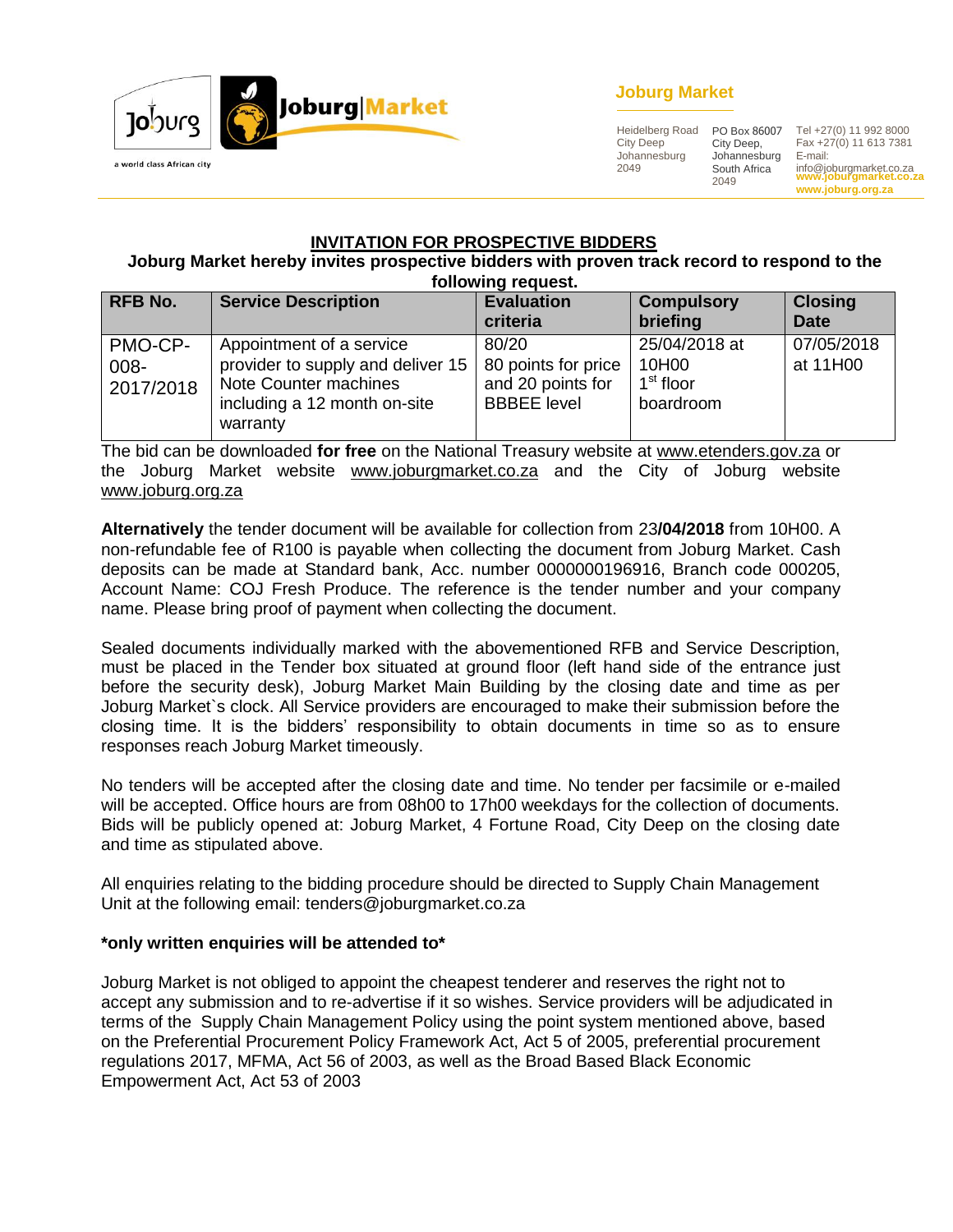#### **IMPORTANT NOTICE**

- 1. Bidders are reminded that for any and all alterations in the bid document must be initialled / signed in full by the bidder's authorised signatory and or provide an accompanying letter on the bidder's official letterhead will indicate such alterations.
- 2. This bid, correctly endorsed, is to be addressed to the Supply Chain Management and must be deposited into the tender/ bid box at the Ground Floor: Main Entrance, Joburg Market, 04 Fortune Street, City Deep, at the time and date shown herein. Under no circumstance will late tenders be accepted.
- 3. Failure to attend the compulsory briefing session (if applicable to the bid l) will result in disqualification of the bid.
- 4. Failure to submit samples, if requested will result in disqualification of the bid.
- 5. The bid document is to be completed in ink and in full. It is not to be re-typed at all.
- 6. The bid document is to be submitted in full in the same order as issued, with all the sections attached.
- 7. In bid where Consortiums and Joint Ventures are involved, an agreement endorsed with signatures of all parties involved, must be submitted.
- 8. Micro Exempted Enterprises (EME's) are required to submit a certificate issued by an Auditor or Accounting Officer on a letter head with a practise number and contact number clearly Specified on the face of the certificate

## **FAILURE TO COMPLY WITH THE ABOVE REQUIREMENTS MAY DISQUALIFY THE BID**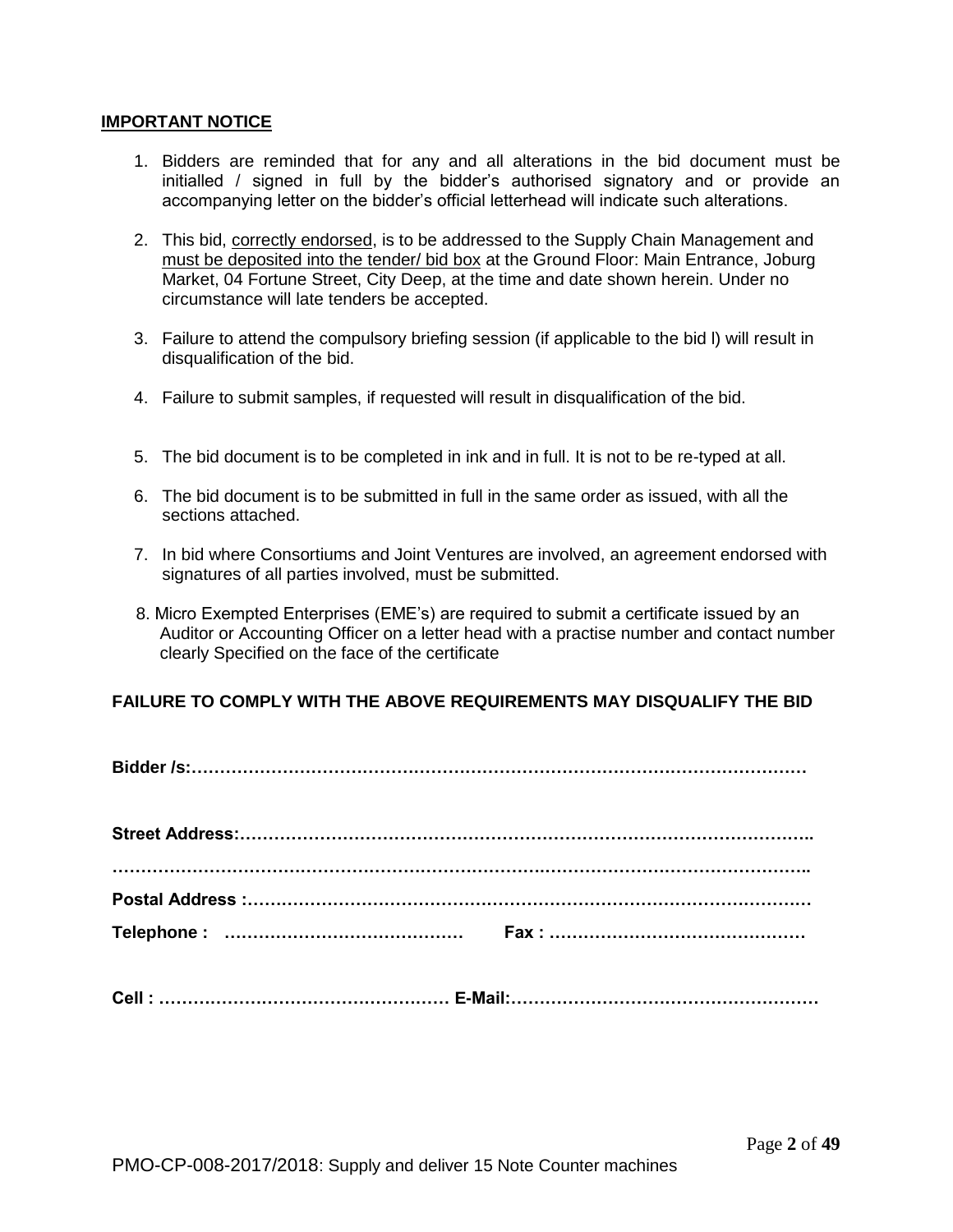## **INDEX**

| No. | <b>TABLE OF CONTENTS</b>                            | <b>SOURCE DOCUMENT</b> |
|-----|-----------------------------------------------------|------------------------|
| 1.  | <b>INVITATION TO BID</b>                            | MBD <sub>1</sub>       |
| 2.  | <b>DECLARATION OF INTEREST</b>                      | <b>MBD4</b>            |
| 3.  | <b>PREFERENCE POINTS CLAIMS</b>                     | <b>MBD 6.1</b>         |
| 4.  | <b>DECLARATION OF BIDDERS PAST SCM PRACTICE</b>     | MBD <sub>8</sub>       |
| 5.  | <b>CERTIFICATE OF INDEPENDENT BID DETERMINATION</b> | MBD <sub>9</sub>       |
| 6.  | <b>GENERAL CONDITIONS OF CONTRACT</b>               |                        |
| 7.  | <b>TERMS OF REFERENCE</b>                           |                        |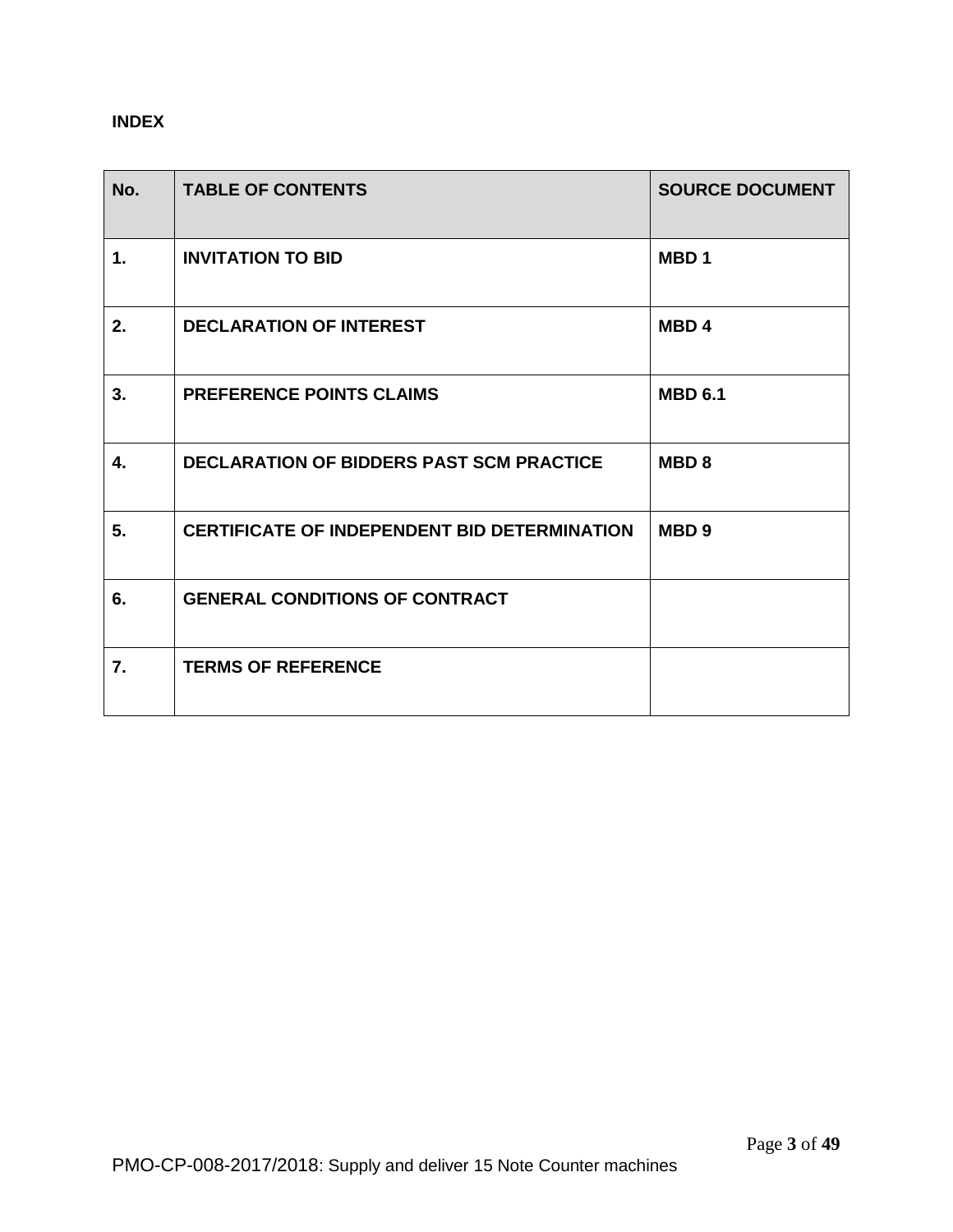## **BID DOCUMENTS CHECK LIST:**

## **A completed and signed BID document must be submitted in a sealed envelope together will all returnables.**

| <b>Item</b>    | <b>Description</b>                                                                                                                                                                                                                  | Submitted -         |
|----------------|-------------------------------------------------------------------------------------------------------------------------------------------------------------------------------------------------------------------------------------|---------------------|
|                |                                                                                                                                                                                                                                     | <b>Indicate YES</b> |
|                |                                                                                                                                                                                                                                     | or NO               |
| 1              | Completed Registration on the National Treasury Central Supplier Database                                                                                                                                                           |                     |
| $\overline{2}$ | Completed and signed MBD 1,4,6.1,8, 9,                                                                                                                                                                                              |                     |
| <b>NB</b>      | Failure to fully complete all sections will lead to a disqualification of the bid.                                                                                                                                                  |                     |
| 3              | General Condition of Contract (GCC) to be signed                                                                                                                                                                                    |                     |
| 4              | Rates and taxes account not older than three months or lease agreement                                                                                                                                                              |                     |
| 5              | ID copies of shareholders / directors and share certificates; certification not older<br>than three months                                                                                                                          |                     |
| 6              | Signed JV agreement for Joint Venture companies. Separate National Treasury<br>Central Supplier Database registration and consolidated BBBEE certificate(where<br>applicable)                                                       |                     |
| $\overline{7}$ | Initial / sign for all alterations in the tender document                                                                                                                                                                           |                     |
| 8              | Registration with CIDB (where applicable)                                                                                                                                                                                           |                     |
| 9              | B-BBEE Status Level of Contribution certificate OR SWORN AFFIDAVIT - B-BBEE<br><b>EXEMPTED MICRO ENTERPRISE</b> OR an Accounting Officer as contemplated in the<br>Close Corporation Act (CCA) in order to claim preference points. |                     |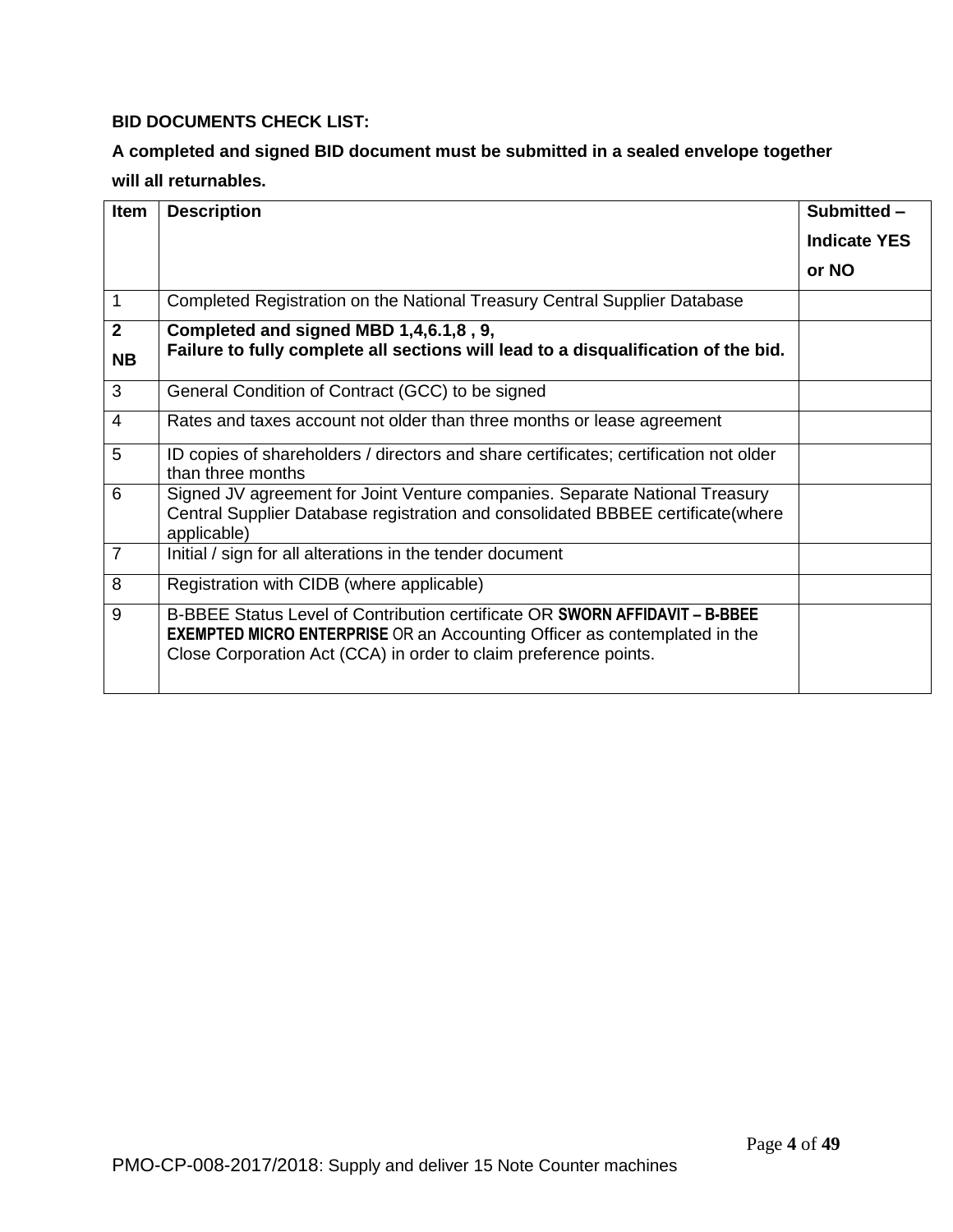**MBD 1**

# **PART A INVITATION TO BID**

|                                                                                                                                                                                                                                                                                                                                                                                                                                                                                                                                                                                                                                                                                                                                                                                          | YOU ARE HEREBY INVITED TO BID FOR REQUIREMENTS OF THE JOBURG MARKET                                                       |                      |            |               |                      |       |
|------------------------------------------------------------------------------------------------------------------------------------------------------------------------------------------------------------------------------------------------------------------------------------------------------------------------------------------------------------------------------------------------------------------------------------------------------------------------------------------------------------------------------------------------------------------------------------------------------------------------------------------------------------------------------------------------------------------------------------------------------------------------------------------|---------------------------------------------------------------------------------------------------------------------------|----------------------|------------|---------------|----------------------|-------|
| <b>BID NUMBER:</b>                                                                                                                                                                                                                                                                                                                                                                                                                                                                                                                                                                                                                                                                                                                                                                       | <b>PMO-CP-008-</b><br>2017/2018                                                                                           | <b>CLOSING DATE:</b> | 07/05/2018 |               | <b>CLOSING TIME:</b> | 11:00 |
| DESCRIPTION:                                                                                                                                                                                                                                                                                                                                                                                                                                                                                                                                                                                                                                                                                                                                                                             | Appointment of a service provider to supply and deliver 15 Note Counter machines<br>including a 12 month on-site warranty |                      |            |               |                      |       |
|                                                                                                                                                                                                                                                                                                                                                                                                                                                                                                                                                                                                                                                                                                                                                                                          | THE SUCCESSFUL BIDDER WILL BE REQUIRED TO FILL IN AND SIGN A WRITTEN CONTRACT FORM (MBD7).                                |                      |            |               |                      |       |
| BID RESPONSE DOCUMENTS MAY BE DEPOSITED IN THE BID BOX SITUATED AS FOLLOWS<br><b>Attention: Head of Supply Chain Management</b><br><b>PO BOX 86007</b><br><b>City Deep</b><br>Johannesburg<br>2049<br><b>OR</b><br>DEPOSITED IN THE BID BOX SITUATED AT GROUND FLOOR (left hand side of the entrance just before the<br>security desk), Joburg Market Main Building by the closing date and time as per Joburg Market's clock. All<br>Suppliers are encouraged to make their submission before the closing time.<br><b>4 Fortune Road</b><br><b>City Deep</b><br>Johannesburg<br>Bidders should ensure that bids are delivered timeously to the correct address. If the bid is late, it will not be<br>accepted for consideration.<br>The bid box is open 24 hours a day, 7 days a week. |                                                                                                                           |                      |            |               |                      |       |
| <b>SUPPLIER INFORMATION</b>                                                                                                                                                                                                                                                                                                                                                                                                                                                                                                                                                                                                                                                                                                                                                              |                                                                                                                           |                      |            |               |                      |       |
| NAME OF BIDDER                                                                                                                                                                                                                                                                                                                                                                                                                                                                                                                                                                                                                                                                                                                                                                           |                                                                                                                           |                      |            |               |                      |       |
|                                                                                                                                                                                                                                                                                                                                                                                                                                                                                                                                                                                                                                                                                                                                                                                          | POSTAL ADDRESS                                                                                                            |                      |            |               |                      |       |
| STREET ADDRESS                                                                                                                                                                                                                                                                                                                                                                                                                                                                                                                                                                                                                                                                                                                                                                           |                                                                                                                           |                      |            |               |                      |       |
| TELEPHONE NUMBER                                                                                                                                                                                                                                                                                                                                                                                                                                                                                                                                                                                                                                                                                                                                                                         |                                                                                                                           | CODE                 |            | <b>NUMBER</b> |                      |       |
| <b>CELLPHONE NUMBER</b>                                                                                                                                                                                                                                                                                                                                                                                                                                                                                                                                                                                                                                                                                                                                                                  |                                                                                                                           |                      |            |               |                      |       |
|                                                                                                                                                                                                                                                                                                                                                                                                                                                                                                                                                                                                                                                                                                                                                                                          | CODE<br><b>NUMBER</b><br><b>FACSIMILE NUMBER</b>                                                                          |                      |            |               |                      |       |
| <b>E-MAIL ADDRESS</b>                                                                                                                                                                                                                                                                                                                                                                                                                                                                                                                                                                                                                                                                                                                                                                    |                                                                                                                           |                      |            |               |                      |       |
| VAT REGISTRATION NUMBER                                                                                                                                                                                                                                                                                                                                                                                                                                                                                                                                                                                                                                                                                                                                                                  |                                                                                                                           |                      |            |               |                      |       |
| TAX COMPLIANCE STATUS                                                                                                                                                                                                                                                                                                                                                                                                                                                                                                                                                                                                                                                                                                                                                                    |                                                                                                                           | TCS PIN:             | <b>OR</b>  | CSD No:       |                      |       |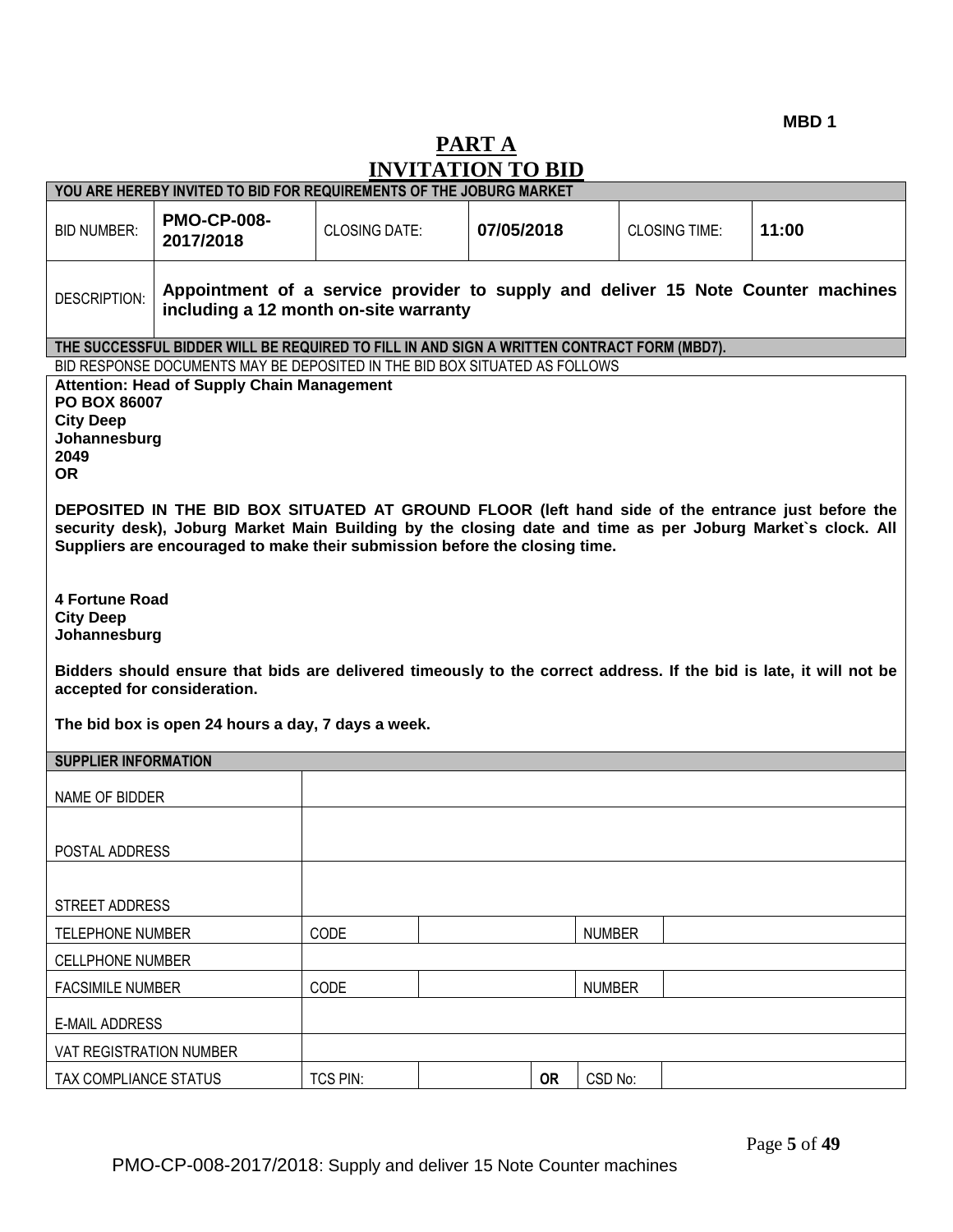| <b>B-BBEE STATUS LEVEL VERIFICATION</b><br><b>CERTIFICATE</b><br><b>[TICK APPLICABLE BOX]</b>                                                                        | $\Box$ Yes<br>∩ No                          | <b>B-BBEE STATUS</b><br><b>LEVEL SWORN</b><br>AFFIDAVIT                                                                       | □ Yes<br>No                                             |
|----------------------------------------------------------------------------------------------------------------------------------------------------------------------|---------------------------------------------|-------------------------------------------------------------------------------------------------------------------------------|---------------------------------------------------------|
| [A B-BBEE STATUS LEVEL VERIFICATION CERTIFICATE/ SWORN AFFIDAVIT (FOR EMES & QSEs) MUST BE SUBMITTED IN ORDER TO QUALIFY FOR<br><b>PREFERENCE POINTS FOR B-BBEET</b> |                                             |                                                                                                                               |                                                         |
| ARE YOU THE ACCREDITED<br>REPRESENTATIVE IN SOUTH<br>AFRICA FOR THE GOODS<br><b>/SERVICES/WORKS OFFERED?</b>                                                         | $\Box$ Yes<br>□No<br>[IF YES ENCLOSE PROOF] | ARE YOU A<br><b>FOREIGN BASED</b><br><b>SUPPLIER FOR</b><br>THE GOODS<br><b>/SERVICES</b><br><b><i>I</i>WORKS</b><br>OFFERED? | $\Box$ Yes<br>$\square$ No<br>[IF YES, ANSWER PART B:3] |
| <b>TOTAL NUMBER OF ITEMS</b><br><b>OFFERED</b>                                                                                                                       |                                             | <b>TOTAL BID PRICE</b>                                                                                                        | R                                                       |
| <b>SIGNATURE OF BIDDER</b>                                                                                                                                           |                                             | <b>DATE</b>                                                                                                                   |                                                         |
| <b>CAPACITY UNDER WHICH THIS</b><br><b>BID IS SIGNED</b>                                                                                                             |                                             |                                                                                                                               |                                                         |
| <b>BIDDING PROCEDURE ENQUIRIES AND TECHNICAL INFORMATION MAY BE DIRECTED TO:</b><br><b>E-MAIL ADDRESS</b>                                                            | tenders@joburgmarket.co.za                  |                                                                                                                               |                                                         |
|                                                                                                                                                                      |                                             |                                                                                                                               |                                                         |

**\*only written enquiries will be attended to.**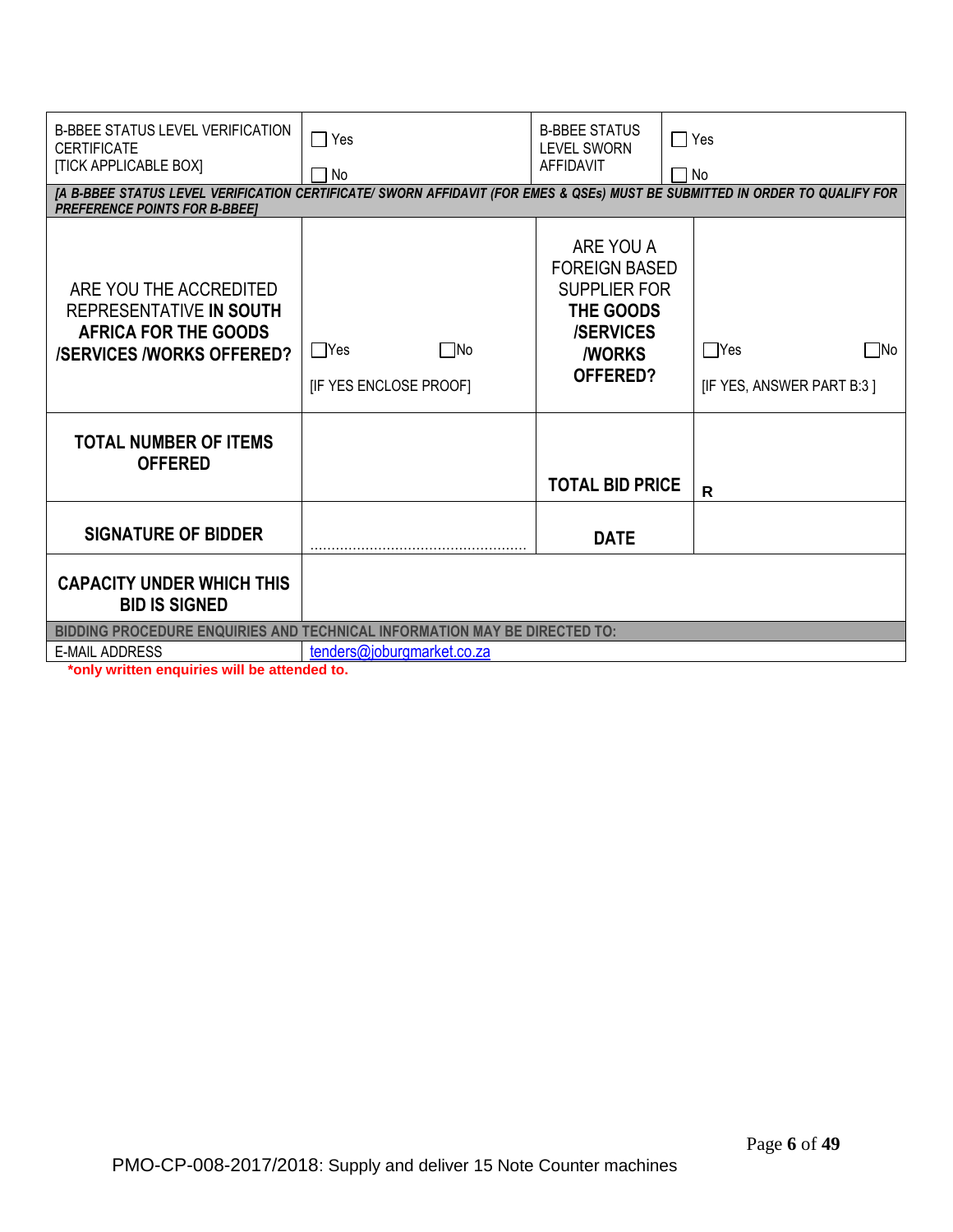## **PART B TERMS AND CONDITIONS FOR BIDDING**

|                                                                                                                                                                                                                                  | <b>I ERING AND CONDITIONS FOR BIDDING</b>                                                                                                                                                                                                      |                               |  |
|----------------------------------------------------------------------------------------------------------------------------------------------------------------------------------------------------------------------------------|------------------------------------------------------------------------------------------------------------------------------------------------------------------------------------------------------------------------------------------------|-------------------------------|--|
| $\mathbf{1}$ .                                                                                                                                                                                                                   | <b>BID SUBMISSION:</b>                                                                                                                                                                                                                         |                               |  |
|                                                                                                                                                                                                                                  | 1.1. BIDS MUST BE DELIVERED BY THE STIPULATED TIME TO THE CORRECT ADDRESS. LATE BIDS WILL NOT BE<br>ACCEPTED FOR CONSIDERATION.                                                                                                                |                               |  |
|                                                                                                                                                                                                                                  | 1.2. ALL BIDS MUST BE SUBMITTED ON THE OFFICIAL FORMS PROVIDED-(NOT TO BE RE-TYPED) OR ONLINE                                                                                                                                                  |                               |  |
|                                                                                                                                                                                                                                  | 1.3. THIS BID IS SUBJECT TO THE PREFERENTIAL PROCUREMENT POLICY FRAMEWORK ACT AND THE<br>PREFERENTIAL PROCUREMENT REGULATIONS, 2017, THE GENERAL CONDITIONS OF CONTRACT (GCC) AND,<br>IF APPLICABLE, ANY OTHER SPECIAL CONDITIONS OF CONTRACT. |                               |  |
| 2.                                                                                                                                                                                                                               | <b>TAX COMPLIANCE REQUIREMENTS</b>                                                                                                                                                                                                             |                               |  |
| 2.1                                                                                                                                                                                                                              | BIDDERS MUST ENSURE COMPLIANCE WITH THEIR TAX OBLIGATIONS.                                                                                                                                                                                     |                               |  |
| 2.2                                                                                                                                                                                                                              | BIDDERS ARE REQUIRED TO SUBMIT THEIR UNIQUE PERSONAL IDENTIFICATION NUMBER (PIN) ISSUED BY<br>SARS TO ENABLE THE ORGAN OF STATE TO VIEW THE TAXPAYER'S PROFILE AND TAX STATUS.                                                                 |                               |  |
|                                                                                                                                                                                                                                  | 2.3 APPLICATION FOR THE TAX COMPLIANCE STATUS (TCS) CERTIFICATE OR PIN MAY ALSO BE MADE VIA E-<br>FILING. IN ORDER TO USE THIS PROVISION, TAXPAYERS WILL NEED TO REGISTER WITH SARS AS E-FILERS<br>THROUGH THE WEBSITE WWW.SARS.GOV.ZA.        |                               |  |
| 2.4                                                                                                                                                                                                                              | FOREIGN SUPPLIERS MUST COMPLETE THE PRE-AWARD QUESTIONNAIRE IN PART B:3.                                                                                                                                                                       |                               |  |
| 2.5                                                                                                                                                                                                                              | BIDDERS MAY ALSO SUBMIT A PRINTED TCS CERTIFICATE TOGETHER WITH THE BID.                                                                                                                                                                       |                               |  |
| 2.6                                                                                                                                                                                                                              | IN BIDS WHERE CONSORTIA / JOINT VENTURES / SUB-CONTRACTORS ARE INVOLVED, EACH PARTY MUST<br>SUBMIT A SEPARATE TCS CERTIFICATE / PIN / CSD NUMBER.                                                                                              |                               |  |
|                                                                                                                                                                                                                                  | 2.7 WHERE NO TCS IS AVAILABLE BUT THE BIDDER IS REGISTERED ON THE CENTRAL SUPPLIER DATABASE (CSD),<br>A CSD NUMBER MUST BE PROVIDED.                                                                                                           |                               |  |
| 3.                                                                                                                                                                                                                               | <b>QUESTIONNAIRE TO BIDDING FOREIGN SUPPLIERS</b>                                                                                                                                                                                              |                               |  |
|                                                                                                                                                                                                                                  | 3.1. IS THE ENTITY A RESIDENT OF THE REPUBLIC OF SOUTH AFRICA (RSA)?                                                                                                                                                                           | $\Box$ YES $\Box$ NO          |  |
|                                                                                                                                                                                                                                  | 3.2. DOES THE ENTITY HAVE A BRANCH IN THE RSA?                                                                                                                                                                                                 | $\Box$ YES $\Box$ NO          |  |
|                                                                                                                                                                                                                                  | 3.3. DOES THE ENTITY HAVE A PERMANENT ESTABLISHMENT IN THE RSA?                                                                                                                                                                                | YES $\neg$ NO                 |  |
|                                                                                                                                                                                                                                  | 3.4. DOES THE ENTITY HAVE ANY SOURCE OF INCOME IN THE RSA?                                                                                                                                                                                     | YES $\Box$ NO                 |  |
|                                                                                                                                                                                                                                  | 3.5. IS THE ENTITY LIABLE IN THE RSA FOR ANY FORM OF TAXATION?                                                                                                                                                                                 | YES $\Box$ NO<br>$\mathsf{L}$ |  |
| IF THE ANSWER IS "NO" TO ALL OF THE ABOVE, THEN IT IS NOT A REQUIREMENT TO REGISTER FOR A TAX<br>COMPLIANCE STATUS SYSTEM PIN CODE FROM THE SOUTH AFRICAN REVENUE SERVICE (SARS) AND IF NOT<br><b>REGISTER AS PER 2.3 ABOVE.</b> |                                                                                                                                                                                                                                                |                               |  |
| NB: FAILURE TO PROVIDE ANY OF THE ABOVE PARTICULARS MAY RENDER THE BID INVALID.<br>NO BIDS WILL BE CONSIDERED FROM PERSONS IN THE SERVICE OF THE STATE.                                                                          |                                                                                                                                                                                                                                                |                               |  |
| <b>SIGNATURE OF BIDDER:</b>                                                                                                                                                                                                      |                                                                                                                                                                                                                                                |                               |  |
|                                                                                                                                                                                                                                  | CAPACITY UNDER WHICH THIS BID IS SIGNED:                                                                                                                                                                                                       |                               |  |
| DATE:                                                                                                                                                                                                                            |                                                                                                                                                                                                                                                |                               |  |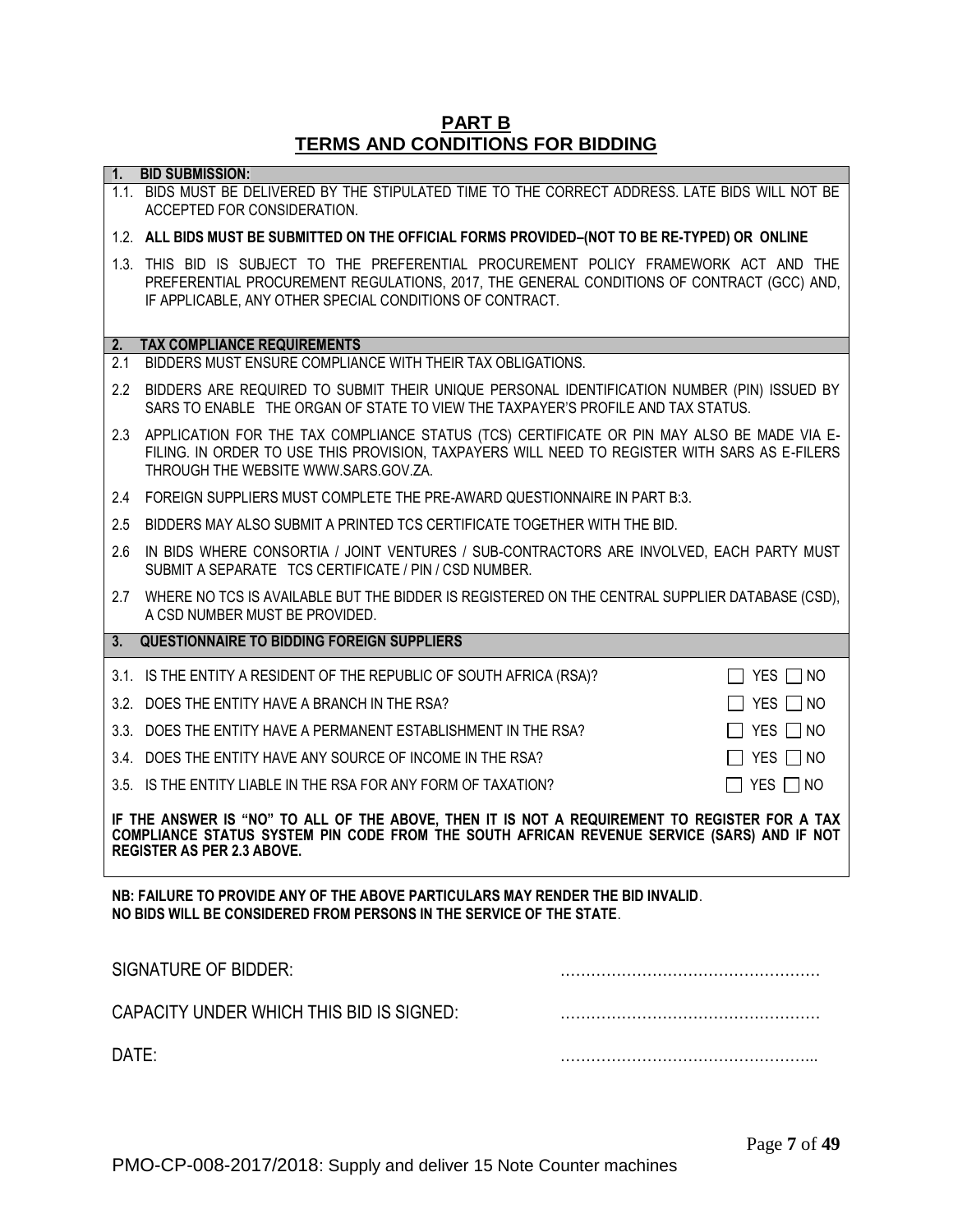## **DECLARATION OF INTEREST**

- 1. No bid will be accepted from persons in the service of the state<sup>1</sup>.
- 2. Any person, having a kinship with persons in the service of the state, including a blood relationship, may make an offer or offers in terms of this invitation to bid. In view of possible allegations of favouritism, should the resulting bid, or part thereof, be awarded to persons connected with or related to persons in service of the state, it is required that the bidder or their authorised representative declare their position in relation to the evaluating/adjudicating authority.
- 3. In order to give effect to the above, the following questionnaire must be completed and submitted with the bid.

| 3.3. Position occupied in the Company (director, trustee, shareholder <sup>2</sup> ):                                                                                         |            |    |
|-------------------------------------------------------------------------------------------------------------------------------------------------------------------------------|------------|----|
|                                                                                                                                                                               |            |    |
|                                                                                                                                                                               |            |    |
|                                                                                                                                                                               |            |    |
| 3.7. The names of all directors / trustees / shareholders members, their individual<br>identity numbers and state employee numbers must be indicated in paragraph 4<br>below. |            |    |
| 3.8. Are you presently in the service of the state?                                                                                                                           | <b>YES</b> | NO |
| <sup>1</sup> MSCM Regulations: "in the service of the state" means to be -                                                                                                    |            |    |
| a member of $-$<br>(a)                                                                                                                                                        |            |    |

- (a) a member or -<br>(i) any municipal council;
- (ii) any provincial legislature; or
- 
- (iii) the national Assembly or the national Council of provinces;
- (b) a member of the board of directors of any municipal entity;
- (c) an official of any municipality or municipal entity;

(d) an employee of any national or provincial department, national or provincial public entity or constitutional institution within the meaning of the Public Finance Management Act, 1999 (Act No.1 of 1999);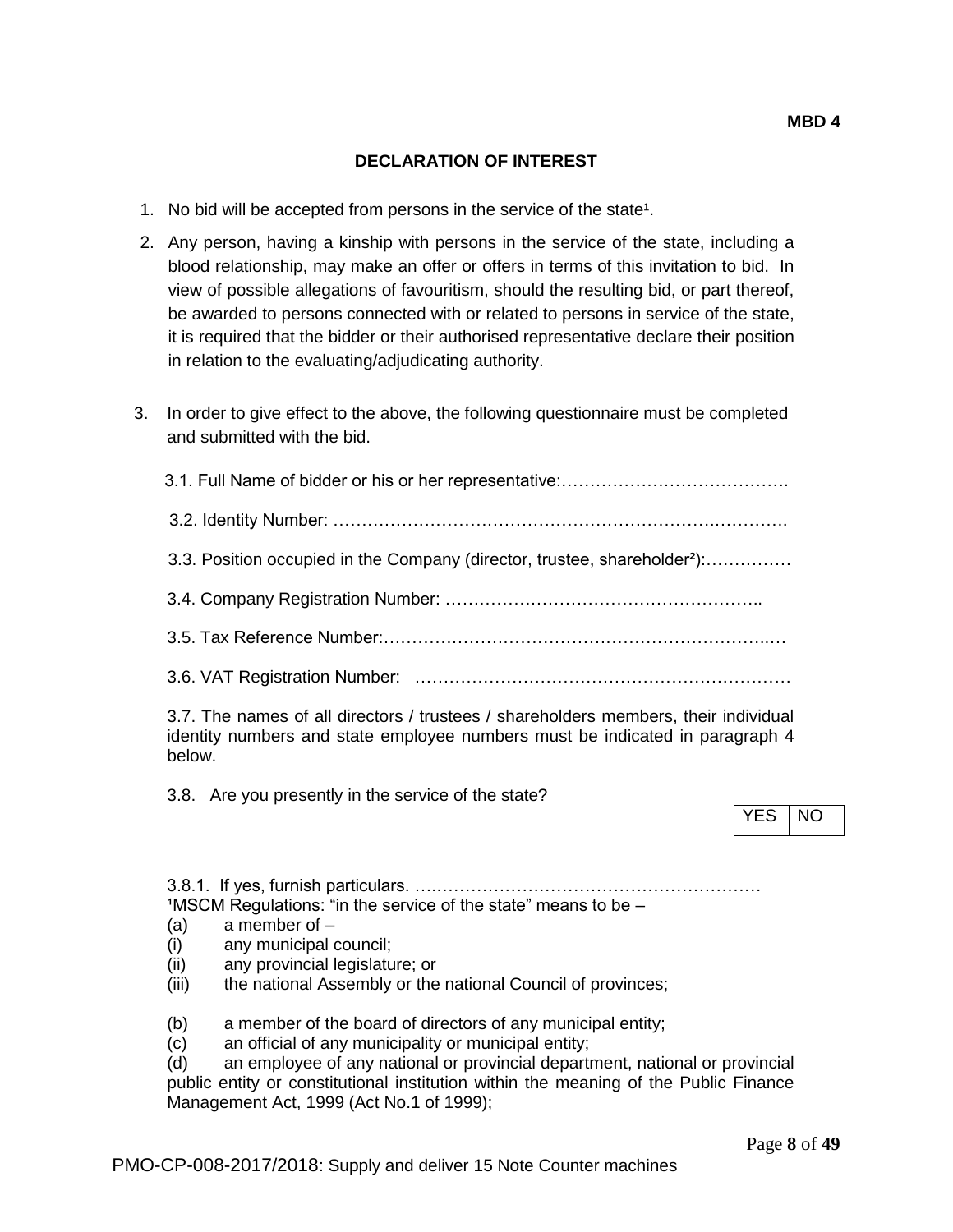(e) a member of the accounting authority of any national or provincial public entity; or

(f) an employee of Parliament or a provincial legislature.

² Shareholder" means a person who owns shares in the company and is actively involved in the management of the company or business and exercises control over the company.

| Have you been in the service of the state for the past twelve months?<br>3.9                                                                                                                                              | <b>YES</b><br><b>NO</b> |
|---------------------------------------------------------------------------------------------------------------------------------------------------------------------------------------------------------------------------|-------------------------|
|                                                                                                                                                                                                                           |                         |
| 3.10<br>Do you have any relationship (family, friend, other) with persons in the<br>service<br>of the state and who may be involved with the evaluation and or adjudication<br>of<br>this bid?                            | <b>YES</b><br><b>NO</b> |
| 3.10.1. If yes, furnish particulars.                                                                                                                                                                                      |                         |
| Are you, aware of any relationship (family, friend, other) between any other<br>3.11<br>bidder and any persons in the service of the state who may be involved with<br>the<br>evaluation and or adjudication of this bid? |                         |
|                                                                                                                                                                                                                           | <b>YES</b><br><b>NO</b> |
| 3.11.1. If yes, furnish particulars                                                                                                                                                                                       |                         |
| 3.12<br>Are any of the company's directors, trustees, managers, principle<br>shareholders or stakeholders in service of the state?                                                                                        | YES<br>NO               |
|                                                                                                                                                                                                                           |                         |
| Are any spouse, child or parent of the company's directors trustees,<br>3.13<br>managers,                                                                                                                                 |                         |
| principle shareholders or stakeholders in service of the state?                                                                                                                                                           | <b>YES</b><br><b>NO</b> |
|                                                                                                                                                                                                                           |                         |
|                                                                                                                                                                                                                           | Page 9 of 49            |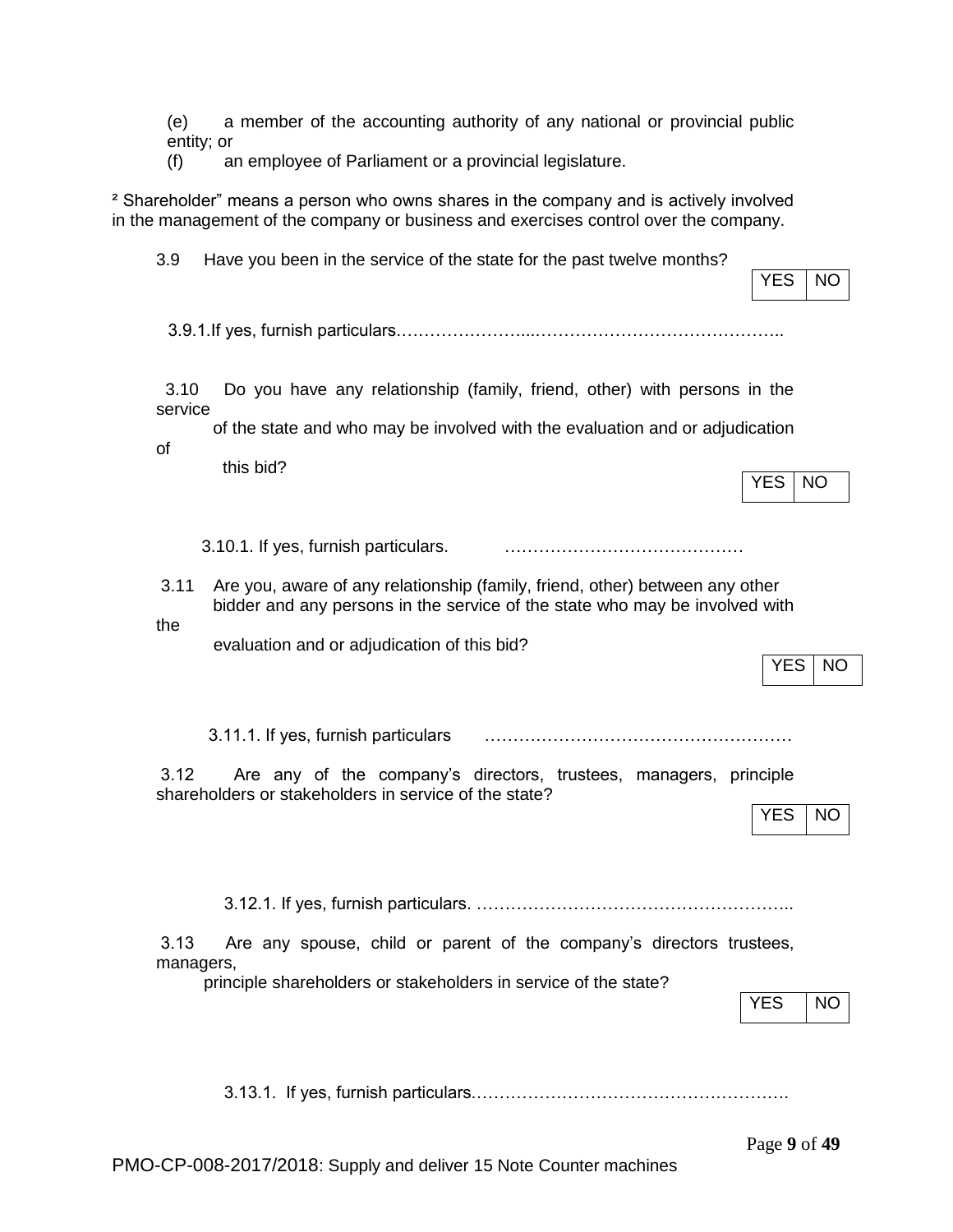3.14 Do you or any of the directors, trustees, managers, principle shareholders, or stakeholders of this company have any interest in any other related companies or business whether or not they are bidding for this contract.

| Y | NΟ |
|---|----|
|---|----|

3.14.1. If yes, furnish particulars:……………………………………………….

## 4. **Full details of directors / trustees / members / shareholders**

| <b>Full Name</b> | <b>Identity Number</b> | <b>State Employee Number</b> |
|------------------|------------------------|------------------------------|
|                  |                        |                              |
|                  |                        |                              |
|                  |                        |                              |
|                  |                        |                              |
|                  |                        |                              |
|                  |                        |                              |
|                  |                        |                              |
|                  |                        |                              |
|                  |                        |                              |

 **……………………………. ………………………………… Signature Date** 

 **…………………………..... ……………………………………**

**Capacity Capacity Name of Bidder** 

Page **10** of **49**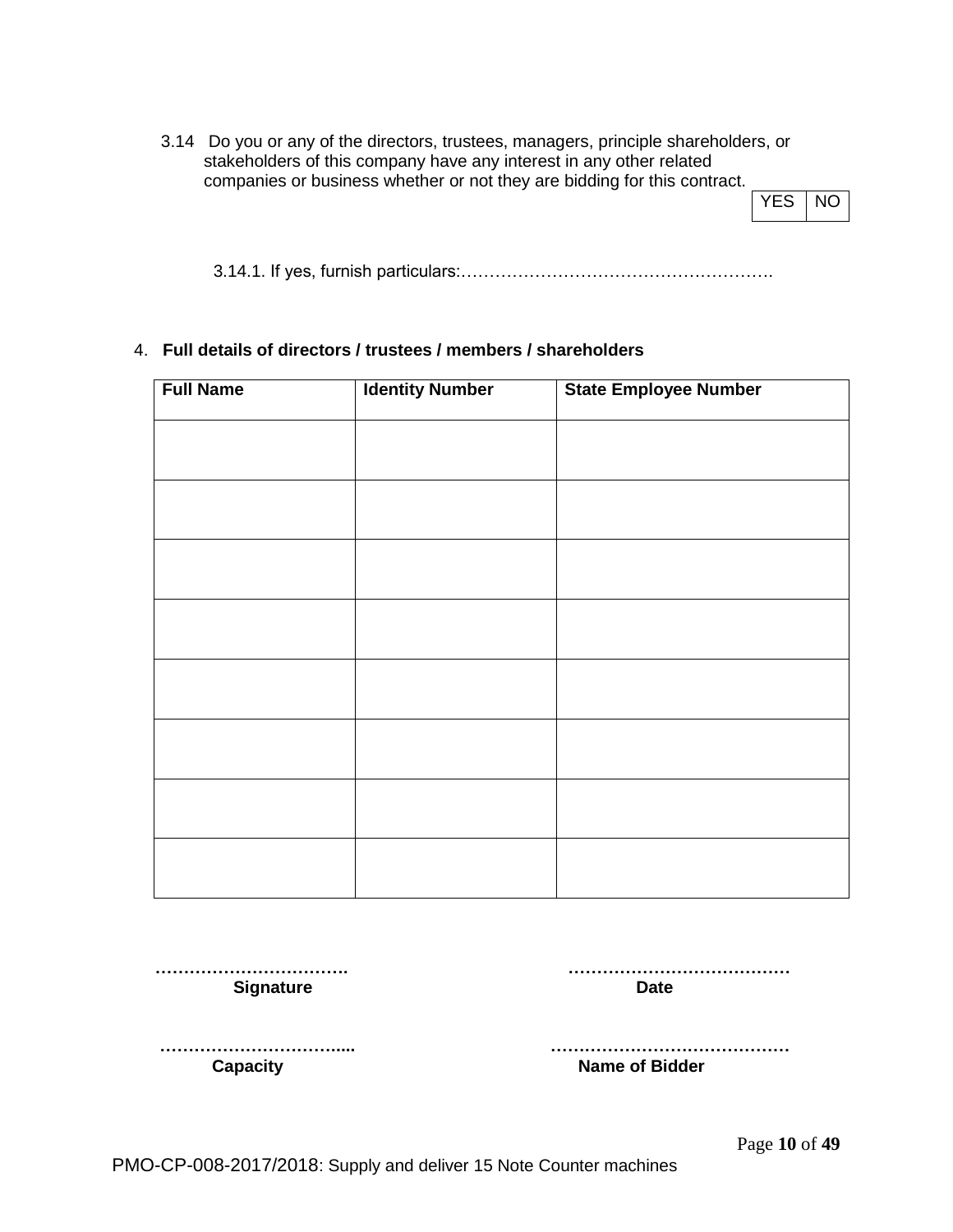#### **PREFERENCE POINTS CLAIM FORM IN TERMS OF THE PREFERENTIAL PROCUREMENT REGULATIONS 2017**

This preference form must form part of all bids invited. It contains general information and serves as a claim form for preference points for Broad-Based Black Economic Empowerment (B-BBEE) Status Level of Contribution

### **NB: BEFORE COMPLETING THIS FORM, BIDDERS MUST STUDY THE GENERAL CONDITIONS, DEFINITIONS AND DIRECTIVES APPLICABLE IN RESPECT OF B-BBEE, AS PRESCRIBED IN THE PREFERENTIAL PROCUREMENT REGULATIONS, 2017.**

## **1. GENERAL CONDITIONS**

- 1.1 The following preference point systems are applicable to all bids:
	- the 80/20 system for requirements with a Rand value of up to R50 000 000 (all applicable taxes included); and
	- the 90/10 system for requirements with a Rand value above R50 000 000 (all applicable taxes included).
- 1.2 The value of this bid is estimated to not exceed R50 000 000 (all applicable taxes included) and therefore the 80/20 preference point system shall be applicable;
- 1.3 Points for this bid shall be awarded for:
	- (a) Price; and
	- (b) B-BBEE Status Level of Contributor.
- 1.4 The maximum points for this bid are allocated as follows:

|                                                      | <b>POINTS</b> |
|------------------------------------------------------|---------------|
| <b>PRICE</b>                                         | 80            |
| <b>B-BBEE STATUS LEVEL OF CONTRIBUTOR</b>            | 20            |
| Total points for Price and B-BBEE must not<br>exceed | 100           |

- **1.5 Failure on the part of a bidder to submit proof of B-BBEE Status level of contributor together with the bid, will be interpreted to mean that preference points for B-BBEE status level of contribution are not claimed.**
- 1.6 The purchaser reserves the right to require of a bidder, either before a bid is adjudicated or at any time subsequently, to substantiate any claim in regard to preferences, in any manner required by the purchaser.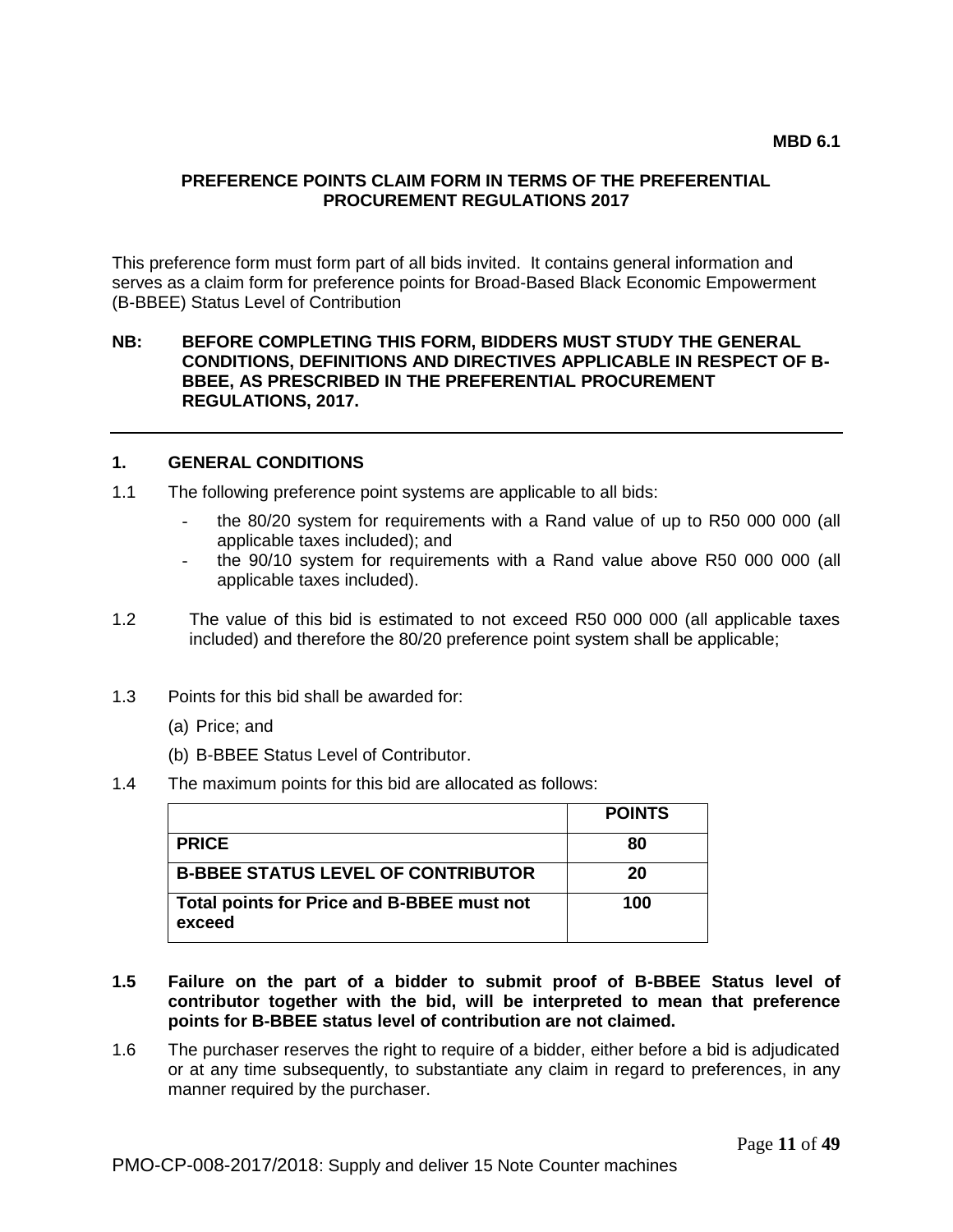## **2. DEFINITIONS**

- (a) **"B-BBEE"** means broad-based black economic empowerment as defined in section 1 of the Broad-Based Black Economic Empowerment Act;
- (b) "**B-BBEE status level of contributor"** means the B-BBEE status of an entity in terms of a code of good practice on black economic empowerment, issued in terms of section 9(1) of the Broad-Based Black Economic Empowerment Act;
- (c) **"bid"** means a written offer in a prescribed or stipulated form in response to an invitation by an organ of state for the provision of goods or services, through price quotations, advertised competitive bidding processes or proposals;
- (d) **"Broad-Based Black Economic Empowerment Act"** means the Broad-Based Black Economic Empowerment Act, 2003 (Act No. 53 of 2003);
- **(e) "EME"** means an Exempted Micro Enterprise in terms of a code of good practice on black economic empowerment issued in terms of section 9 (1) of the Broad-Based Black Economic Empowerment Act;
- (f) **"functionality"** means the ability of a tenderer to provide goods or services in accordance with specifications as set out in the tender documents.
- (g) **"prices"** includes all applicable taxes less all unconditional discounts;
- (h) **"proof of B-BBEE status level of contributor"** means:
	- **1)** B-BBEE Status level certificate issued by an authorized body or person;
	- **2)** A sworn affidavit as prescribed by the B-BBEE Codes of Good Practice;
	- **3)** Any other requirement prescribed in terms of the B-BBEE Act;
- (i) **"QSE"** means a qualifying small business enterprise in terms of a code of good practice on black economic empowerment issued in terms of section 9 (1) of the Broad-Based Black Economic Empowerment Act;
- *(j)* **"rand value"** means the total estimated value of a contract in Rand, calculated at the time of bid invitation, and includes all applicable taxes;

## **3. POINTS AWARDED FOR PRICE**

#### **3.1 THE 80/20 OR 90/10 PREFERENCE POINT SYSTEMS**

A maximum of 80 or 90 points is allocated for price on the following basis: **80/20 or 90/10**

$$
Ps = 80\left(1 - \frac{Pt - P \min P}{ \min P \min }\right) \qquad \text{or} \qquad \qquad Ps = 90\left(1 - \frac{Pt - P \min P}{ \min P \min P} \right)
$$

Where

- $Ps =$  Points scored for price of bid under consideration
- $Pt =$  Price of bid under consideration
- Pmin = Price of lowest acceptable bid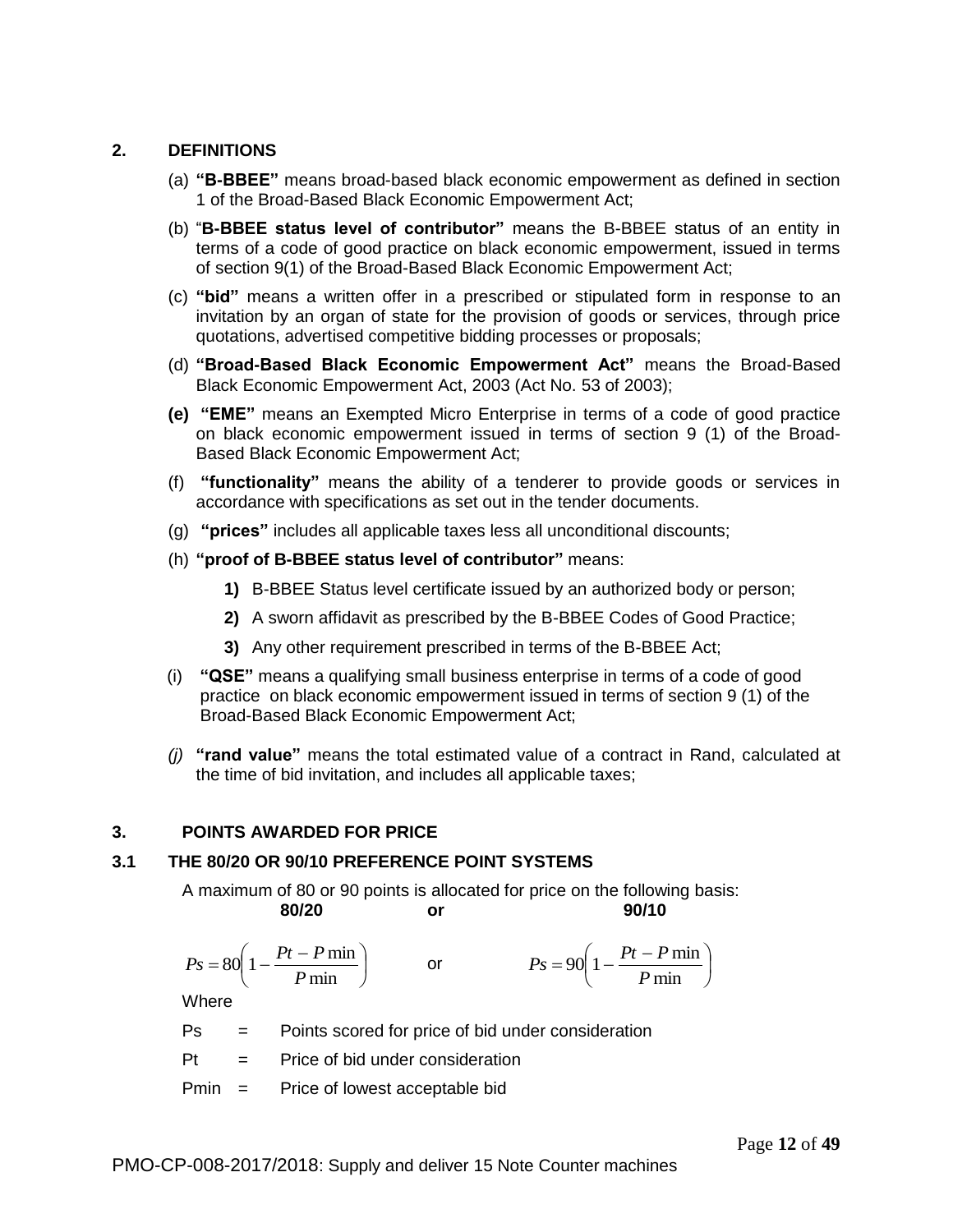## **4. POINTS AWARDED FOR B-BBEE STATUS LEVEL OF CONTRIBUTOR**

4.1 In terms of Regulation 6 (2) and 7 (2) of the Preferential Procurement Regulations, preference points must be awarded to a bidder for attaining the B-BBEE status level of contribution in accordance with the table below:

| <b>B-BBEE Status Level of</b><br><b>Contributor</b> | <b>Number of points</b><br>(90/10 system) | <b>Number of points</b><br>(80/20 system) |
|-----------------------------------------------------|-------------------------------------------|-------------------------------------------|
|                                                     | 10                                        | 20                                        |
| 2                                                   | 9                                         | 18                                        |
| 3                                                   | Б                                         | 14                                        |
| 4                                                   | 5                                         | 12                                        |
| 5                                                   |                                           | 8                                         |
| 6                                                   | 3                                         | 6                                         |
|                                                     |                                           | 4                                         |
| 8                                                   |                                           | 2                                         |
| Non-compliant<br>contributor                        |                                           |                                           |

## **5. BID DECLARATION**

5.1 Bidders who claim points in respect of B-BBEE Status Level of Contribution must complete the following:

## **6. B-BBEE STATUS LEVEL OF CONTRIBUTOR CLAIMED IN TERMS OF PARAGRAPHS 1.4 AND 4.1**

6.1 B-BBEE Status Level of Contributor:  $\qquad \qquad = \qquad \qquad \dots \dots \dots \dots$  (maximum of 20 points)

(Points claimed in respect of paragraph 7.1 must be in accordance with the table reflected in paragraph 4.1 and must be substantiated by relevant proof of B-BBEE status level of contributor.

## **7. SUB-CONTRACTING**

7.1 Will any portion of the contract be sub-contracted?

## (*Tick applicable box*)

- 7.1.1 If yes, indicate:
	- i) What percentage of the contract will be subcontracted............…………….…………%
	- ii) The name of the sub-contractor…………………………………………………………..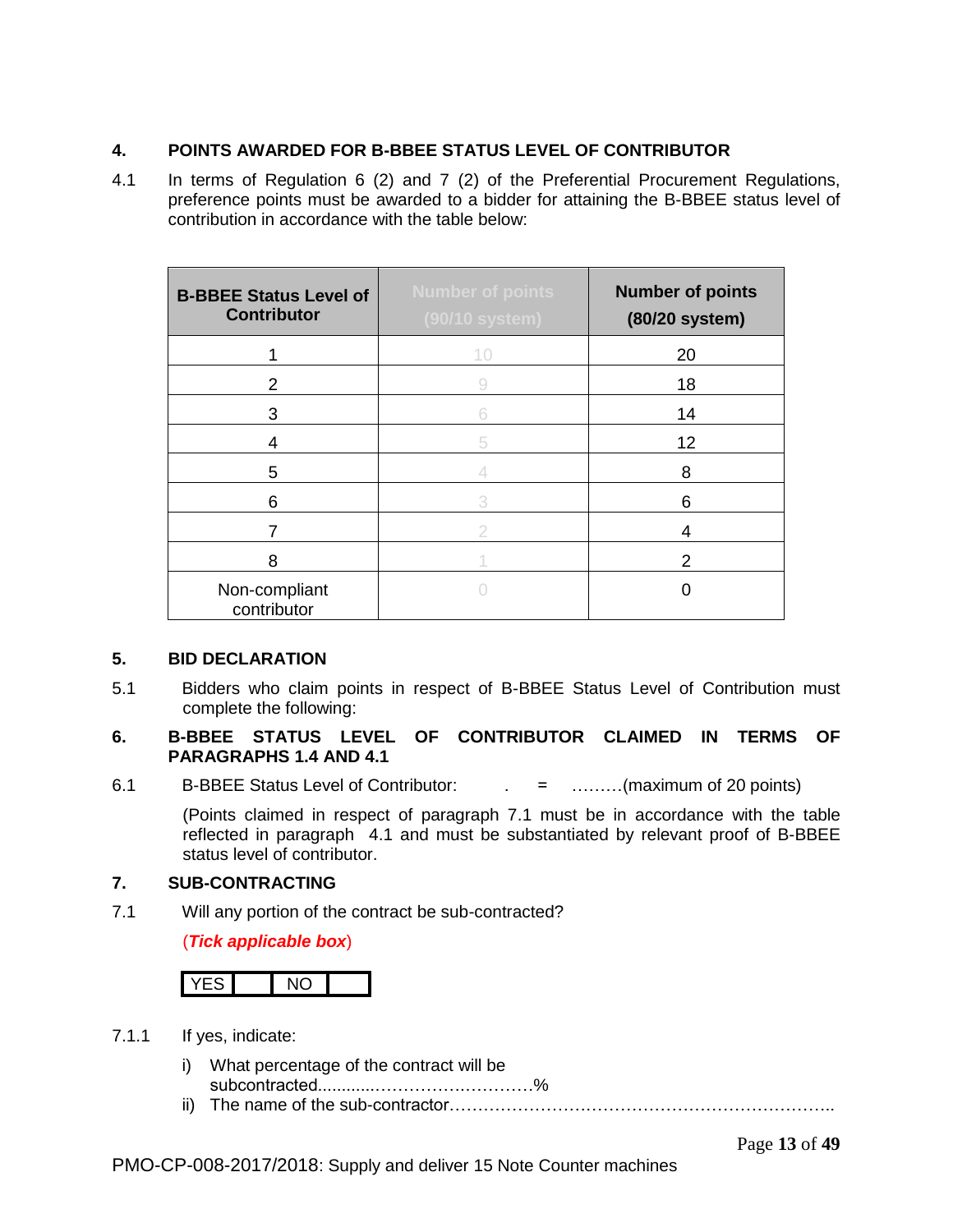- iii) The B-BBEE status level of the sub-contractor......................................……………..
- iv) Whether the sub-contractor is an EME or QSE *(Tick applicable box*)
	- YES NO
- v) Specify, by ticking the appropriate box, if subcontracting with an enterprise in terms of Preferential Procurement Regulations,2017:

| Designated Group: An EME or QSE which is at last 51% owned by:    | <b>EME</b> | <b>QSE</b> |
|-------------------------------------------------------------------|------------|------------|
|                                                                   | V          |            |
| Black people                                                      |            |            |
| Black people who are youth                                        |            |            |
| Black people who are women                                        |            |            |
| Black people with disabilities                                    |            |            |
| Black people living in rural or underdeveloped areas or townships |            |            |
| Cooperative owned by black people                                 |            |            |
| Black people who are military veterans                            |            |            |
|                                                                   |            |            |
| <b>OR</b>                                                         |            |            |
| Any EME                                                           |            |            |
| Any QSE                                                           |            |            |

## 8. **DECLARATION WITH REGARD TO COMPANY/FIRM**

8.1 Name of company/firm:……………………………………………………………………….. 8.2 VAT registration number:…………………………………….………………………………… 8.3 Company registration number:…………….…………………….……………………………. 8.4 TYPE OF COMPANY/ FIRM □ Partnership/Joint Venture / Consortium □ One person business/sole propriety **Close corporation** D Company (Pty) Limited [TICK APPLICABLE BOX] 8.5 DESCRIBE PRINCIPAL BUSINESS ACTIVITIES …………………………………………………………………………………………………… …………………………………………………………………………………………………… ……………………………………………………………………………………………………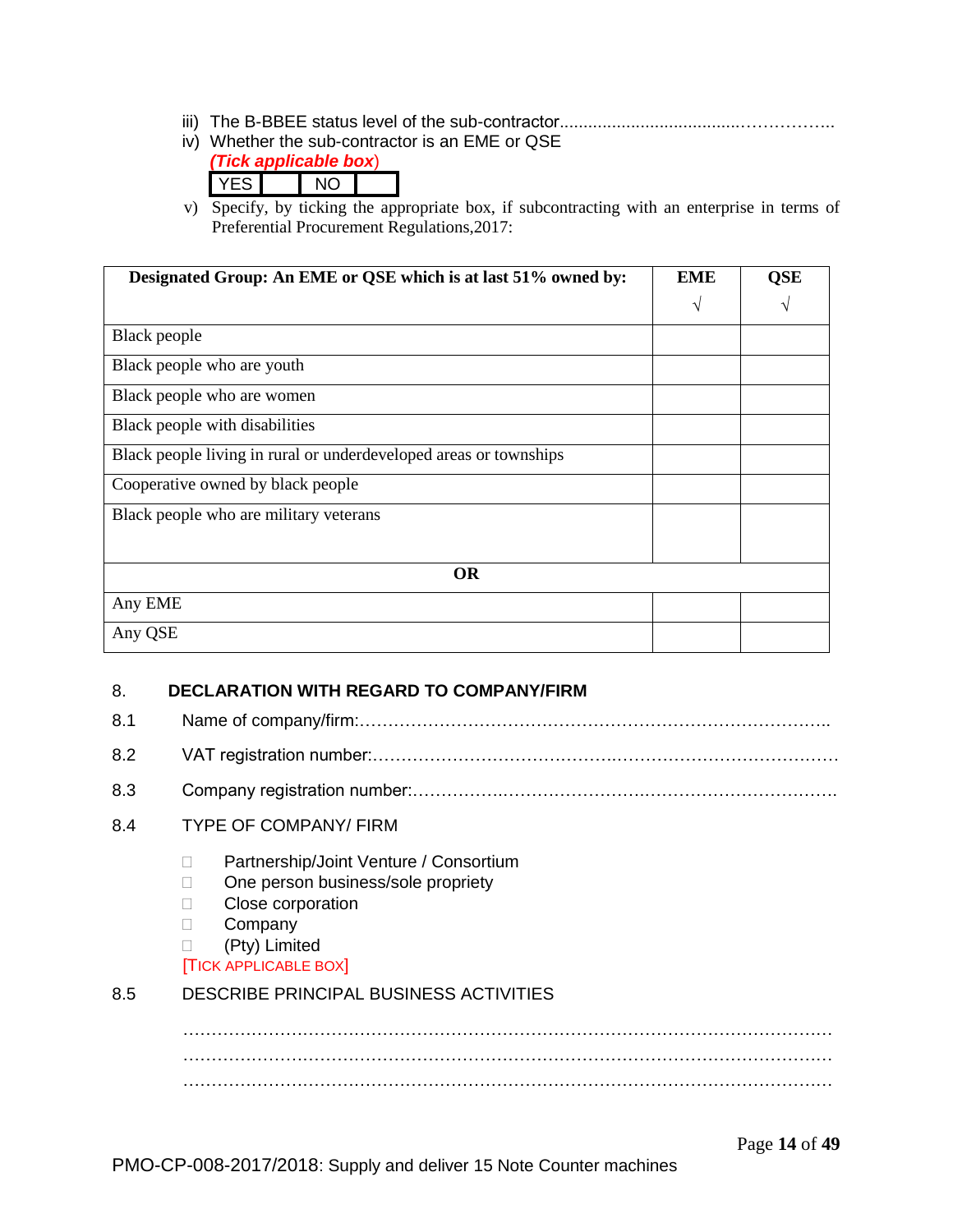# ……………………………………………………………………………………………………

## COMPANY CLASSIFICATION

- Manufacturer
- **Supplier**
- □ Professional service provider
- □ Other service providers, e.g. transporter, etc.

[*TICK APPLICABLE BOX*]

#### 8.6 MUNICIPAL INFORMATION

Municipality where business is situated: ….………………………………………………. Registered Account Number: …………………………. Stand Number:……………………………………………….

- 8.7 Total number of years the company/firm has been in business:…………………………
- 8.8 I/we, the undersigned, who is / are duly authorised to do so on behalf of the company/firm, certify that the points claimed, based on the B-BBE status level of contributor indicated in paragraphs 1.4 and 6.1 of the foregoing certificate, qualifies the company/ firm for the preference(s) shown and I / we acknowledge that:
	- i) The information furnished is true and correct;
	- ii) The preference points claimed are in accordance with the General Conditions as indicated in paragraph 1 of this form;
	- iii) In the event of a contract being awarded as a result of points claimed as shown in paragraphs 1.4 and 6.1, the contractor may be required to furnish documentary proof to the satisfaction of the purchaser that the claims are correct;
	- iv) If the B-BBEE status level of contributor has been claimed or obtained on a fraudulent basis or any of the conditions of contract have not been fulfilled, the purchaser may, in addition to any other remedy it may have –
		- (a) disqualify the person from the bidding process;
		- (b) recover costs, losses or damages it has incurred or suffered as a result of that person's conduct;
		- (c) cancel the contract and claim any damages which it has suffered as a result of having to make less favourable arrangements due to such cancellation;
		- (d) recommend that the bidder or contractor, its shareholders and directors, or only the shareholders and directors who acted on a fraudulent basis, be restricted by the National Treasury from obtaining business from any organ of state for a period not exceeding 10 years, after the *audi alteram partem* (hear the other side) rule has been applied; and
		- (e) forward the matter for criminal prosecution.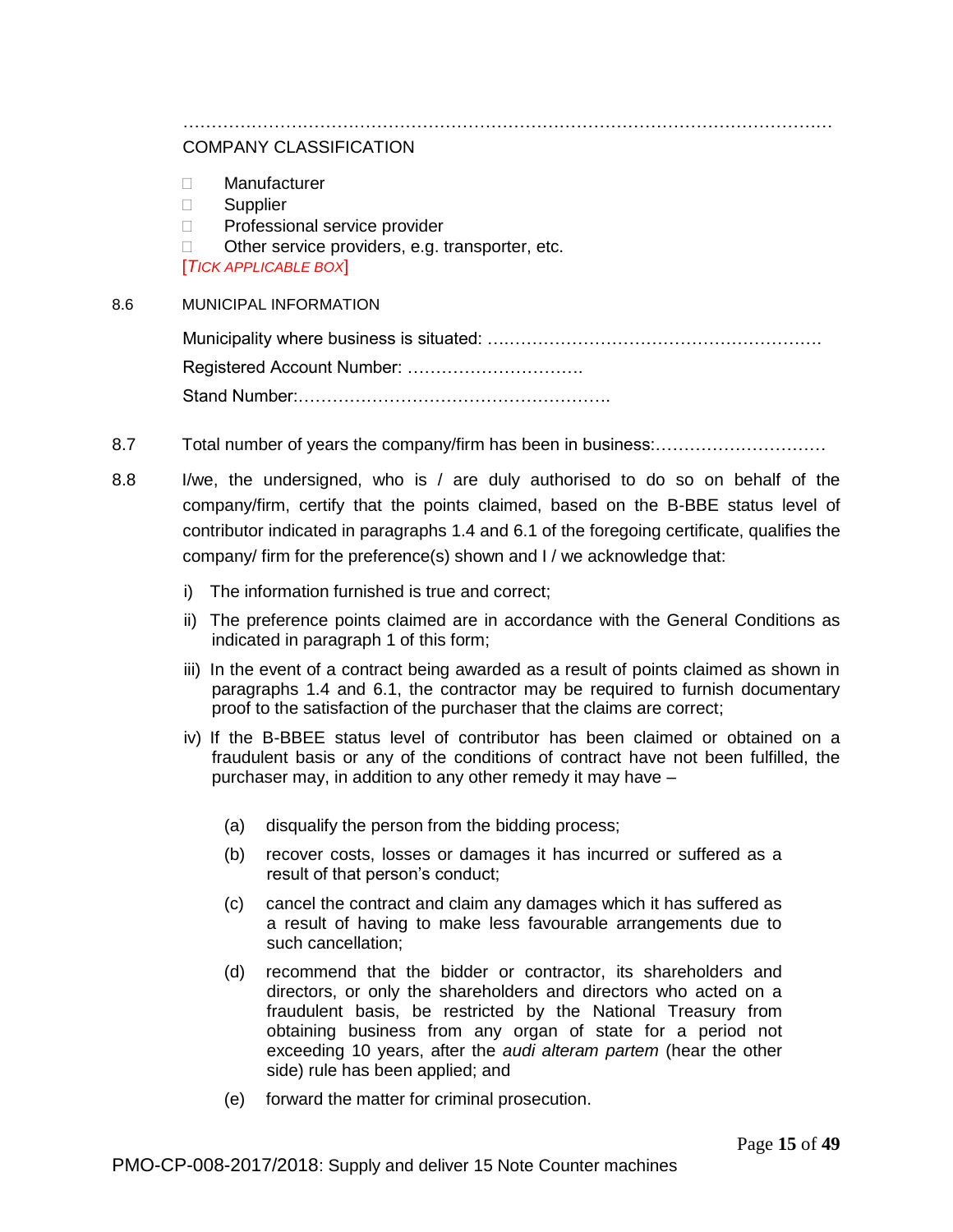#### WITNESSES

- 1. ……………………………………..
- 2. …………………………………….

| SIGNATURE(S) OF BIDDERS(S) |
|----------------------------|
|                            |
| .                          |
|                            |
|                            |
|                            |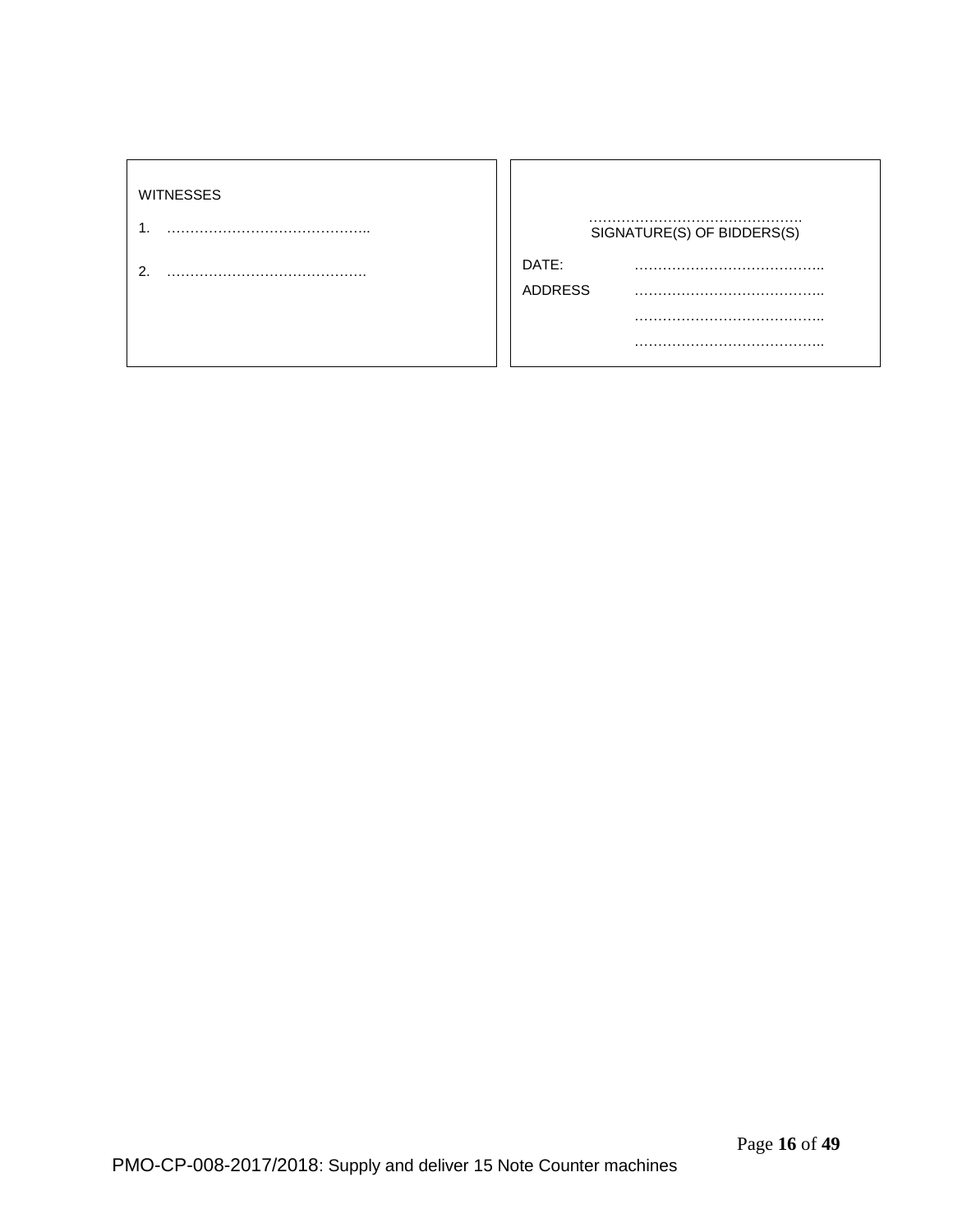## **9. AUTHORITY FOR SIGNATORY**

Signatories for close corporations and companies shall confirm their authority **by singing or attaching to this form** a duly signed and dated copy of the relevant resolution of their members or their board of directors, as the case may be.

| " By resolution of the board of directors passed on          |                                                                  |  |
|--------------------------------------------------------------|------------------------------------------------------------------|--|
| $\underbrace{\hspace{1.5cm}} 20 \underbrace{\hspace{1.5cm}}$ |                                                                  |  |
|                                                              |                                                                  |  |
|                                                              | to sign all documents in connection with the Tender for Contract |  |
|                                                              |                                                                  |  |
|                                                              |                                                                  |  |
|                                                              |                                                                  |  |
|                                                              |                                                                  |  |
| Signed on behalf of the                                      |                                                                  |  |
|                                                              |                                                                  |  |
|                                                              |                                                                  |  |
| In his capacity                                              |                                                                  |  |
|                                                              |                                                                  |  |
|                                                              |                                                                  |  |
|                                                              |                                                                  |  |
|                                                              |                                                                  |  |
|                                                              |                                                                  |  |
| As witnesses:                                                |                                                                  |  |
|                                                              |                                                                  |  |
|                                                              |                                                                  |  |
| 2.                                                           |                                                                  |  |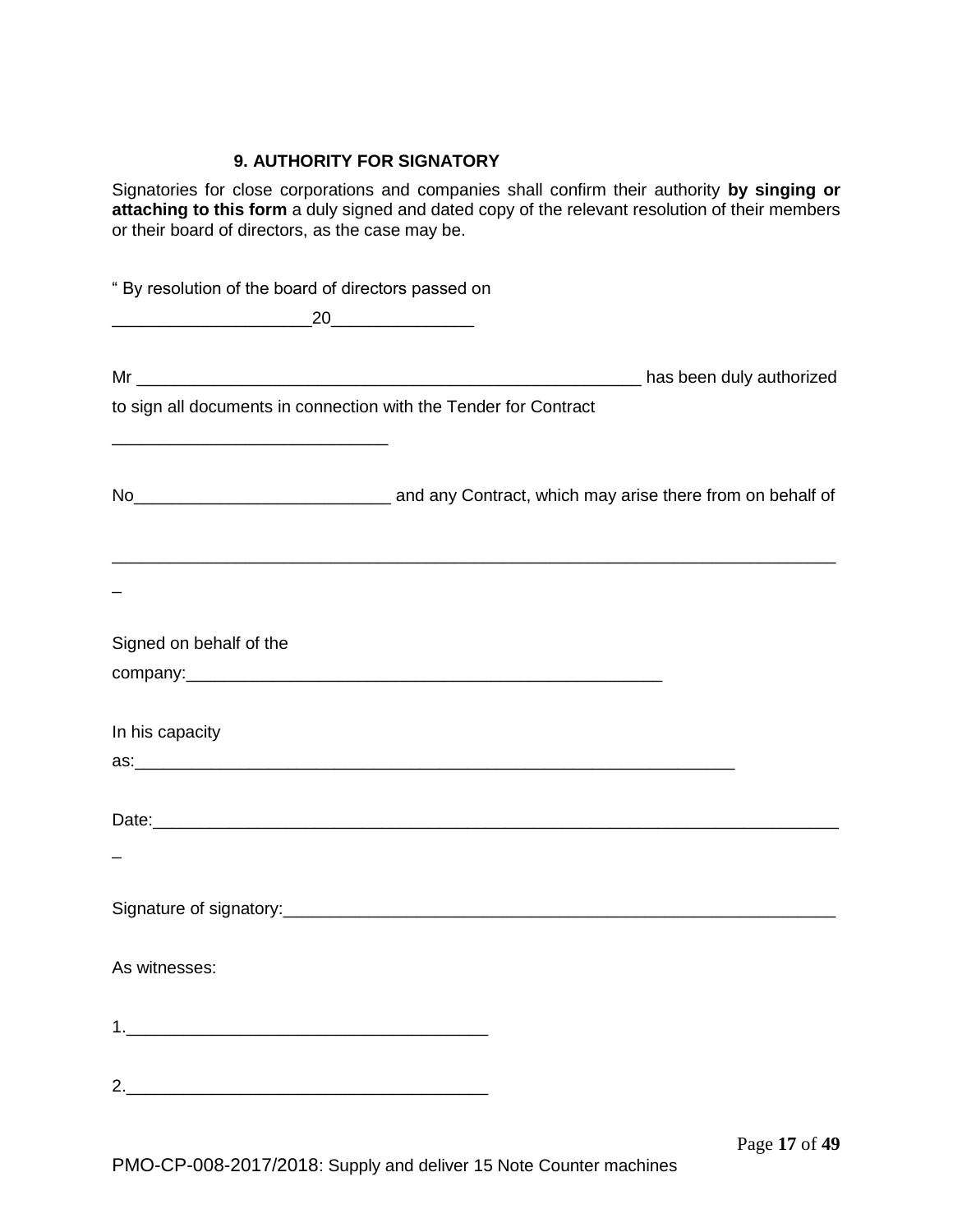- 11. I/we, the undersigned, who warrants that he/she is duly authorised to do so on behalf of the firm certify that points claimed, based on the equity ownership, indicated in paragraph 8 of the foregoing certificate, qualifies the firm for the preference(s) shown and I / we acknowledge that:
	- (i) The information furnished is true and correct.
	- (ii) The Equity ownership claimed is in accordance with the General Conditions as indicated in paragraph 1 of this form.
		- In the event of a contract being awarded as a result of points claimed as shown in paragraph 8, the contractor may be required to furnish documentary proof to the
		- satisfaction of the purchaser that the claims are correct.
	- (iv) If the claims are found to be incorrect, the purchaser may, in addition to any other remedy it may have -
		- (a) recover costs, losses or damages it has incurred or suffered as a result of that person's conduct; and
		- (b) cancel the contract and claim any damages which it has suffered as a result of having to make less favourable arrangements due to such cancellation

## **WITNESSES:**

- 1. \_\_\_\_\_\_\_\_\_\_\_\_\_\_\_\_\_\_\_\_\_\_\_\_\_\_\_\_
- 

2. \_\_\_\_\_\_\_\_\_\_\_\_\_\_\_\_\_\_\_\_\_\_\_\_\_\_\_\_ **SIGNATURE (S) OF BIDDER (S)**

**DATE: \_\_\_\_\_\_\_\_\_\_\_\_\_\_\_\_\_\_\_\_\_\_\_\_\_\_\_\_\_**

**ADDRESS: \_\_\_\_\_\_\_\_\_\_\_\_\_\_\_\_\_\_\_\_\_\_\_\_\_**

\_\_\_\_\_\_\_\_\_\_\_\_\_\_\_\_\_\_\_\_\_\_\_\_\_\_\_\_\_\_\_\_\_\_\_

\_\_\_\_\_\_\_\_\_\_\_\_\_\_\_\_\_\_\_\_\_\_\_\_\_\_\_\_\_\_\_\_\_\_\_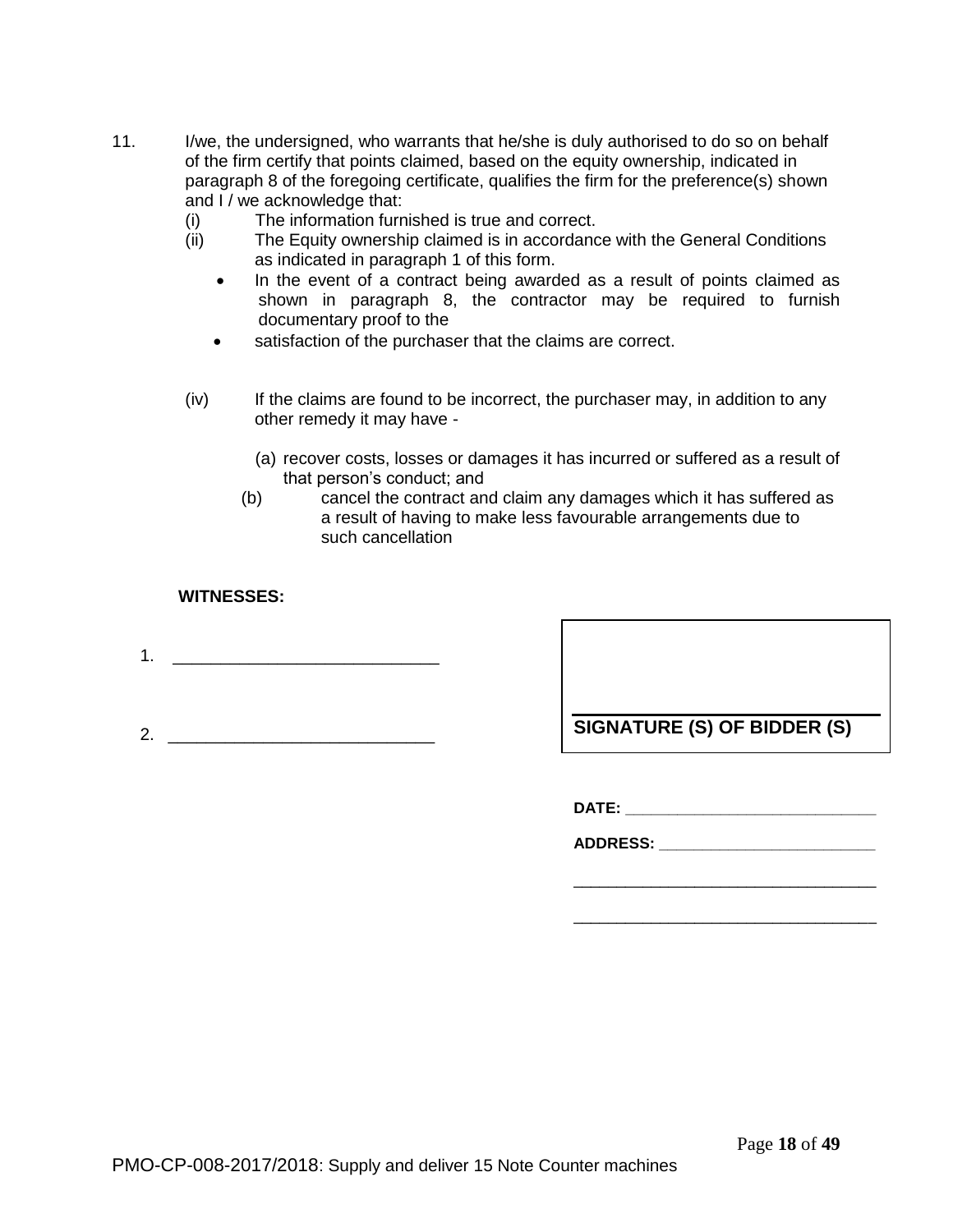## **DECLARATION OF BIDDER'S PAST SUPPLY CHAIN MANAGEMENT PRACTICES**

- 1 This Municipal Bidding Document must form part of all bids invited.
- 2 It serves as a declaration to be used by municipalities and municipal entities in ensuring that when goods and services are being procured, all reasonable steps are taken to combat the abuse of the supply chain management system.
- 3 The bid of any bidder may be rejected if that bidder, or any of its directors have:
	- a. abused the municipality's / municipal entity's supply chain management system or committed any improper conduct in relation to such system;
	- b. been convicted for fraud or corruption during the past five years;
	- c. willfully neglected, reneged on or failed to comply with any government, municipal or other public sector contract during the past five years; or
	- d. been listed in the Register for Tender Defaulters in terms of section 29 of the Prevention and Combating of Corrupt Activities Act (No 12 of 2004).

#### **4 In order to give effect to the above, the following questionnaire must be completed and submitted with the bid.**

| <b>Item</b> | Question                                                                                                                                                                                                                                                                                                                                                                                                                                             | Yes  | No  |
|-------------|------------------------------------------------------------------------------------------------------------------------------------------------------------------------------------------------------------------------------------------------------------------------------------------------------------------------------------------------------------------------------------------------------------------------------------------------------|------|-----|
| 4.1         | Is the bidder or any of its directors listed on the National<br>Treasury's Database of Restricted Suppliers as companies or<br>persons prohibited from doing business with the public sector?                                                                                                                                                                                                                                                        | Yes  | No. |
|             | (Companies or persons who are listed on this<br>Database were informed in writing of this restriction by<br>the Accounting Officer/Authority of the institution that<br>imposed the restriction after the audi alteram partem rule<br>was applied). The Database of Restricted Suppliers<br>now resides on the National Treasury's<br>website(www.treasury.gov.za) and can be accessed<br>by clicking on its link at the bottom of the home<br>page. |      |     |
| 4.1.1       | If so, furnish particulars:                                                                                                                                                                                                                                                                                                                                                                                                                          |      |     |
| 4.2         | Is the bidder or any of its directors listed on the Register for<br>Tender Defaulters in terms of section 29 of the Prevention and<br>Combating of Corrupt Activities Act (No 12 of 2004)? The<br>Register for Tender Defaulters can be accessed on the<br>National Treasury's websitewww.treasury.gov.za) by clicking<br>on its link at the bottom of the home page.                                                                                | Yes. | No  |
| 4.2.1       | If so, furnish particulars:                                                                                                                                                                                                                                                                                                                                                                                                                          |      |     |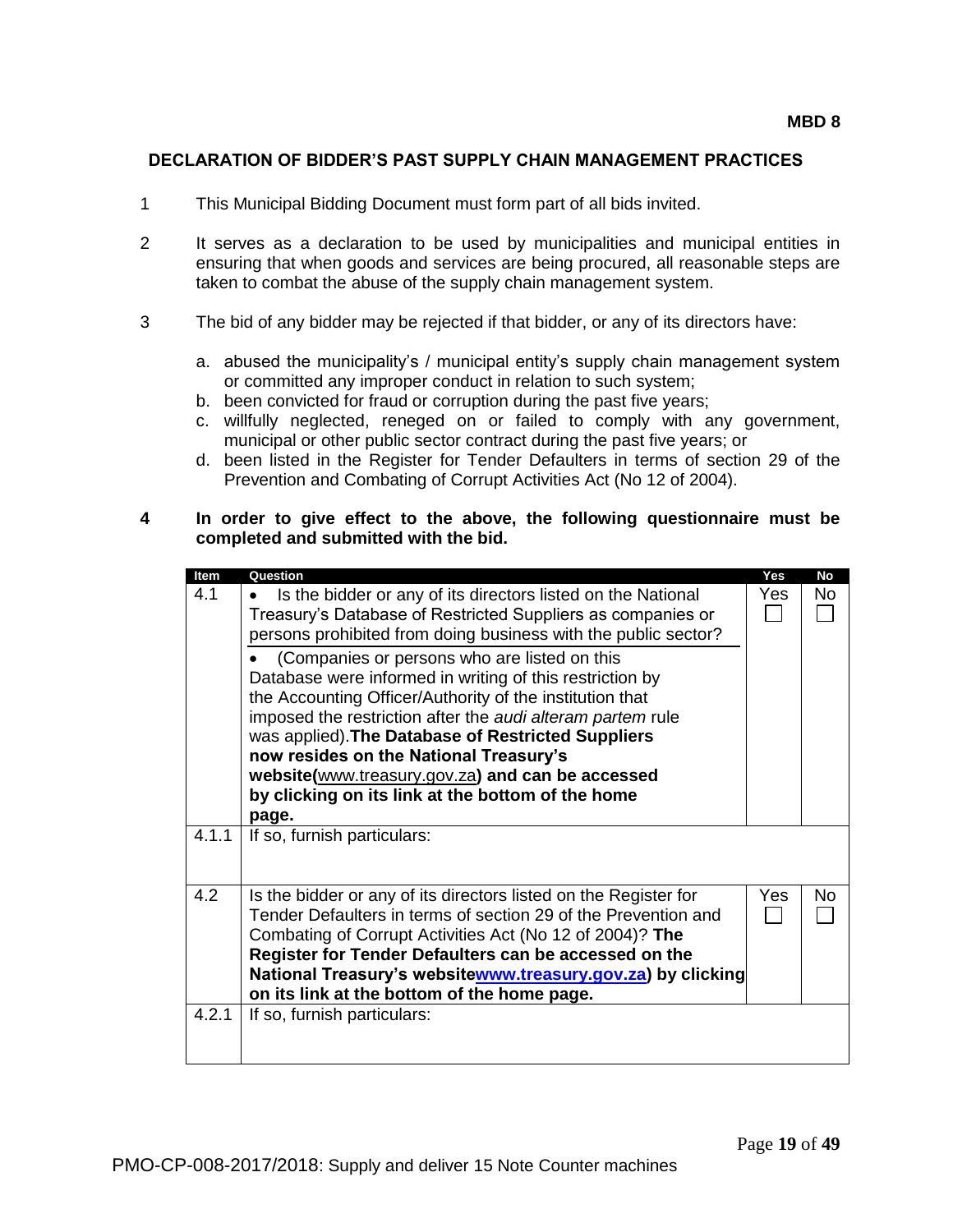| 4.3   | Was the bidder or any of its directors convicted by a court of law<br>(including a court of law outside the Republic of South Africa) for<br>fraud or corruption during the past five years?                                                    | Yes | No        |
|-------|-------------------------------------------------------------------------------------------------------------------------------------------------------------------------------------------------------------------------------------------------|-----|-----------|
| 4.3.1 | If so, furnish particulars:                                                                                                                                                                                                                     |     |           |
| Item  | <b>Question</b>                                                                                                                                                                                                                                 | Yes | <b>No</b> |
| 4.4   | Does the bidder or any of its directors owe any municipal rates<br>and taxes or municipal charges to the municipality / municipal<br>entity, or to any other municipality / municipal entity, that is in<br>arrears for more than three months? | Yes | <b>No</b> |
| 4.4.1 | If so, furnish particulars:                                                                                                                                                                                                                     |     |           |
| 4.5   | Was any contract between the bidder and the municipality /<br>municipal entity or any other organ of state terminated during<br>the past five years on account of failure to perform on or comply<br>with the contract?                         | Yes | <b>No</b> |
| 4.7.1 | If so, furnish particulars:                                                                                                                                                                                                                     |     |           |

## **CERTIFICATION**

## **I, THE UNDERSIGNED (FULL NAME) \_\_\_\_\_\_\_\_\_\_\_\_\_\_\_\_\_\_\_\_\_\_\_\_\_\_\_\_\_\_\_\_\_\_\_\_\_\_\_\_\_\_\_\_\_**

## **CERTIFY THAT THE INFORMATION FURNISHED ON THIS DECLARATION FORM TRUE AND CORRECT.**

**\_\_\_\_\_\_\_\_\_\_\_\_\_\_\_\_\_\_\_\_\_\_\_\_\_\_\_\_\_\_ \_\_\_\_\_\_\_\_\_\_\_\_\_\_\_\_\_\_\_\_\_\_\_\_\_**

## **I ACCEPT THAT, IN ADDITION TO CANCELLATION OF A CONTRACT, ACTION MAY BE TAKEN AGAINST ME SHOULD THIS DECLARATION PROVE TO BE FALSE.**

**Signature** Date

**\_\_\_\_\_\_\_\_\_\_\_\_\_\_\_\_\_\_\_\_\_\_\_\_\_\_\_\_\_\_ \_\_\_\_\_\_\_\_\_\_\_\_\_\_\_\_\_\_\_\_\_\_\_\_\_ Position Name of Bidder** 

Page **20** of **49**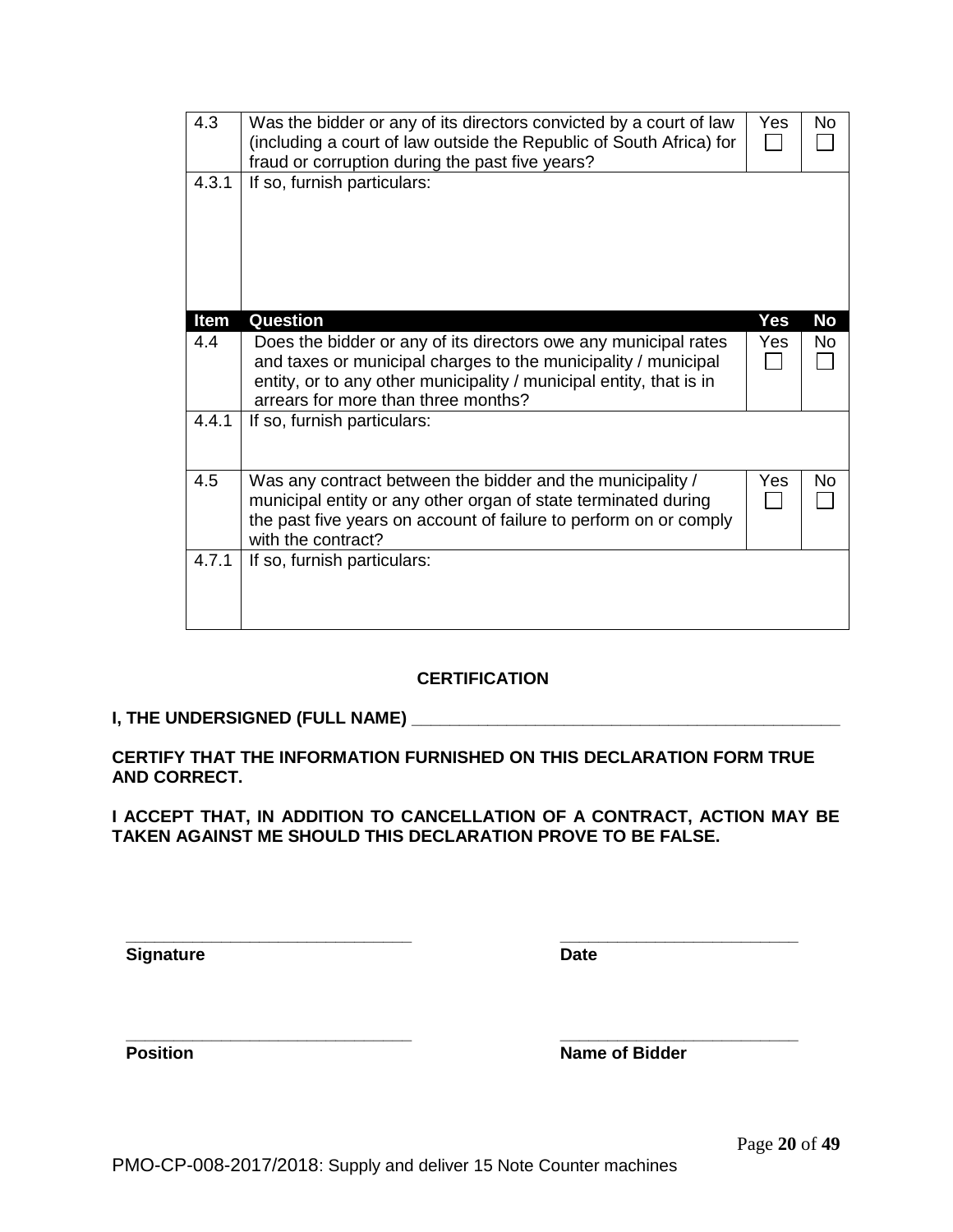## **CERTIFICATE OF INDEPENDENT BID DETERMINATION**

- 1 This Municipal Bidding Document (MBD) must form part of all bids<sup>1</sup> invited.
- 2 Section 4 (1) (b) (iii) of the Competition Act No. 89 of 1998, as amended, prohibits an agreement between, or concerted practice by, firms, or a decision by an association of firms, if it is between parties in a horizontal relationship and if it involves collusive bidding (or bid rigging).² Collusive bidding is a *pe se* prohibition meaning that it cannot be justified under any grounds.
- 3 Municipal Supply Regulation 38 (1) prescribes that a supply chain management policy must provide measures for the combating of abuse of the supply chain management system, and must enable the accounting officer, among others, to:
	- a. take all reasonable steps to prevent such abuse;
	- b. reject the bid of any bidder if that bidder or any of its directors has abused the supply chain management system of the municipality or municipal entity or has committed any improper conduct in relation to such system; and
	- c. cancel a contract awarded to a person if the person committed any corrupt or fraudulent act during the bidding process or the execution of the contract.
- 4 This MBD serves as a certificate of declaration that would be used by institutions to ensure that, when bids are considered, reasonable steps are taken to prevent any form of bid-rigging.
- 5 In order to give effect to the above, the attached Certificate of Bid Determination (MBD 9) must be completed and submitted with the bid:

#### **¹ Includes price quotations, advertised competitive bids, limited bids and proposals.**

**² Bid rigging (or collusive bidding) occurs when businesses, that would otherwise be expected to compete, secretly conspire to raise prices or lower the quality of goods and / or services for purchasers who wish to acquire goods and / or services through a bidding process. Bid rigging is, therefore, an agreement between competitors not to compete.**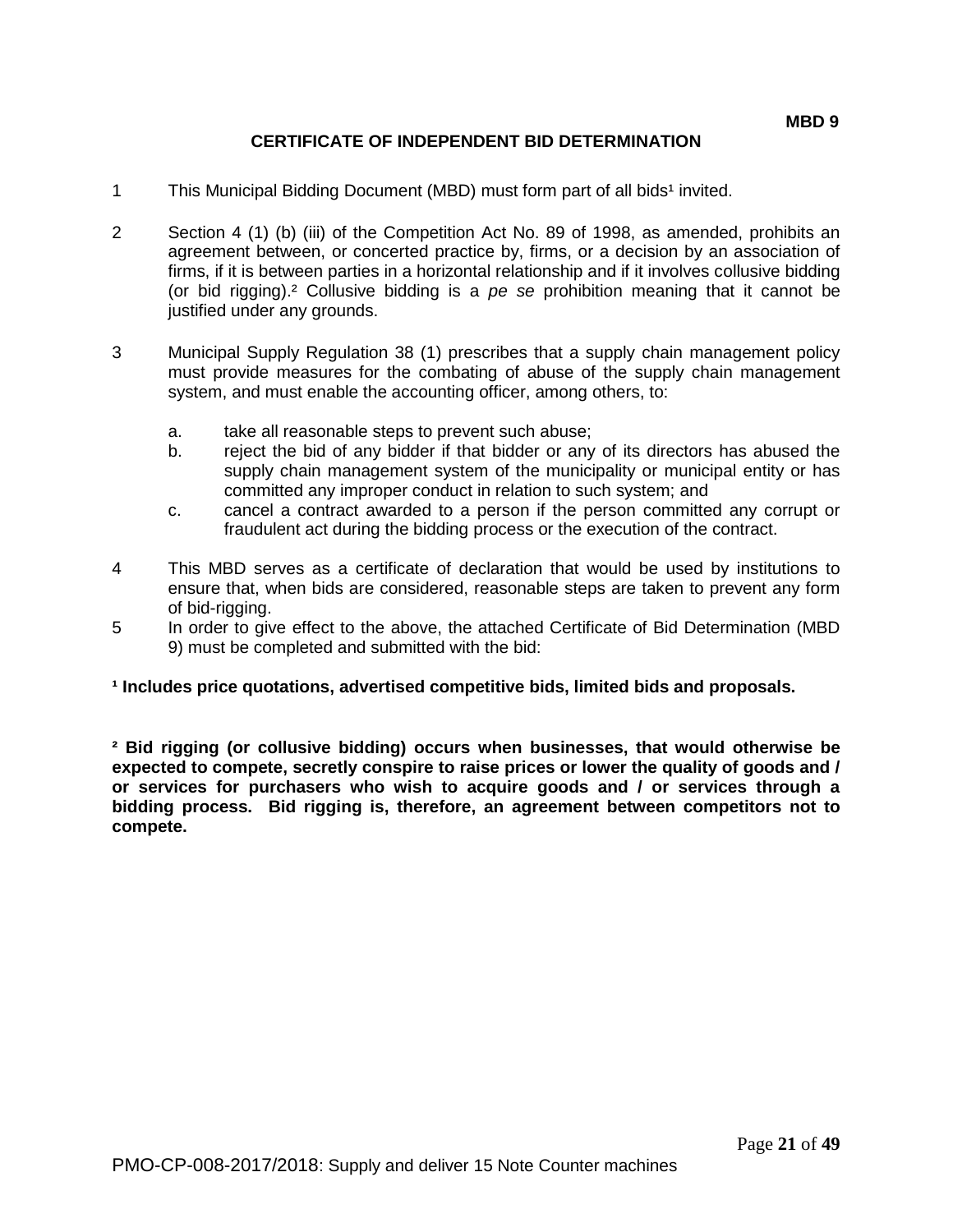## **CERTIFICATE OF INDEPENDENT BID DETERMINATION**

I, the undersigned, in submitting the accompanying bid:

\_\_\_\_\_\_\_\_\_\_\_\_\_\_\_\_\_\_\_\_\_\_\_\_\_\_\_\_\_\_\_\_\_\_\_\_\_\_\_\_\_\_\_\_\_\_\_\_\_\_\_\_\_\_\_\_\_\_\_\_\_\_\_\_\_\_\_\_\_\_\_\_\_\_\_\_ (Bid Number and Description)

in response to the invitation for the bid made by:

\_\_\_\_\_\_\_\_\_\_\_\_\_\_\_\_\_\_\_\_\_\_\_\_\_\_\_\_\_\_\_\_\_\_\_\_\_\_\_\_\_\_\_\_\_\_\_\_\_\_\_\_\_\_\_\_\_\_\_\_\_\_\_\_\_\_\_\_\_\_\_\_\_\_\_\_ (Name of Municipality / Municipal Entity)

do hereby make the following statements that I certify to be true and complete in every respect:

I certify, on behalf of: the state of the state of the state of the state of the state of the state of the state of the state of the state of the state of the state of the state of the state of the state of the state of th

(Name of Bidder)

- 1. I have read and I understand the contents of this Certificate;
- 2. I understand that the accompanying bid will be disqualified if this Certificate is found not to be true and complete in every respect;
- 3. I am authorized by the bidder to sign this Certificate, and to submit the accompanying bid, on behalf of the bidder;
- 4. Each person whose signature appears on the accompanying bid has been authorized by the bidder to determine the terms of, and to sign, the bid, on behalf of the bidder;
- 5. For the purposes of this Certificate and the accompanying bid, I understand that the word "competitor" shall include any individual or organization, other than the bidder, whether or not affiliated with the bidder, who:
	- (a) has been requested to submit a bid in response to this bid invitation;
	- (b) could potentially submit a bid in response to this bid invitation, based on their qualifications, abilities or experience; and
	- (c) provides the same goods and services as the bidder and/or is in the same line of business as the bidder
- 6. The bidder has arrived at the accompanying bid independently from, and without consultation, communication, agreement or arrangement with any competitor. However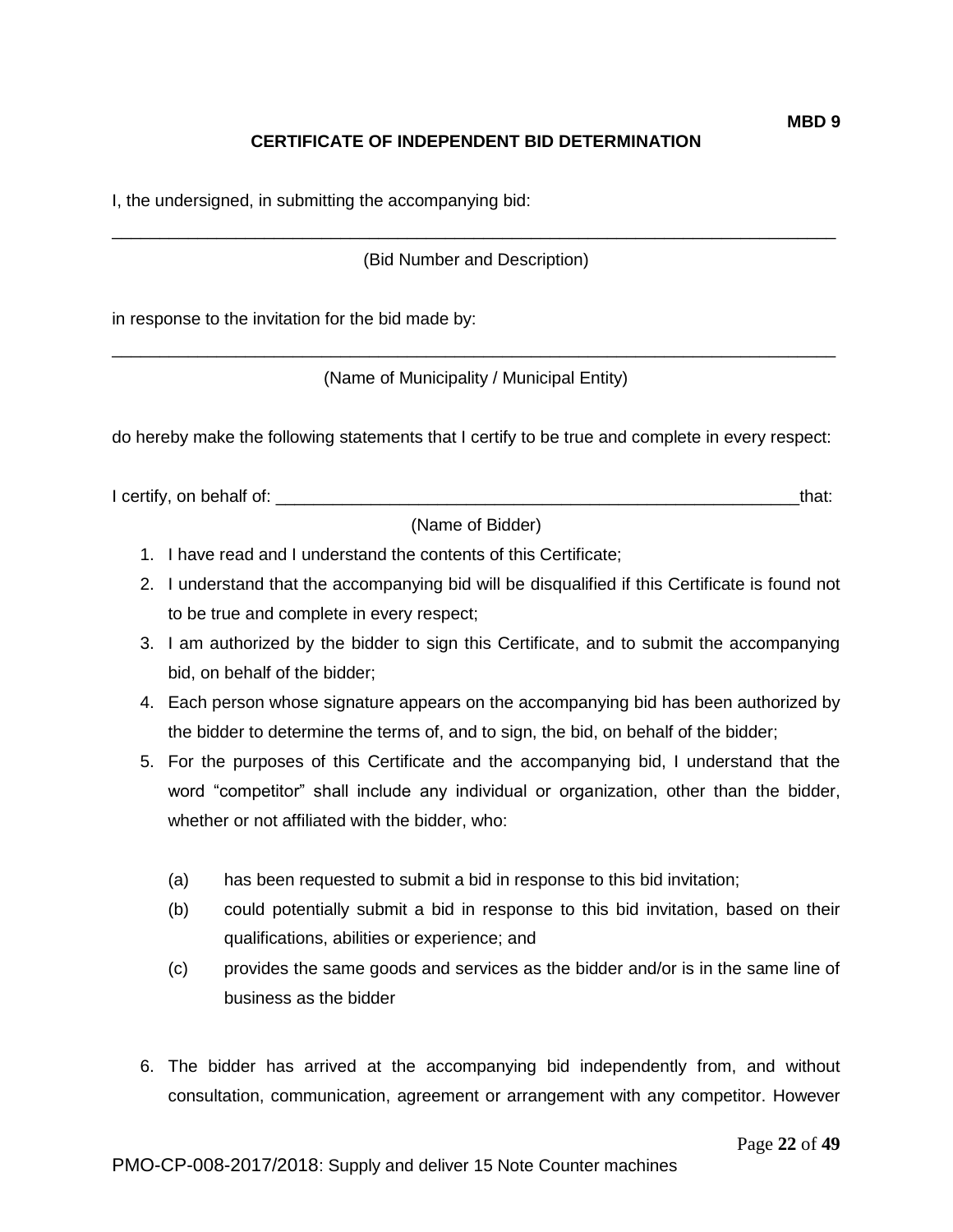communication between partners in a joint venture or consortium<sup>3</sup> will not be construed as collusive bidding.

- 7. In particular, without limiting the generality of paragraphs 6 above, there has been no consultation, communication, agreement or arrangement with any competitor regarding:
	- (a) prices;
	- (b) geographical area where product or service will be rendered (market allocation)
	- (c) methods, factors or formulas used to calculate prices;
	- (d) the intention or decision to submit or not to submit, a bid;
	- (e) the submission of a bid which does not meet the specifications and conditions of the bid; or
	- (f) bidding with the intention not to win the bid.
- 8. In addition, there have been no consultations, communications, agreements or arrangements with any competitor regarding the quality, quantity, specifications and conditions or delivery particulars of the products or services to which this bid invitation relates.
- 9. The terms of the accompanying bid have not been, and will not be, disclosed by the bidder, directly or indirectly, to any competitor, prior to the date and time of the official bid opening or of the awarding of the contract.

## **³ Joint venture or Consortium means an association of persons for the purpose of combining their expertise, property, capital, efforts, skill and knowledge in an activity for the execution of a contract.**

10. I am aware that, in addition and without prejudice to any other remedy provided to combat any restrictive practices related to bids and contracts, bids that are suspicious will be reported to the Competition Commission for investigation and possible imposition of administrative penalties in terms of section 59 of the Competition Act No 89 of 1998 and or may be reported to the National Prosecuting Authority (NPA) for criminal investigation and or may be restricted from conducting business with the public sector for a period not exceeding ten (10) years in terms of the Prevention and Combating of Corrupt Activities Act No 12 of 2004 or any other applicable legislation.

| <b>Signature</b> | <b>Date</b>           |
|------------------|-----------------------|
|                  |                       |
| <b>Position</b>  | <b>Name of Bidder</b> |

Page **23** of **49**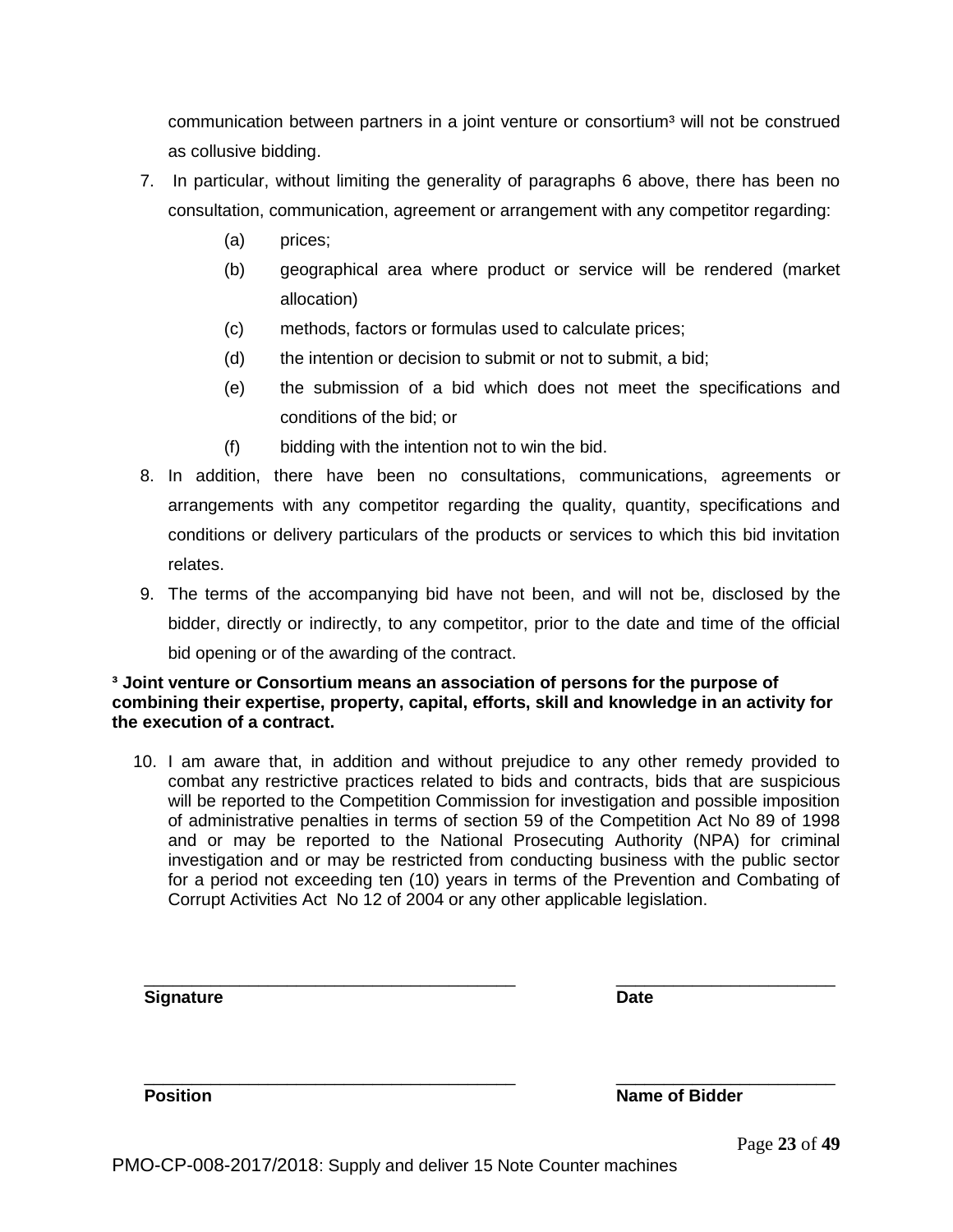## **GENERAL CONDITIONS OF CONTRACT**

| 1.         |  |
|------------|--|
|            |  |
| 2.<br>3.   |  |
|            |  |
| 4.<br>5.   |  |
| 6.<br>7.   |  |
| 8.<br>9.   |  |
|            |  |
| 10.        |  |
| 11.        |  |
| 12.        |  |
| 13.        |  |
| 14.        |  |
| 15.        |  |
| 16.<br>17. |  |
| 18.        |  |
| 19.        |  |
| 20.        |  |
| 21.        |  |
| 22.        |  |
| 23.        |  |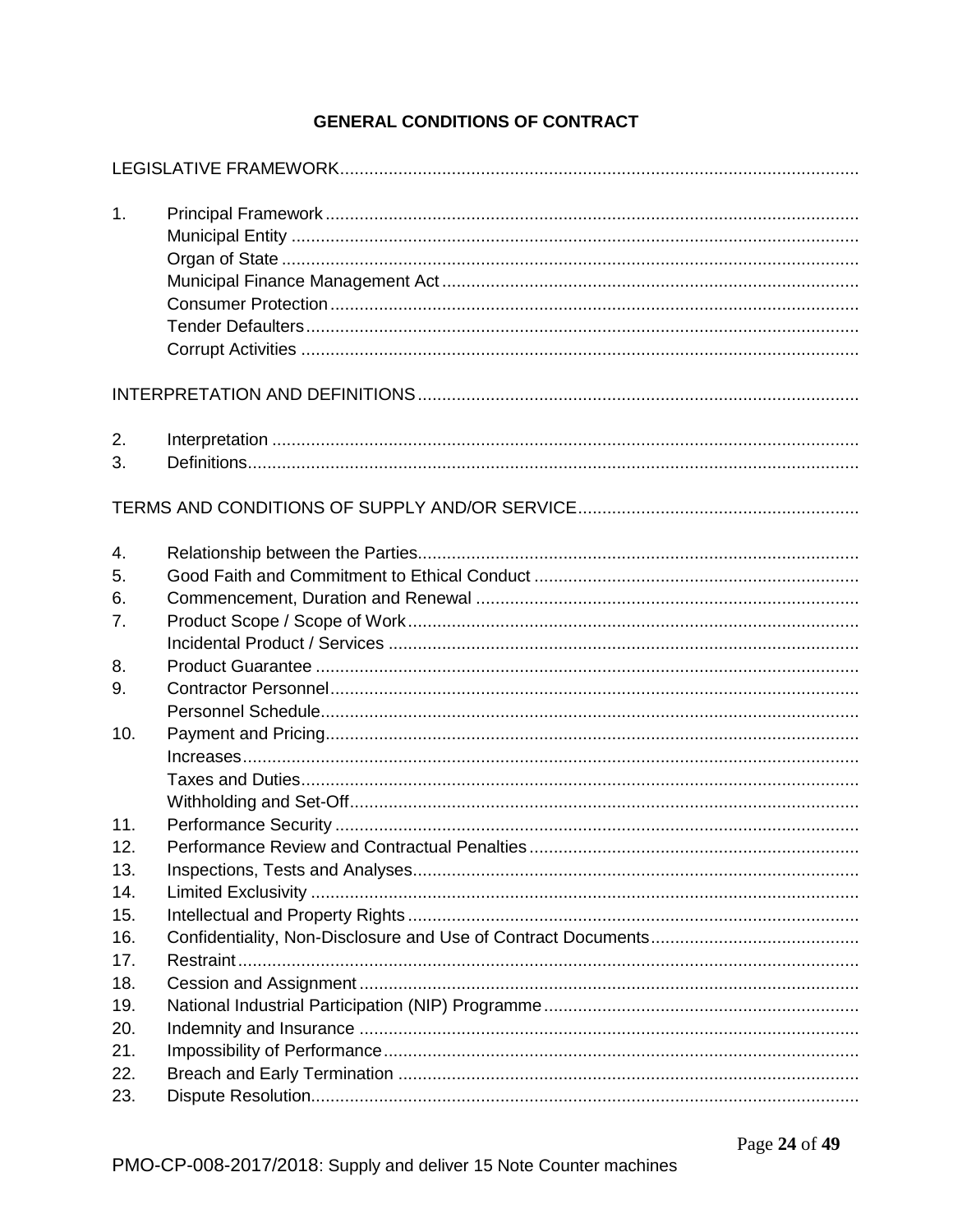## LEGISLATIVE FRAMEWORK

## 1. Principal Framework

The information contained under this heading summarises certain of the principal statutory provisions applicable to the transaction concluded between the Parties. It is included for information purposes only and should not be regarded as legal advice, it being incumbent upon the Contractor to familiarise itself with the legislative framework. These provisions apply at law and the Parties are not competent to exclude the operation thereof by mutual agreement. As such, no agreement, transaction or series of transactions concluded outside of or in contravention of the legislative framework and the procedures provided for therein shall be binding on the Parties notwithstanding the capacity or office held or undertakings given, in writing or otherwise, by the persons contracting on behalf of either Party.

## Municipal Entity

1.1 Joburg Market is a municipal entity contemplated in section 1, read with sections 86B(1)(a)(i) and 86D(1)(a), of the Municipal Systems Act (32 of 2000), ("MSA"). It was established as such by the Greater Johannesburg Metropolitan Council (predecessor to the City of Johannesburg Metropolitan Municipality or "COJ") who procured, by virtue of the provisions of section 17D of the Promotion of Local Government Affairs Act (91 of 1983) the formation, registration and incorporation of its fresh produce market as the Joburg Market (SOC) Limited in terms of the Companies Act, with the COJ as its sole shareholder. Upon the foregoing and as required by the MSA, Joburg Market entered into a Service Delivery Agreement with the COJ in terms of which Joburg Market was appointed as an external mechanism for the delivery of a municipal service with the mandate to manage and operate the business of the fresh produce market and its assets.

## Organ of State

1.2 As a municipal entity Joburg Market is an "organ of state" as defined in section 239 of the Constitution of South Africa (108 of 1996) read with section 1 of the Institution of Legal Proceedings Against Organs of State Act (40 of 2002).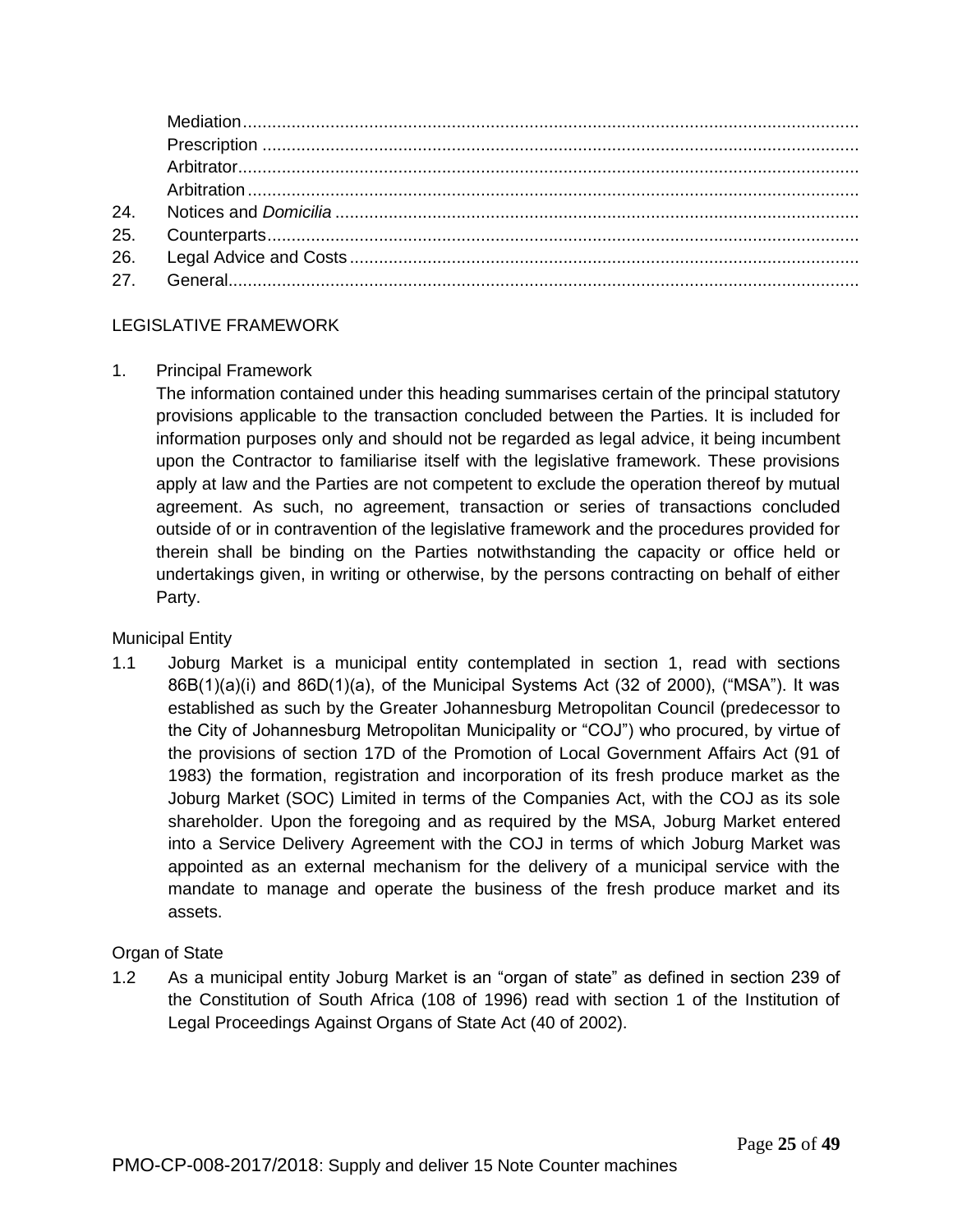## Municipal Finance Management Act

1.3 Contracting with Joburg Market is subject, amongst others, to the Municipal Finance Management Act (56 of 2003) ("MFMA"), the MFMA Supply Chain Management Regulations (GN 868 in GG 27636 of 30 May 2005) ("SCM Regulations") and, specifically, Joburg Market's Supply Chain Management Policy made in terms of section 111 of the MFMA and regulation 2 of the SCM Regulations (collectively referred to as the "SCM Regulatory Framework"). In terms of the irregular expenditure provisions of the SCM Regulatory Framework, Joburg Market is prohibited from making any payment in relation to goods or services unlawfully or irregularly procured and/or rendered, notwithstanding that value might have been received.

## Consumer Protection

1.4 The Consumer Protection Act (68 of 2008) does not, in terms of section 5(2)(a), apply to any transaction in terms of which goods or services are supplied to the State. However, section 5(5) stipulates that notwithstanding the foregoing exemption, those goods, and the importer or producer, distributor and retailer of those goods are nevertheless subject to, amongst others, the provisions of section 61. Section 61 sets out the liability of the producer and/or supplier for any harm caused wholly or partly as a consequence of a product failure, defect or hazard in any goods, irrespective of whether the harm resulted from any negligence on the part of the producer, importer, distributor or retailer, as the case may be. In terms of subsections  $61(5)(c)$  and (d), harm for which the Contractor may be held liable includes any loss of, or physical damage to, any property of Joburg Market irrespective of whether it is movable or immovable including economic loss occasioned by such harm.

## Competitive Behaviour

1.5 In terms of section 4(1)(b)(iii) of the Competition Act (89 of 1998) an agreement between, or concerted practice by, firms, or a decision by an association of firms, is prohibited if it is between parties in a horizontal relationship and if bidders was involved in collusive bidding (or bid rigging). If bidders, based on reasonable grounds or evidence obtained by Joburg Market, have engaged such restrictive practices, Joburg Market may refer the matter to the Competition Commission for investigation and possible imposition of administrative penalties. If a bidders are found guilty by the Competition Commission Joburg Market may, in addition and without prejudice to any other remedy provided for in this Agreement or at law, invalidate the bid and/or terminate this Agreement in whole or part, and/or restrict the bidders from conducting business with the public sector for a period not exceeding ten (10) years.

## Tender Defaulters

1.6 Where Joburg Market terminates this Agreement in whole or in part, it may decide to impose a restriction penalty on the Contractor by prohibiting the Contractor from doing business with the public sector for a period not exceeding 10 years. If Joburg Market intends imposing a restriction on a Contractor or any person associated with the Contractor, the Contractor will be allowed a period of not more than fourteen (14) days to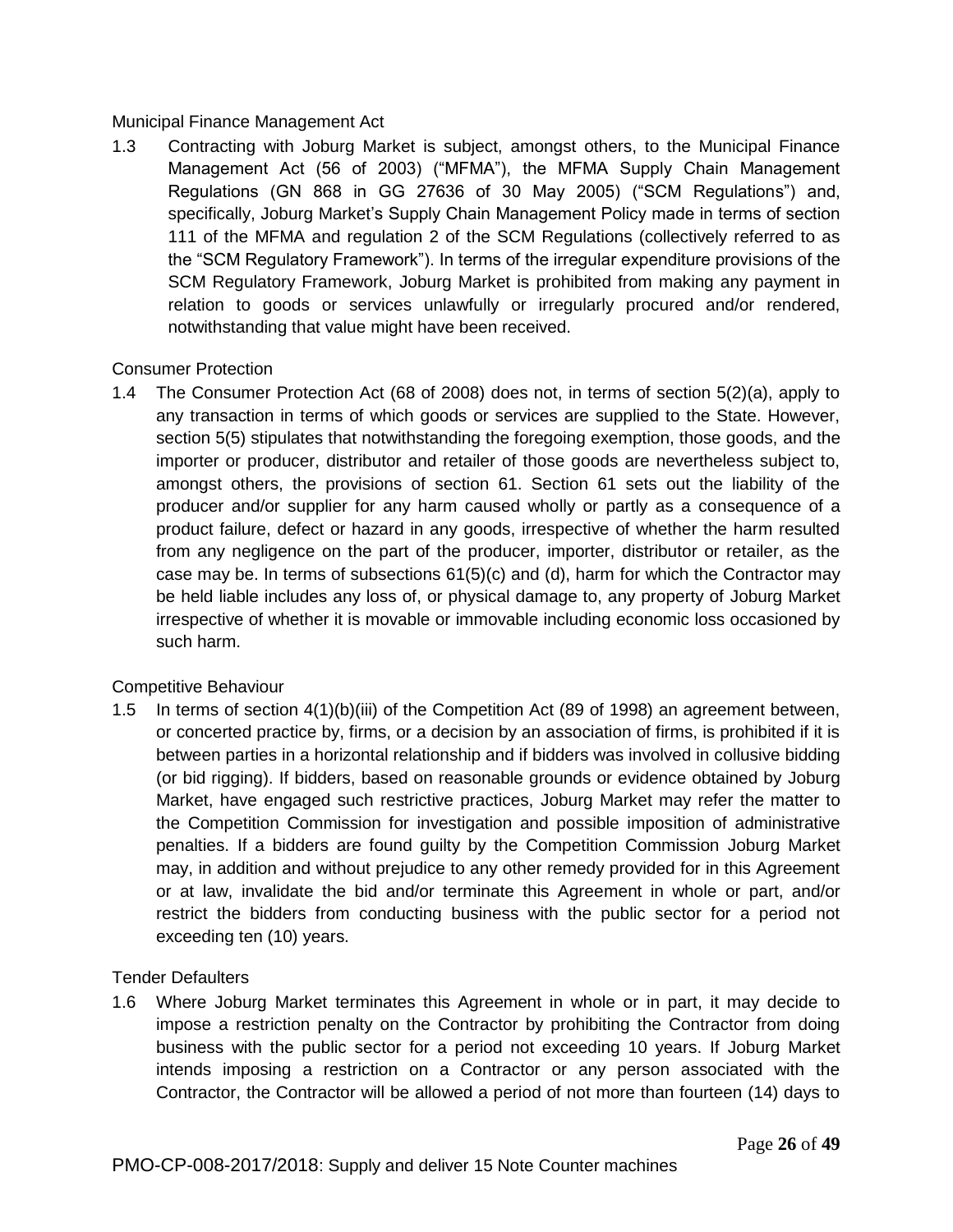provide reasons why the envisaged restriction should not be imposed. Should the Contractor fail to respond within the stipulated fourteen (14) days, Joburg Market might regard the intended penalty as not objected against and may impose it. Any restriction imposed on any person by the Accounting Officer of Joburg Market will, at the discretion of the Accounting Officer, also be applicable to any other enterprise or any partner, manager, director or other person who wholly or partly exercises, exercised or may exercise control over the enterprise of the first-mentioned person.

1.7 If a restriction is imposed, Joburg Market must, within five (5) working days of such imposition, furnish the National Treasury, with the following information:

1.7.1 the name and address of the Contractor and/or person restricted by Joburg Market; 1.7.2 the date of commencement of the restriction; 1.7.3 the period of restriction; and 1.7.4 the reasons for the restriction.

1.8 These details will be loaded in the National Treasury's central database of suppliers or persons prohibited from doing business with the public sector.

## Corrupt Activities

1.9 If a court of law convicts a person of an offence under sections 12 or 13 of the Prevention and Combating of Corrupt Activities Act (12 of 2004), the court may also rule that such person's name be endorsed on the Register for Tender Defaulters. When a person's name has been endorsed on the Register, the person will be prohibited from doing business with the public sector for a period not less than five years and not more than 10 years.

## INTERPRETATION AND DEFINITIONS

2. Interpretation

This Agreement shall be governed and interpreted in accordance with the laws of the RSA; and

- 2.1 headings shall be read for the purpose of reference only and shall not be used in the interpretation of nor modify nor amplify the terms of this Agreement.
- 2.2 words importing any gender include the others; the singular include the plural and vice versa and natural persons include created entities, other legal *personae* (corporate or un-incorporate) and the state and vice versa.
- 2.3 all provisions of this Agreement are severable from each other and any provision which is or may become unenforceable shall be ineffective to the extent of such unenforceability and shall be treated as if not written and severed without invalidating the remaining provisions of this Agreement (or affecting the validity or enforceability of such provision in any other jurisdiction); the Parties who declare their intention that this Agreement would be executed without such unenforceable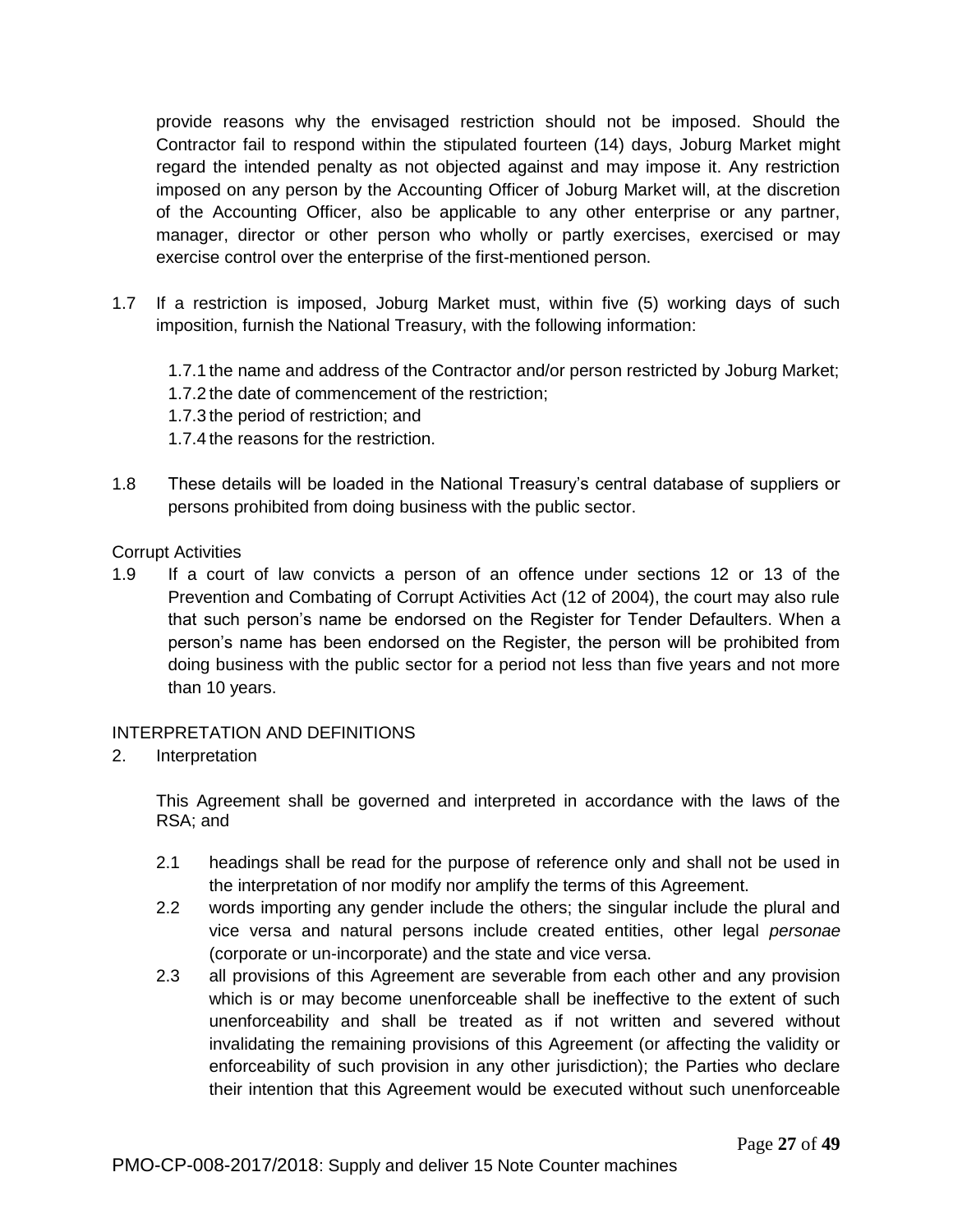provision if they were aware of such unenforceability at the time of execution hereof and that this Agreement should be implemented or continue to be implemented, having regard to each Party's rationale and purpose in entering into this Agreement.

- 2.4 when any number of days is prescribed, these shall business days (unless days are described as calendar days in which event Saturdays, Sundays and public holiday's shall be included) reckoned exclusively of the first and inclusively of the last day.
- 2.5 any reference to any statute, regulation or other legislation shall be a reference to that statute, regulation or other legislation as at the Signature Date, and as amended or substituted from time to time thereafter.
- 2.6 the words "include", "including" and "in particular" shall be construed as being by way of example or emphasis and shall not be construed as, nor shall they take effect as, limiting the generality of any preceding words.
- 2.7 the rule of construction that a contract shall be interpreted against the Party principally responsible for the drafting or preparation of the contract, shall not apply.
- 2.8 any annexures, schedules, and/or documents ("appendices") referred to in this Agreement shall be deemed to be incorporated in and form an integral part hereof; in the event of a conflict between any appendices and this Agreement, the provisions of this Agreement shall prevail.
- 2.9 the termination of this Agreement shall not affect those of the provisions which provide that they shall operate after termination or which of necessity must continue to have effect thereafter notwithstanding that specific clauses do not expressly provide for such continuation.
- 2.10 any substantive provision imposing rights or obligations on a Party, notwithstanding that it is only in a definition clause, shall have effect as if it were a substantive provision in the body of this Agreement.
- 2.11 information supplied in the bidding documents shall be construed as material representations made by the Contractor, which induced Joburg Market to enter into this Agreement.
- 3. Definitions

Unless clearly inconsistent with or otherwise indicated by the context, the following expressions shall bear the meanings assigned to them and cognate expressions shall bear corresponding meanings in this Agreement:

- 3.1 "Agreement" means this Agreement entered into between Joburg Market and the Contractor including the appendices and all documents included therein by reference.
- 3.2 "Annexure A" means the Contractor's tender to supply the Product or render the Services or works to Joburg Market in terms of the scope of work and on the terms and conditions, pricing and payment terms set out therein.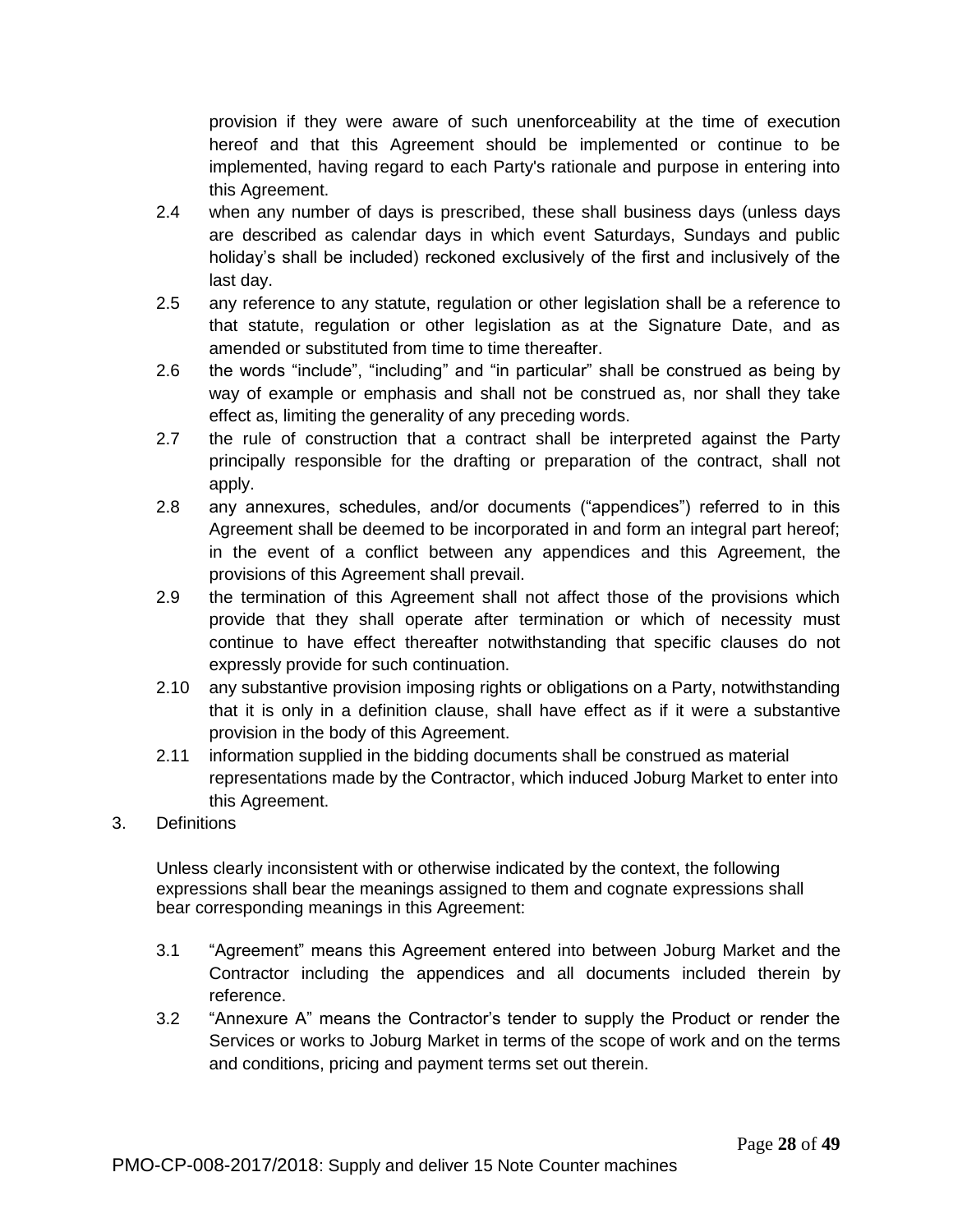- 3.3 "Annexure B" means a copy of Joburg Market Supply Chain Management Policy in terms of which this Agreement and the bid was specified, evaluated, adjudicated and awarded.
- 3.4 "Annexure C" means, if applicable to the subject matter of this Agreement and the Contractor's obligations in terms thereof, the Contractor's Personnel Schedule.
- 3.5 "Annexure D" means, if applicable to services rendered at Joburg Market's premises by the Contractor, the Occupational Health and Safety Act Agreement entered into between the Parties in terms of section 37(2) of that Act.
- 3.6 "Annexure E" means, if applicable in terms of the scope of work, the Contractor's Project Plan delivered to Joburg Market within the time specified therefore.
- 3.7 "Annexure F" means, if applicable to the Product or the subject matter of this Agreement and read conjunctively with the Contractor's obligations in terms of the Consumer Protection Act, the express warranties provided by the Contractor in relation to the Product.
- 3.8 "Annexure G" means a copy of the regulation 36 deviation approved by the Accounting Officer (Chief Executive Officer) of Joburg Market in the event that in the procurement of this Agreement the official procurement processes was dispensed with based on an exceptional circumstance allowed by the SCM Regulatory Framework.
- 3.9 "Closing Time" means the date and hour specified in the bidding documents for the receipt of bids.
- 3.10 "Commencement Date" means, notwithstanding the Signature Date, the date specified in the Contract Schedule.
- 3.11 "Confidential Information" means including this Agreement, Joburg Market's trade secrets, processes, techniques, methods, designs, products and organisational and other structures employed in its business, the contractual and financial arrangements with its suppliers, customers, employees, clients and other business associates, its financial details including its results, details of the prospective and existing clients, customers and employees, its business strategies, general modus operandi, client information including its customer lists and customer contact details, price lists, employee remuneration and salary packages, medical and/or patient information, computer programs and information systems, policies and procedures, diagnostic tools, data, diagrams, reports including incidents, incident reports, electronic and other visual and audio recordings, related statistics, specifications, charts, studies and Intellectual Property, know-how, trade and any other similar information all of which is, by its nature, confidential and/or proprietary to Joburg Market and its business.
- 3.12 "Contractor" means the incorporated entity, consortium, and partnership or individual who is the service provider, supplier or seller in terms of this Agreement, identified as such in the Contract Schedule; howsoever the Contractor may be legally constituted or formed.
- 3.13 "Contract Period" means the period set out in the Contract Schedule.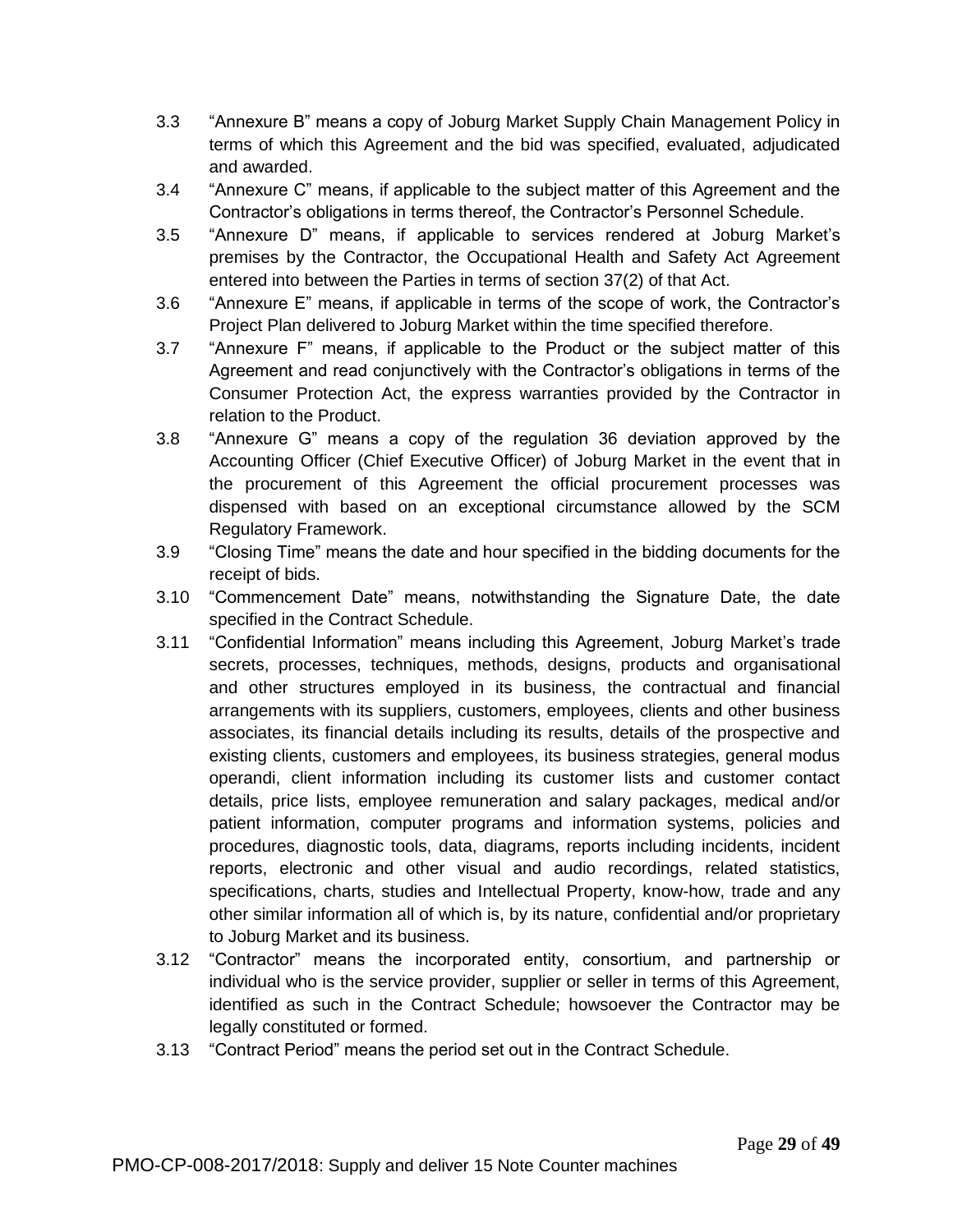- 3.14 "Contract Price" means the price payable to the Contractor under this Agreement for the full and proper performance of its contractual obligations specified in the Contract Schedule.
- 3.15 "Corrupt Practice" means the offering, giving, receiving, or soliciting of a thing of value to influence the action of a public official in the procurement process or in the execution of this Agreement.
- 3.16 "Countervailing Duties" are imposed in cases where an enterprise abroad is subsidised by its government and encouraged to market its products internationally.
- 3.17 "Country of Origin" means the place where the Product was mined, grown or produced or from which the services are supplied.
- 3.18 "CPI" means the headline consumer price index (for all urban areas) annual inflation rate, or such amended or replacement index, as published monthly by Statistics South Africa in Statistical Release P0141, available from <http://www.statssa.gov.za>.
- 3.19 "Default Interest" means interest chargeable in terms of this Agreement to unpaid amounts or outstanding obligations which interest shall be calculated, from the due date until date of payment, on a daily balance and compounded monthly in arrear at an annual rate of two percent (2%) above the prevailing, variable prime rate publicly quoted by ABSA Bank Limited from time to time.
- 3.20 "Delivery" means delivery of the Product (and a reference to the rendering any service or executing any works) inclusive of necessary clearing, documentation, carriage (through whatsoever mode), insurance, licensing, unloading, installation and commissioning in operational working order at the store, site or premises of Joburg Market (which shall, unless the contrary is agreed in writing, be performed, conducted and/or delivered in accordance with Joburg Market's usual policies and procedures), the Contractor bearing all the risks and charges in the Product until completion of delivery is confirmed in writing by Joburg Market.
- 3.21 "Delivery Period" means that period agreed in writing between the Parties in relation to Delivery of the Product or parts thereof by the Contractor, any delay in which shall be deemed a breach of this Agreement and entitle Joburg Market to exercise its remedies in terms of this Agreement or at law.
- 3.22 "Dumping" means a private enterprise resident outside of the RSA market its goods on own initiative in the RSA at lower prices than that of the Country of Origin and which have the potential to harm the local industries in the RSA.
- 3.23 "Fraudulent practice" means a misrepresentation of facts in order to influence a procurement process or the execution of this Agreement to the detriment of any bidder or Joburg Market, and includes collusive practice among bidders (prior to or after bid submission) designed to establish bid prices at artificial non-competitive levels and to deprive the bidder of the benefits of free and open competition.
- 3.24 "Intellectual Property" means collectively, patents, copyright, trademarks, logos, style names, slogans, designs, models, methodologies, inventions, software object code or programme interface and/or structure, and any other type of intellectual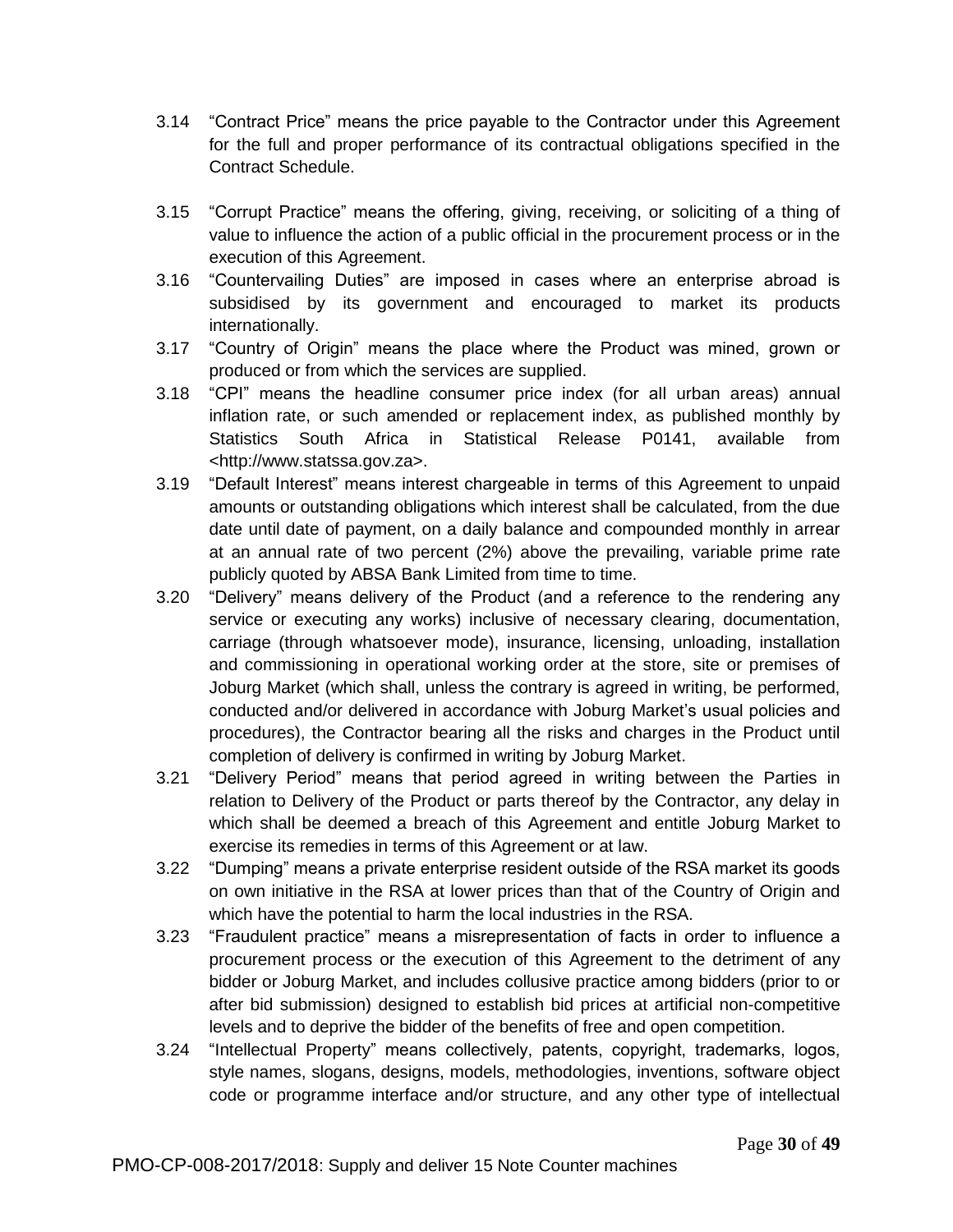property (whether registered or unregistered including applications for and rights to obtain, use or for their protection) which are used or held, whether or not currently, in connection with Joburg Market's business and includes the Confidential Information and, "know-how" being ideas, designs, documents, diagrams, information, devices, technical data, scientific data, secret and other processes and methods used in connection with Joburg Market's business, and, all available information regarding marketing and promotion of the goods and services of Joburg Market, and, all and any modifications or improvements to any of them.

- 3.25 "Joburg Market" means Joburg Market (SOC) Limited (trading as Joburg Market), a corporatized municipal entity incorporated in terms of the laws of the RSA under registration number 2000/023383/07 and with VAT registration number 4840195038, with its *domicilium citandi et executandi* situated at The Office of the CEO, 3<sup>rd</sup> Floor, Main Building, Joburg Market, 4 Fortune Road (off Heidelberg Road), City Deep, 2049, Johannesburg.
- 3.26 "Imported Content" means that portion of the bidding price represented by the cost of components, parts or materials which have been or are still to be imported (whether by the Contractor or its subcontractors) and which costs are inclusive of the costs abroad, plus freight and other direct importation costs such as landing costs, dock dues, import duty, sales duty or other similar tax or duty at the RSA place of entry as well as transportation and handling charges to the factory in the RSA where the Product covered by the bid will be manufactured.
- 3.27 "Local Content" means that portion of the bidding price, which is not included in the imported content provided that local manufacture does take place.
- 3.28 "Order" means an official written order or requisition issued for the supply of the Product.
- 3.29 "Parties" mean the Contractor and Joburg Market and "Party" shall mean that one of them be indicated by the context.
- 3.30 "Product" means, depending on the subject matter of this Agreement, either or both of:
	- 3.30.1 "Goods" e.g. plant, equipment, machinery, manufactured items and/or other materials or combined works that the Contractor is required to supply to Joburg Market including (where usually, logically or of right or common practice) ancillary services such as installation, commissioning, provision of technical assistance, after sales support, warranty services etc. and/or
	- 3.30.2 "Services" e.g. those functional, consulting and/or professional services or combined works the Contractor as service provider is required to render to Joburg Market including (where usually, logically or of right or common practice) ancillary goods such as spare parts, packing, documents, manuals, reports etc.).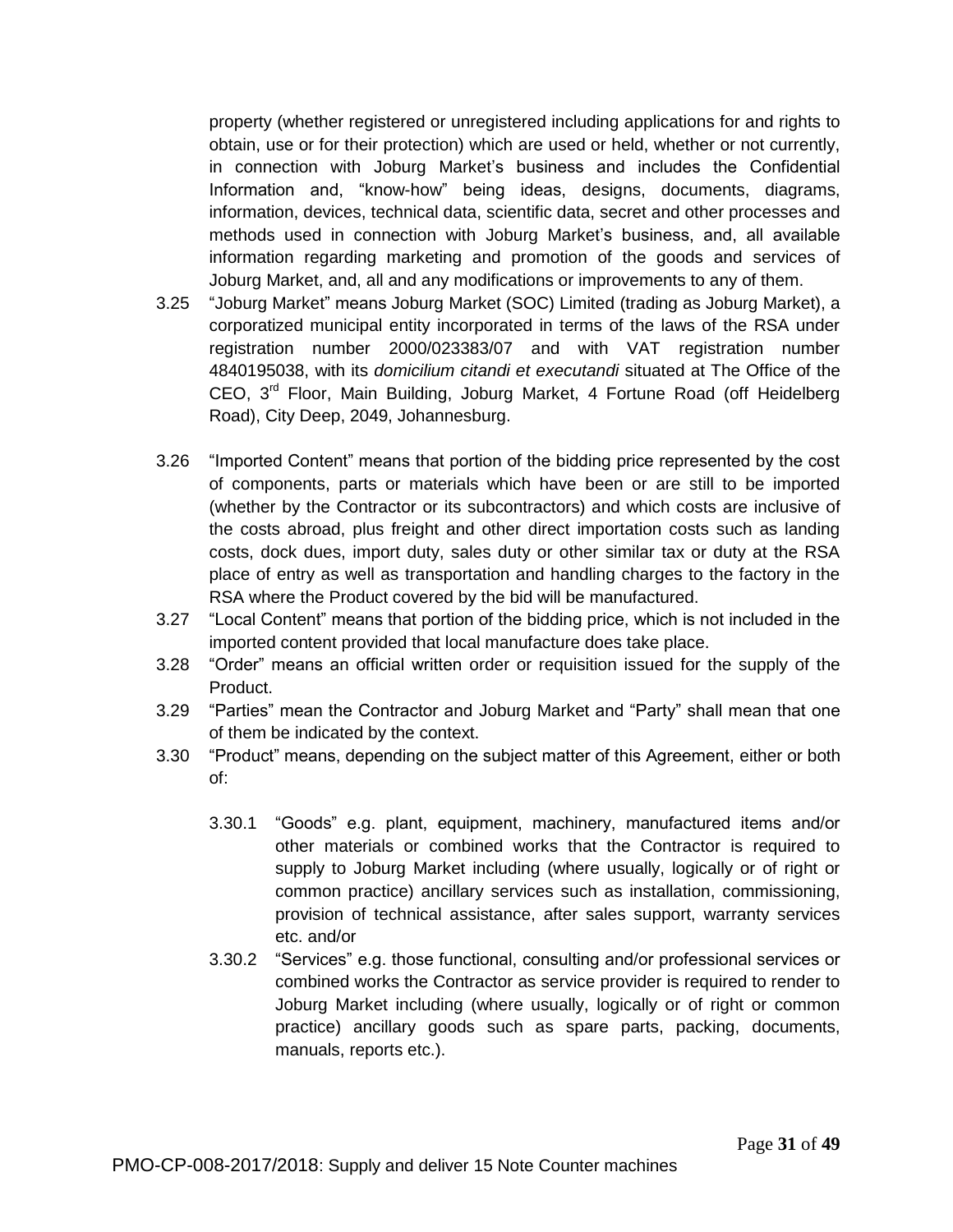- 3.31 "RSA" means the Republic of South Africa as defined in section 1 of the Constitution of the Republic of South Africa (108 of 1996).
- 3.32 "Signature Date" means the date of the on which this Agreement, or any other document in relation thereto, is signed by the Party signing it last in time on the last date in time.
- 3.33 "VAT" means Value-Added Tax defined and levied in terms of the Value-Added Tax Act (89 of 1991) and unless stated to the contrary, all amounts quoted in this Agreement are quoted exclusive of VAT.

TERMS AND CONDITIONS OF SUPPLY AND/OR SERVICE

- 4. Relationship between the Parties
	- 4.1 The Contractor shall fulfil its obligations in terms of this Agreement as an independent contractor to Joburg Market and not as an employee, labour broker, agent, partner (whether in consortium or joint venture) of Joburg Market; and, neither it nor any of its employees shall hold itself/themselves out as being the same.
	- 4.2 In addition, save as set out herein, neither Party shall be entitled to bind the other Party to any representation, obligation or promise of any nature whatsoever, pledge the credit of the other or incur any liability on behalf of the other Party or purport to do so.
- 5. Good Faith and Commitment to Ethical Conduct
	- 5.1 The Parties commit to ethical business conduct and undertake to exercise and display the utmost good faith to one another in giving effect to the terms of this Agreement.
	- 5.2 Without limiting the generality of the foregoing the Parties undertake not to accept, offer, induce, permit or promote the acceptance or offering of any gratuity, enticement, incentive or gift that could reasonably be regarded as a bribe or an attempt to otherwise exert undue influence over the recipient.
	- 5.3 The Parties will use their best endeavours to prevent their officers, employees, agents and contractors from doing any of the foregoing; or, to otherwise act in a manner which a reasonable and informed person would regard as unethical or do anything which could reasonably be expected to damage or diminish the reputation or business image of the other.
- 6. Commencement, Duration and Renewal
	- 6.1 This Agreement shall commence on the Commencement Date and endure for the Contract Period, delimited in terms of time and/or the expenditure of a particular amount, as set out in the Contract Schedule.
	- 6.2 In the event that the Contractor's obligations is to be performed in terms of a project plan or in phased or other manner, the same shall be set out in a separate annexure.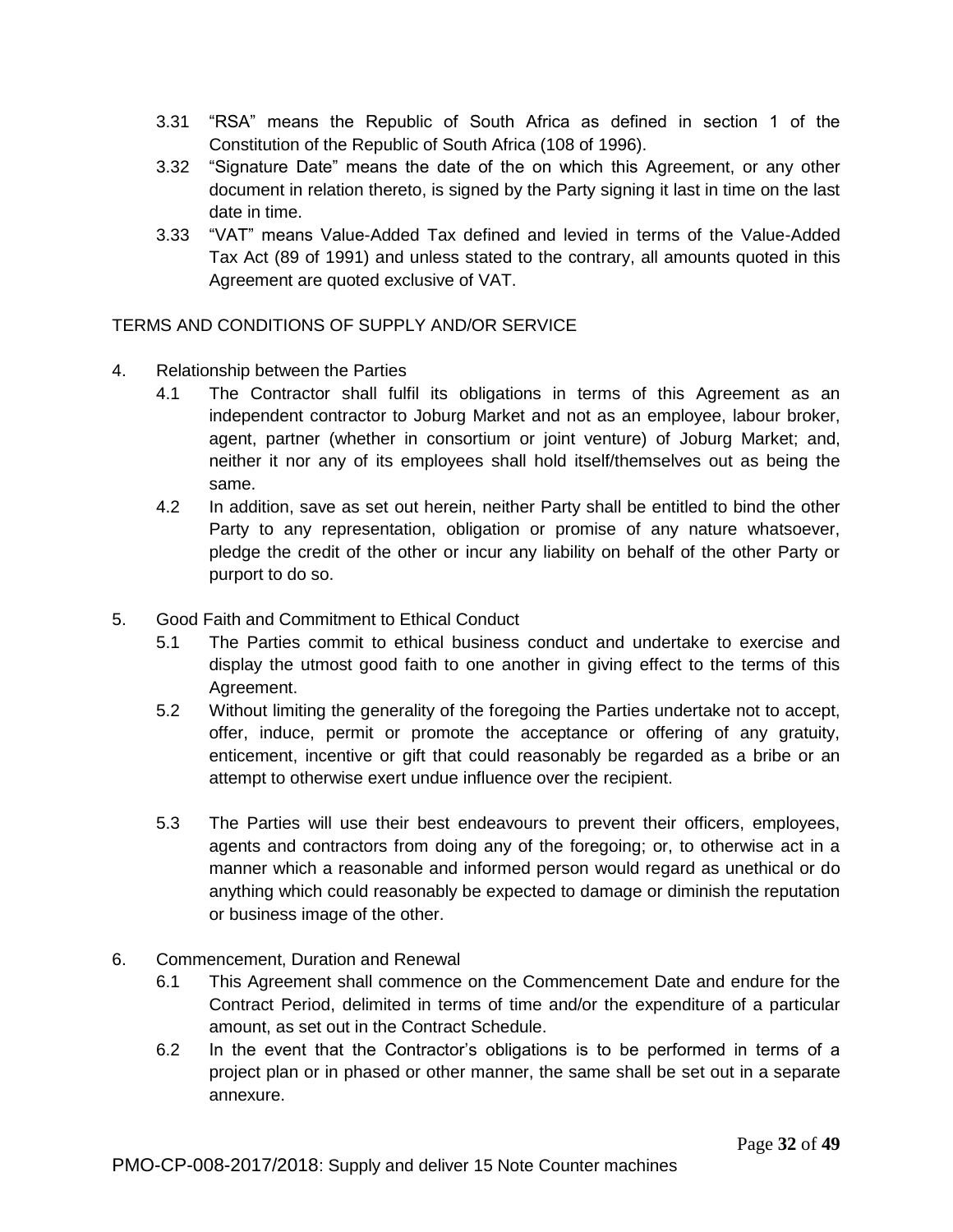- 6.3 Unless provision is made for renewal in the Contract Schedule, this Agreement shall terminate on the expiry of the Contract Period unless terminated earlier in terms of this Agreement or at law. Any renewal shall be conditional upon the subject matter of this Agreement being susceptible for renewal and, the proper performance by the Contractor of its obligations during the initial Contract Period.
- 6.4 However, notwithstanding anything to the contrary contained in this Agreement or any terms contained in any document produced whether in relation to this Agreement of otherwise by Joburg Market or the Contractor, any renewal of this Agreement shall at all times:
	- 6.4.1 remain within the discretion and at the option of Joburg Market,
	- 6.4.2 be express and in writing, and
	- 6.4.3 executed no sooner than three (3) months before and no later than the termination date.
- 7. Product Scope / Scope of Work

The relevant part of Annexure A shall apply in relation to the description, quality and quantity of the Product (goods, services, works or any combination thereof) to be delivered to Joburg Market in terms of this Agreement.

- 7.1 The Product shall conform to the standards, specifications and/or scope of work set out in the bidding documents and, where applicable, be packed in a manner designed to prevent damage or deterioration during transit to its final destination / Joburg Market, which packing, marking, case size, weights and documentation both inside and outside the packaging shall:
	- 7.1.1 be sufficient to withstand, without limitation, rough handling during transit and exposure to extreme temperatures, salt and precipitation during transit, and open storage.
	- 7.1.2 take into consideration, where appropriate, the location of the Product's final destination and the absence of heavy handling facilities at all points in transit.
	- 7.1.3 comply strictly with such special requirements expressly provided for in the bidding documents and in any subsequent instructions ordered by Joburg Market.

Incidental Product / Services

- 7.2 The bid documents may require that the Contractor provide any or all of the following incidental Product (services, goods or works including materials, notifications, and information pertaining to spare parts manufactured or distributed by the Contractor or its principal):
	- 7.2.1 performance or supervision of on-site assembly and/or commissioning of the Product.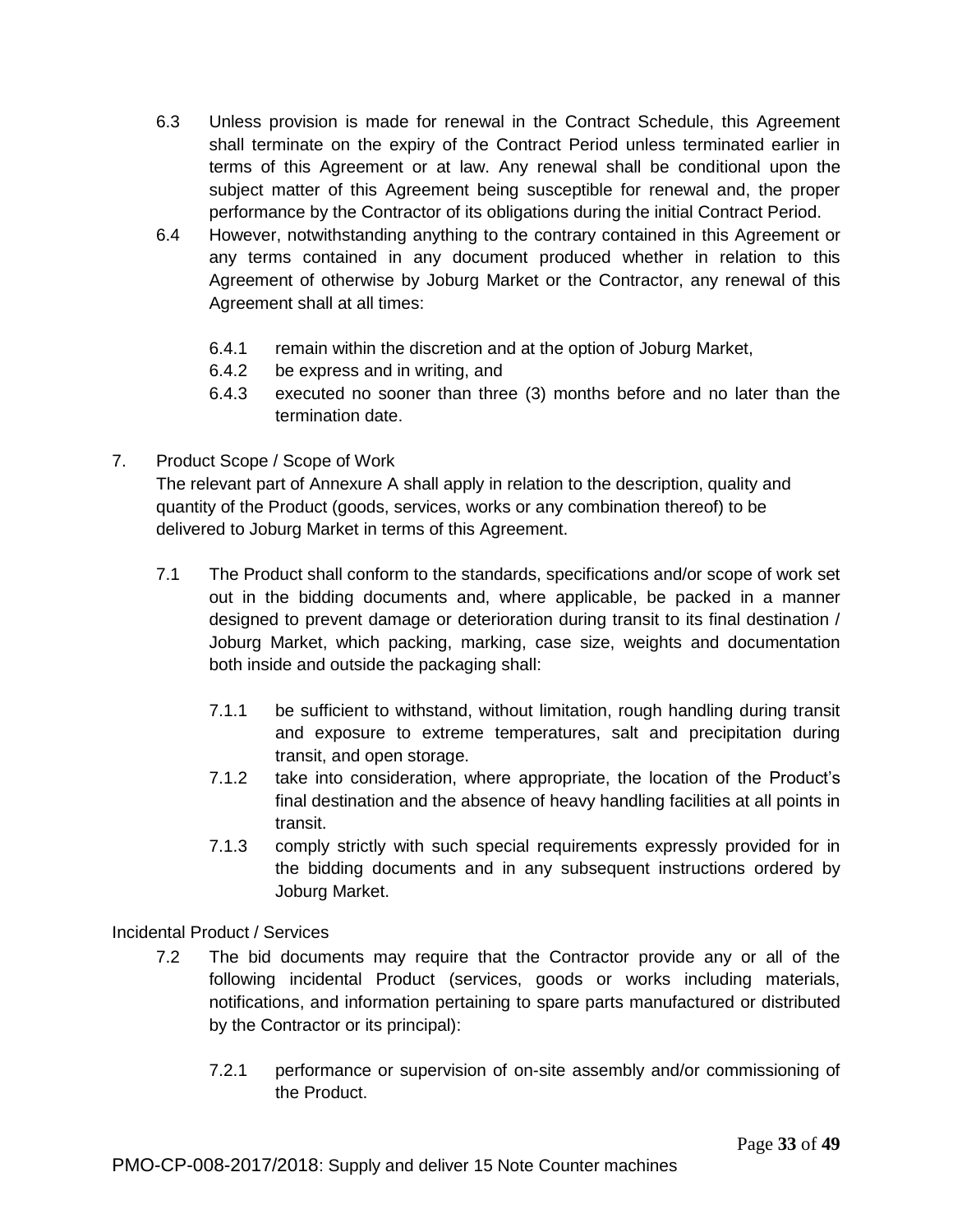- 7.2.2 furnishing of tools required for assembly and/or maintenance of the Product.
- 7.2.3 furnishing of a detailed operations and maintenance manual for each appropriate unit of the Product.
- 7.2.4 performance or supervision or maintenance and/or repair of the Product, for a period agreed by the Parties, provided that this shall not relieve the Contractor of any warranty obligations under this Agreement.
- 7.2.5 training of Joburg Market's personnel, at the Contractor's plant and/or onsite, in assembly, start-up, operation, maintenance, and/or repair of the Product.
- 7.2.6 such spare parts as Joburg Market may elect to purchase from the Contractor, provided that this election shall not relieve the Contractor of any warranty obligations under this Agreement and advance notification to the discontinuation of any particular model of Product, spare parts etc. in sufficient time to permit Joburg Market to procure needed requirements.
- 7.3 Prices charged by the Contractor for incidental Product and/or services, if not included in the Contract Price, shall be agreed upon in advance by the Parties and shall not exceed the prevailing rates charged to other Parties by the supplier for similar services.
- 8. Product Guarantee
	- 8.1 The Contractor warrants that the Product shall be fit for the intended purpose of use and free of defect, arising from design, materials, or workmanship (except when the design and/or material is required by Joburg Market's specifications) or from any act or omission of the Contractor and that it is new, unused, of the most recent or current model, and incorporates all recent improvements in design and materials unless provided otherwise in the bid documents.
	- 8.2 Unless a more favourable Product warranty is offered by the Contractor or warranty terms are expressly agreed between the Parties (refer annexures and Contract Schedule), this warranty shall remain valid for twelve (12) months after the Product have been delivered to Joburg Market or, for eighteen (18) months after the date of shipment from the port or place of loading in the source country, whichever period concludes earlier.
	- 8.3 Joburg Market shall notify the Contractor in writing of any claims arising under this warranty. Upon receipt of such notice, the Contractor shall, within the reasonable period specified therein and with all reasonable speed, repair or replace the defective goods or parts thereof, without costs to Joburg Market. If the Contractor, having been notified, fails to remedy the defect(s) within the period specified in the notice, Joburg Market may proceed to take such remedial action as may be necessary at the Contractor's risk and expense and without prejudice to any other rights, which Joburg Market may have against the Contractor.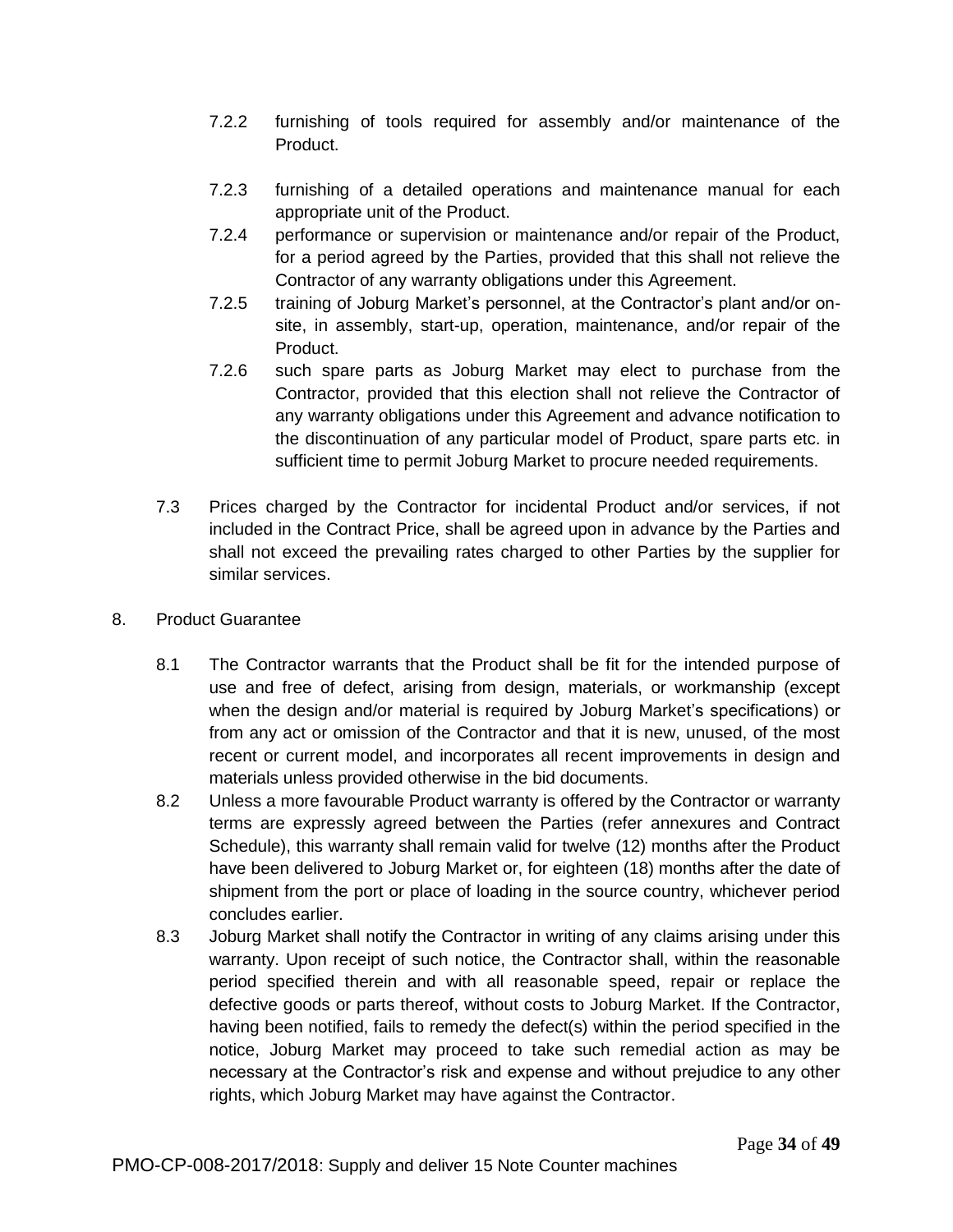## 9. Contractor Personnel

The Contractor shall employ and provide all qualified and experienced personnel required to perform the Services and shall take all measures necessary and shall provide all materials and equipment necessary to enable personnel to perform their duties in an efficient, workmanlike and professional manner.

Personnel Schedule

- 9.1 If required in terms of this Agreement, the Contractor shall provide key persons or named personnel listed (including titles, job descriptions, qualifications and estimated periods of engagement) in a Personnel Schedule who will perform specific duties for periods of time indicated therein in the delivery of the Product; and shall forward same to Joburg Market for approval within ten (10) days of the Signature Date or the Commencement Date (whichever is the earlier).
- 9.2 If at any time, a key person cannot be made available, the Contractor may engage a replacement who is equally or better qualified to perform the stated duty. Where the fees for the Product are time-based, the fee payable for a person provided as a replacement to a named key person shall not exceed that which would have been payable to the person replaced and the Contractor shall bear all additional costs arising out of or incidental to replacement of personnel.
- 9.3 Where the Contractor proposes to utilise a person not listed in the Personnel Schedule, it shall submit the name, relevant qualifications and experience of the proposed replacement person to Joburg Market for approval. Should Joburg Market not object in writing within ten (10) days of receipt of such notification, the replacement shall be deemed to have been approved by Joburg Market.
- 10. Payment and Pricing

The Contract Price shall be fixed and not vary from the Contractor's tendered prices with the exception of variations allowed in the tender document.

- 10.1 The method and conditions of payment (in South African Rand) to be made to the Contractor under this Agreement shall be specified in relevant part of Annexure A. Unless specified to the contrary in Annexure A, payment shall be made thirty (30) days from the end of the month in which the relevant invoice is received.
- 10.2 Notwithstanding the foregoing, payment shall at all times remain subject to such deductions / penalties as may be allowed in terms of this Agreement and the Contractor upon fulfilment of its obligations furnishing Joburg Market with an valid tax invoice accompanied by a copy of the delivery note, completion certificate or such other document as may be prescribed or customary given the subject matter of the Product delivered.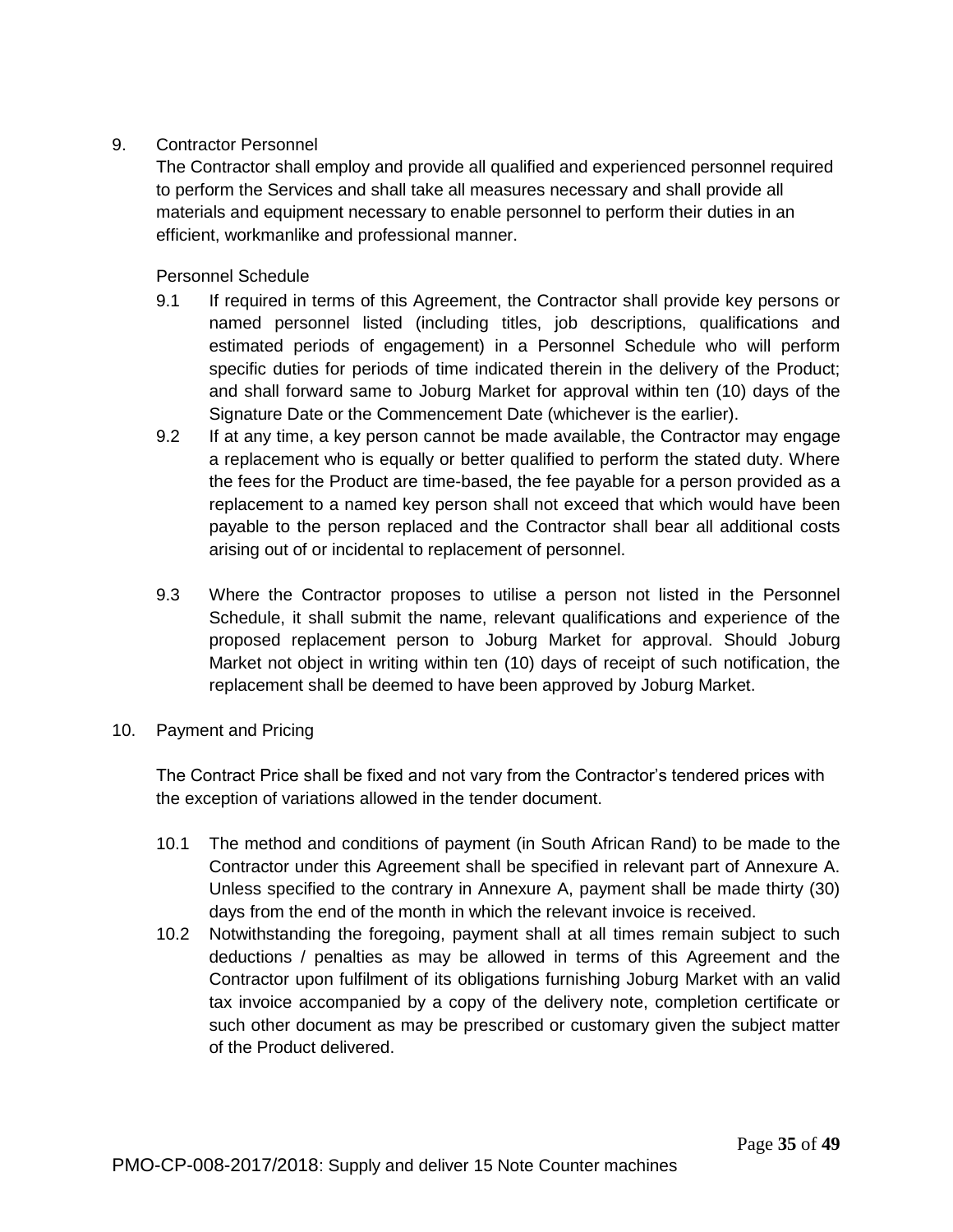Increases

10.3 The Contractor shall not be entitled to increase its rates or prices to Joburg Market; however, in the event of an annual of multi-year agreement, the Contractor shall be entitled, on the anniversary of the Commencement Date, to increase its rate and/or prices to Joburg Market by an amount not exceeding CPI.

Taxes and Duties

10.4 The Contractor shall be entirely liable for all taxes, stamp duties, license fees, and other such levies imposed in relation to the Product / this Agreement, whether levied in the RSA or abroad, until the Product is delivered to Joburg Market.

Withholding and Set-Off

10.5 The Contractor shall not be entitled because of any (improvement) lien, set-off, counter-claim, abatement or other similar deduction to withhold delivery or handover of any of the Product under any circumstances including when same is disputed.

## 11. Performance Security

If specified in the bid documents, Joburg Market may within thirty (30) days of the Signature Date, require the Contractor to furnish Joburg Market with performance security in the amount specified in the bid documents (refer Contract Schedule), the furnishing of which shall be a resolute condition to the continued operation of this Agreement.

- 11.1 The performance security shall be denominated in South African Rand and shall be a bank guarantee or an irrevocable letter of credit issued by a reputable bank located in the RSA.
- 11.2 The bank guarantee shall be payable to Joburg Market on demand, in whole or in part, as either contractual penalties or, as compensation for any loss resulting from the Contractor's failure to comply with its obligations under this Agreement.
- 11.3 The performance security will be discharged by Joburg Market and returned to the Contractor not later than thirty (30) days following the date of completion of the Contractor's obligations under this Agreement, including any warranty obligations, unless otherwise specified.
- 12. Performance Review and Contractual Penalties

The Contractor's performance of its obligations in terms of this Agreement may be monitored and evaluated by Joburg Market in terms of its performance measurement criteria and contract management systems from time to time against the requirements of this Agreement. In the event that the Contractor's performance is at any time, in Joburg Market's reasonable opinion:

12.1 not carried out in accordance with this Agreement and/or any instruction to rectify any performance shortcoming, whether or not the obligation arose as a result of a breach of this Agreement or a performance evaluation, or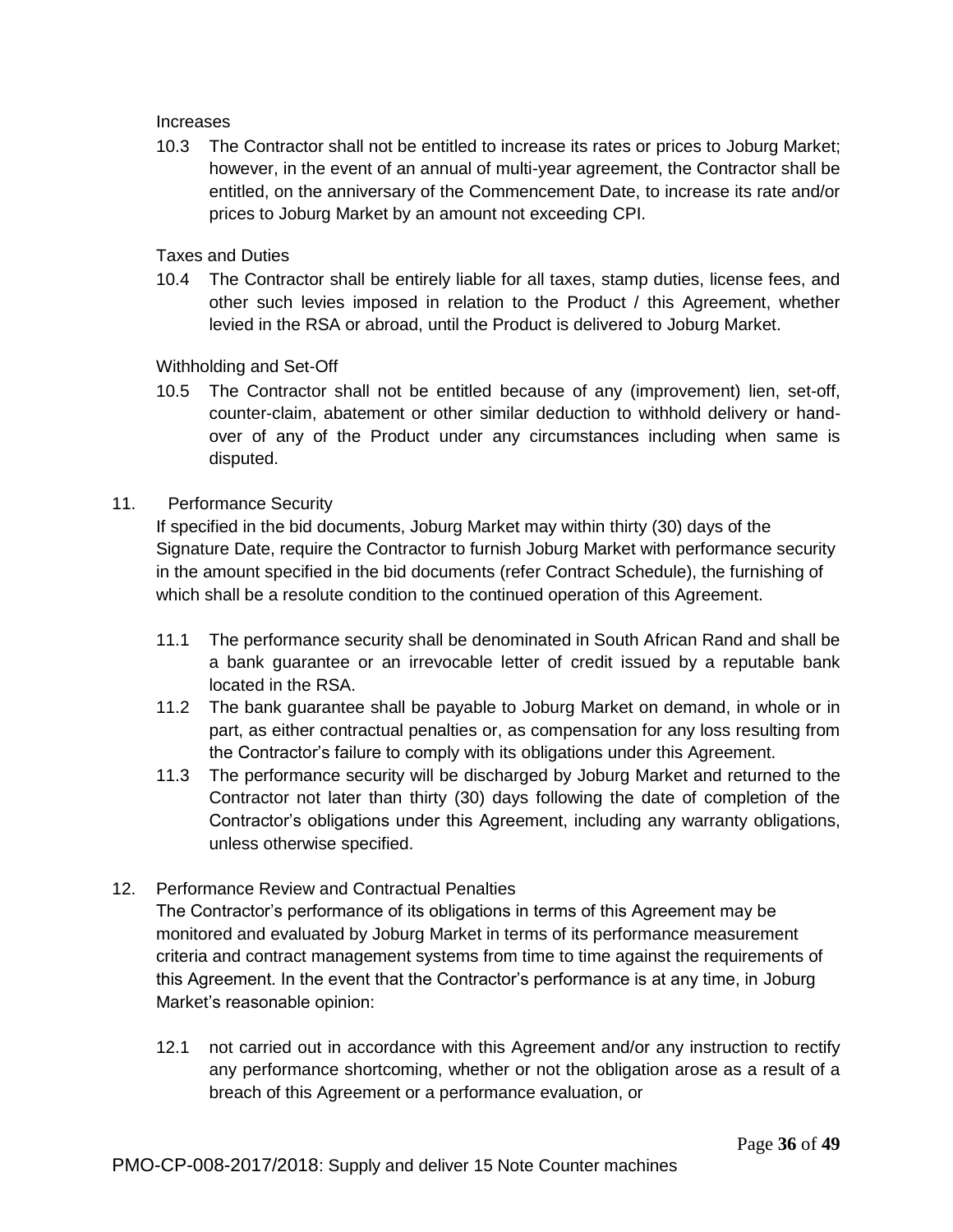- 12.2 of a quality not in conformance with the specifications that places the objectives of this Agreement or Joburg Market's public service delivery mandate at undue risk, or
- 12.3 represents a performance shortcoming or delay or a series or trend of such shortcomings or delays which is likely to continue or recur,

Joburg Market shall at its discretion and with reservation of Joburg Market's rights in terms of this Agreement and its remedies at law to:

12.4 suspend the Contractor and at the Contractor's cost take or cause corrective action and/or take over the rendering of the services / supply of the goods in whole or in part (itself or through another party) to the extent and for the time deemed necessary to remedy or rectify the performance shortcomings or delays, or

without prejudice to claim damages in lieu of the following and/or Joburg Market's right to terminate this Agreement, to deduct from any payments due and payable to the Contractor:

- 12.5 a contractual penalty, calculated on the delivered price or Contract Price of the delayed goods or underperformed services, per instance, in an amount equal to the Default Interest pro-rated per day of delay or as a percentage of underperformance, and/or
- 12.6 calculated as the reasonable cost of repair or replacement, any damage to Joburg Market's property, plant, equipment and/or infrastructure attributable to the wilful or negligent actions and/or omissions of the Contractor.
- 13. Inspections, Tests and Analyses
	- 13.1 All pre-bidding testing will be for the account of the bidder / Contractor. If it is a bid condition that Product to be produced or rendered should at any stage during production or execution or on completion be subject to inspection, the premises of the bidder or Contractor shall be open, at all reasonable hours, for inspection by a representative or nominee of Joburg Market.
	- 13.2 If there are no inspection requirements indicated in the bidding documents but during the Contract Period Joburg Market in its discretion decide that inspections shall be carried out, the Contractor shall make the necessary arrangements, including payment arrangements with the testing and/or certification authority concerned. If the results of the foregoing inspections, tests and/or analyses reflects that the Product is:
		- 13.2.1 in good order and/or complies with the bid requirements, the cost of the inspections, tests and analyses shall be defrayed by Joburg Market, or
		- 13.2.2 defective and/or does not comply with the bid requirements, tests and analyses shall be defrayed by the Contractor.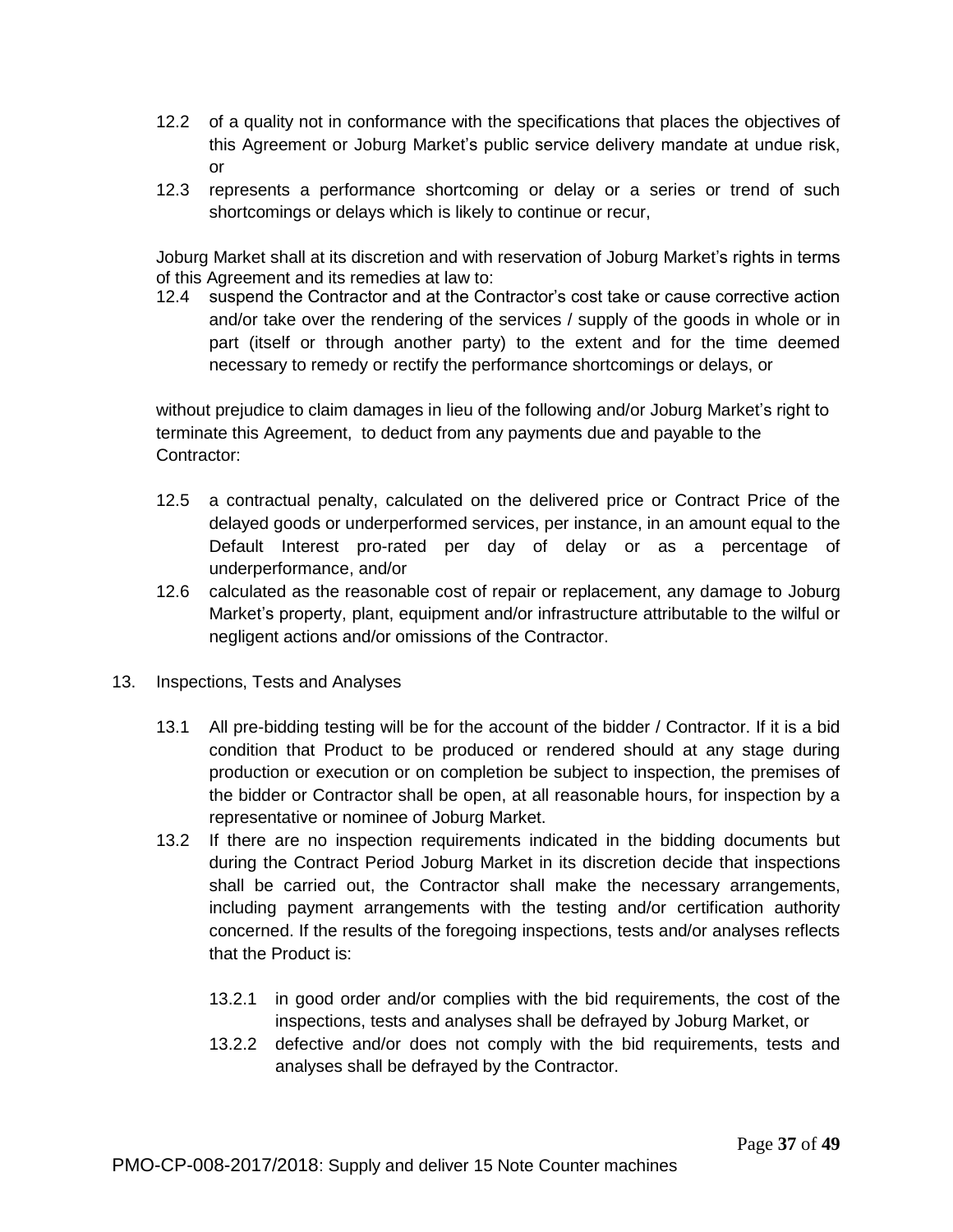- 13.3 Joburg Market shall, irrespective of whether defective and/or non-compliant Product was previously accepted by it, be entitled to reject the same based on the inspections, tests and/or analyses result.
- 13.4 Any Product may on or after (subject to the Product guarantee) Delivery be inspected, tested or analysed and may be rejected if found not to comply with the requirements of this Agreement. Such rejected Product shall be held at the cost and risk of the Contractor who shall, when called upon, remove them immediately at its own cost and forthwith substitute them with Product which do comply with the requirements of this Agreement. Failing such removal, the rejected Product shall be returned at the Contractor's cost and risk. Should the Contractor fail to provide the substitute supplies forthwith, Joburg Market may, without giving the Contractor further opportunity to substitute the rejected Product, purchase such Product as may be necessary at the expense of the Contractor.
- 13.5 Joburg Market's right (whether personally or through a third party) to test, inspect, analyse or certify the Product and the remedies set out above, shall be without prejudice to Joburg Market's right to terminate this Agreement for breach, impose contractual penalties or to claim damages in lieu of the penalty.
- 14. Limited Exclusivity

The appointment of the Contractor by Joburg Market is on an exclusive basis and Joburg Market shall for the duration of this Agreement obtain all of the Product listed in the scope of work from the Contractor, subject thereto that:

- 14.1 the Contractor is not in default of its obligations in terms of this Agreement, failing which the exclusivity afforded to the Contractor shall end and Joburg Market shall be free to conclude contractual arrangements with third parties.
- 14.2 no provision in this Agreement shall prohibit the procurement of similar Product from a national department, provincial department, or a local authority; or, outside of this Agreement in small quantities or to have minor essential Product executed if an emergency arises which in Joburg Market sole discretion cannot timeously be delivered / rendered by the Contractor.
- 15. Intellectual and Property Rights
	- 15.1 In respect of the Product any of the same that are either transferred or rendered to Joburg Market under this Agreement, including without limitation the items listed in the scope of work (if any) or any part of them, the Contractor warrants, to the best of its knowledge, that it has full clear and unencumbered title to all such items, and that at the date of delivery of such items to Joburg Market it will have full and unrestricted rights to sell and transfer the Product. For the avoidance of doubt, it is recorded that any Intellectual Property Rights created prior to the Commencement Date or the Signature Date (whichever is the earlier), shall vest exclusively with the Party who created same and this Agreement does not transfer to the receiving Party title to any Intellectual Property Rights so vested.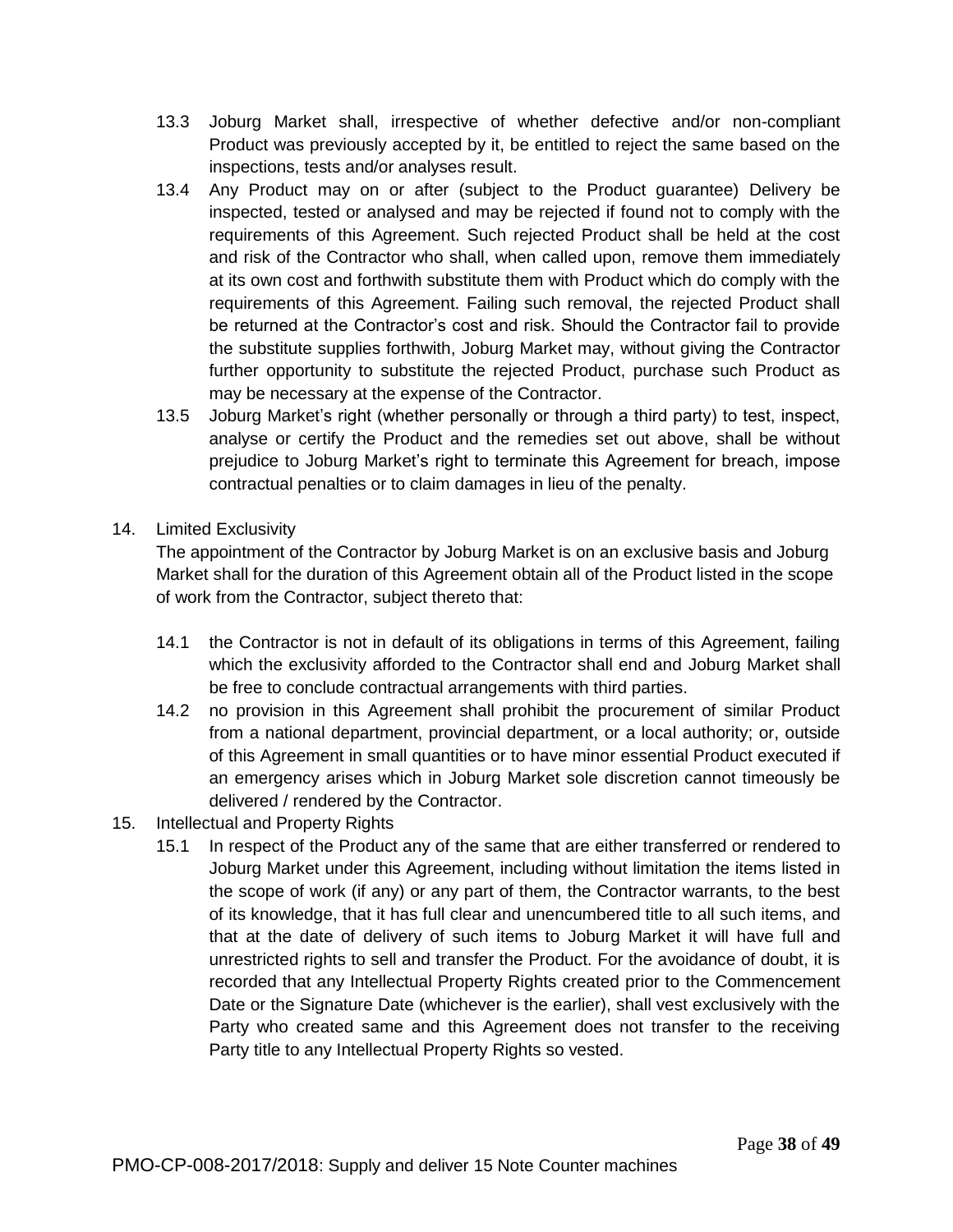- 15.2 The Contractor hereby indemnifies Joburg Market against losses arising directly out of any claim brought by a third party that operation, possession or use of the Product in accordance with the terms of this Agreement infringes an RSA patent or copyright or is subject to claims of misappropriation of trade secrets protected by RSA law. Where any Product become the subject of any such claims, the Contractor may, in consultation with Joburg Market, choose to either at the Contractor 's cost to:
	- 15.2.1 obtain the right of use of the Product if commercially practicable, or
	- 15.2.2 replace or modify the Product to avoid the claim of infringement, or
	- 15.2.3 require that Joburg Market cease use of the item of Product and return it to the Contractor / supplier, in which case the Contractor shall refund Joburg Market the consideration paid by Joburg Market for that item of Product and any additional costs incurred by Joburg Market in relation to such return including the costs of obtaining reasonably similar replacement Product.
- 15.3 This indemnity shall not apply if such claim is made by a parent, subsidiary or affiliate of Joburg Market or Joburg Market's holding company, or results from any modification, alteration, repair or addition made by Joburg Market to the Product to the extent that if it were removed, the infringement or violation would cease, or arises out of the use by Joburg Market of the Product in combination with any other product, service or materials.
- 16. Confidentiality, Non-Disclosure and Use of Contract Documents
	- 16.1 All of Joburg Market's Confidential Information, Intellectual Property and know-how received by or exchanged with the Contractor, shall be kept confidential and not disclosed by the Contractor to any person other than a person employed by the Contractor in the performance of this Agreement. Disclosure to employed persons shall be made in confidence and shall extend only as far as may be necessary for purposes of such performance and the Contractor shall take all reasonable steps to minimise the risk of disclosure.
	- 16.2 Notwithstanding the foregoing, the Contractor may disclose Confidential Information to its own professional advisers and, if required to do so by law or any applicable regulatory requirement or requested to do so by any regulatory body to whose jurisdiction the Contractor is subject or with whose instruction it is customary to comply.
	- 16.3 All documents produced in the course of this Agreement or in relation thereto, shall remain or become, as the case may be, the property of Joburg Market and Joburg Market shall be entitled to require the return (all copies) to Joburg Market on completion of the Contractor's performance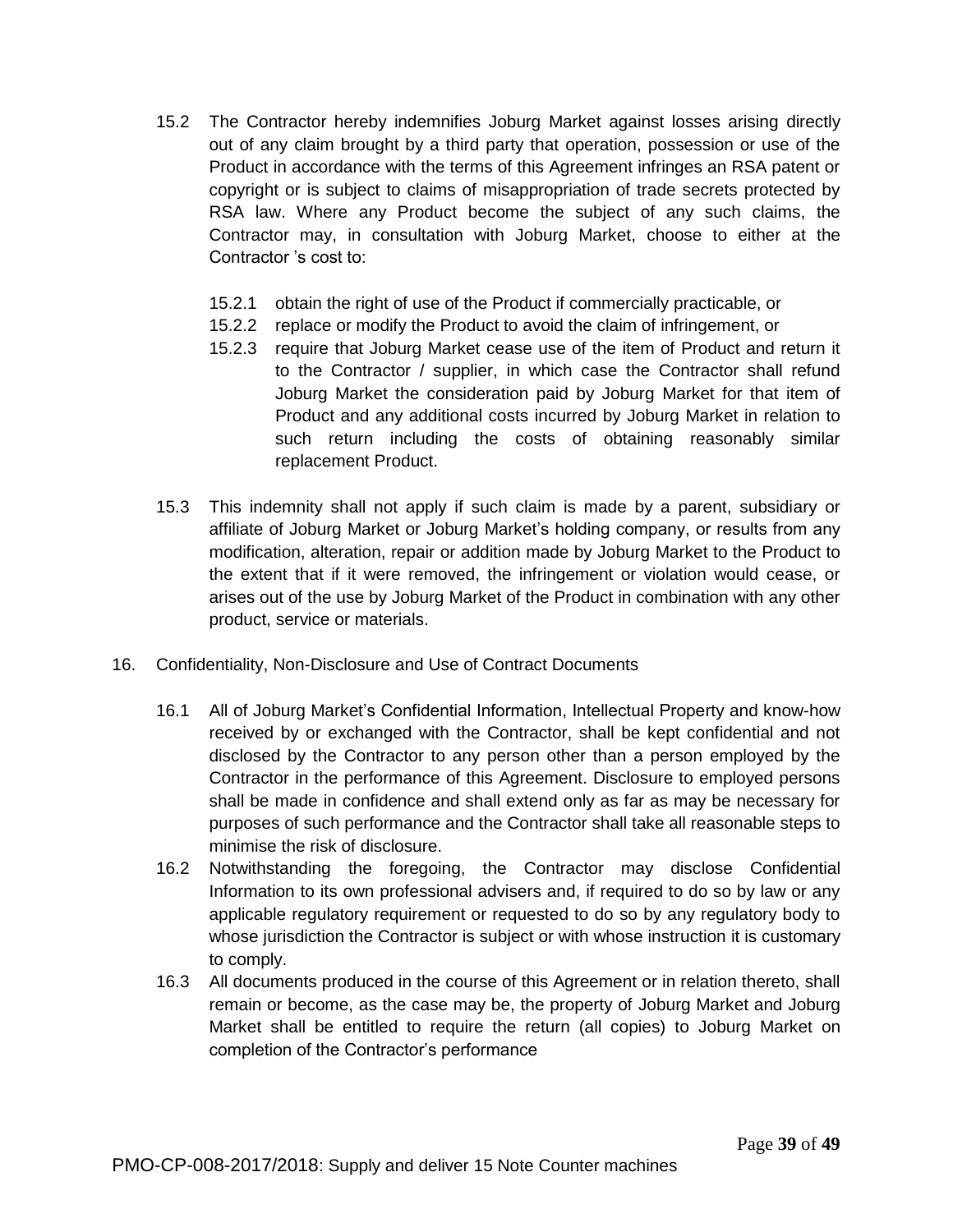- 16.4 The Contractor's confidentiality and non-disclosure obligations shall endure indefinitely beyond the termination of this Agreement until such Confidential Information enters the public domain.
- 17. Restraint
	- 17.1 The Contractor undertakes in favour of Joburg Market that it shall not during the currency of this Agreement nor for a period of one year after its termination (for whatsoever reason) in any manner entice away, offer employment to or employ whether directly or indirectly, alone or jointly any of Joburg Market's employees in any capacity including that of advisor, agent, consultant, director, employee, financier, manager, member of a close corporation, member of a voluntary association, partner, proprietor, or trustee unless the express, prior written consent of Joburg Market is obtained thereto.
- 18. Cession and Assignment
	- 18.1 The Contractor shall not without Joburg Market's prior written consent being obtained, which consent shall not unreasonably be withheld, be entitled to cede, assign, transfer, make over or otherwise part with or encumber its rights and/or obligations under this Agreement. When requesting such consent, or at any time thereafter, the Contractor shall notify Joburg Market in writing of all subcontracts awarded under this Agreement. Such notification shall not relieve the Contractor from its liability or obligation under this Agreement.
- 19. National Industrial Participation (NIP) Programme
	- 19.1 The NIP Programme administered by the Department of Trade and Industry shall be applicable to all contracts that are subject to the NIP obligation.
- 20. Indemnity and Insurance
	- 20.1 The Contractor hereby indemnifies Joburg Market and agrees to keep it indemnified and hold it harmless against any loss or claim, including claims for damage to equipment or property or, personal injury resultant disability or, loss of profit, income or opportunity, howsoever caused and whether general or special, direct or consequential (collectively "any loss"), either on or about the premises of Joburg Market, including by or in relation to third parties arising out of this Agreement or the Product delivered, rendered or manufactured pursuant thereto.
	- 20.2 The Contractor shall maintain a paid up policy of public liability insurance suited to the risks inherent to its business and the possible exposures it may encounter in the execution of this Agreement. The Contractor shall be obliged to notify Joburg Market of any claims made against the said policy.
- 21. Impossibility of Performance
	- 21.1 No Party shall be responsible to the other for its failure to perform or any delay in performing any obligation under this Agreement in the event and to the extent that such failure or delay is caused by impossibility of performance ("Force Majeure").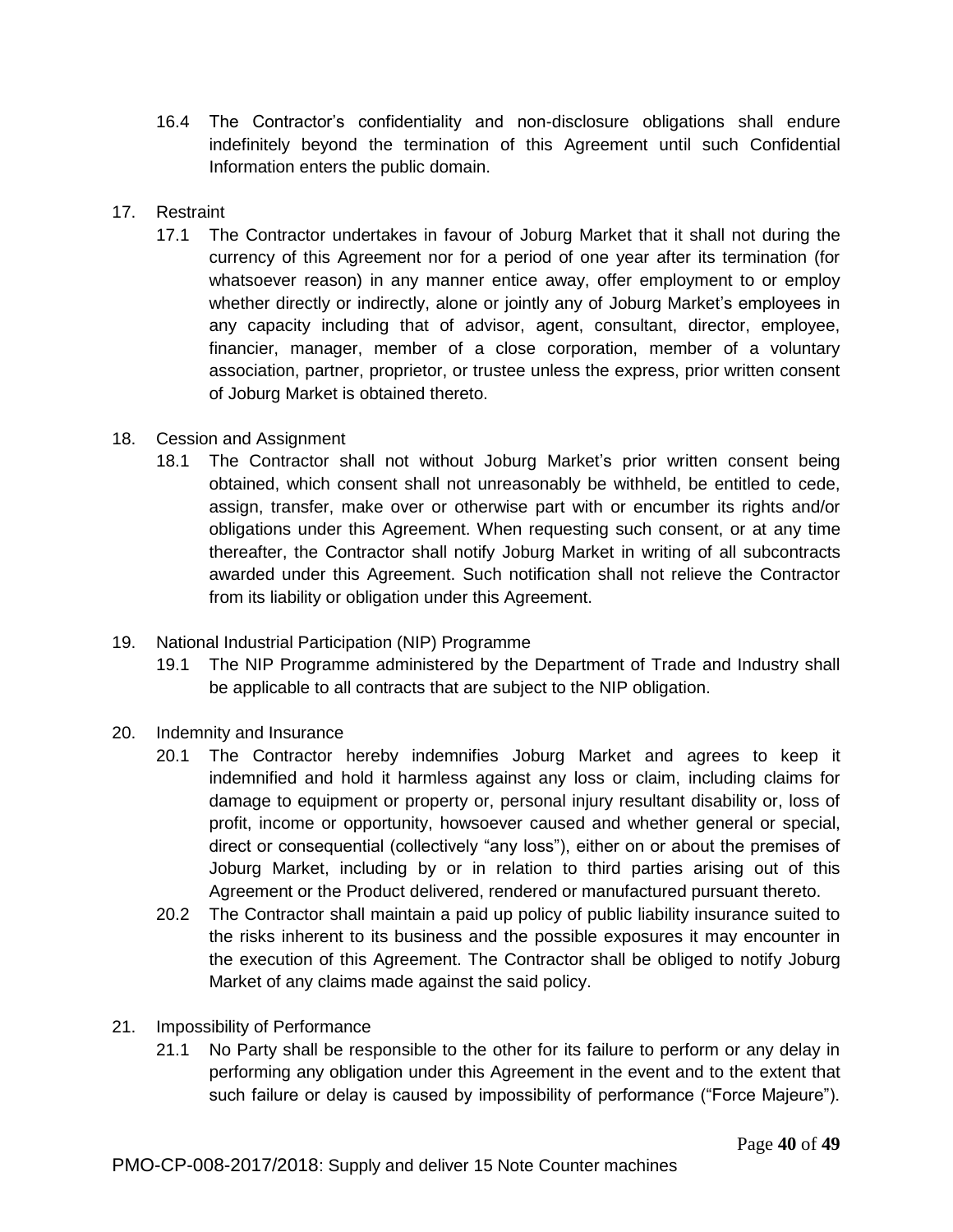For the purposes of this Agreement, Force Majeure shall mean any circumstance which is beyond the reasonable control of the Party giving notice of Force Majeure ("the affected Party"), which may include but will not be limited to war (whether declared or not), revolution, invasion, insurrection, riot, civil commotion, mob violence, sabotage, blockage, embargo, boycott, the exercise of military or usurped power, fire, explosion, theft, storm, flood, drought, wind, lightening or other adverse weather condition, epidemic, quarantine, accident, acts or restraints of government imposition, or restriction of or embargoes in imports or exports.

- 21.2 Notwithstanding the foregoing, the following shall in no circumstances be treated as an event of Force Majeure:
	- 21.2.1 a labour dispute, strike or lockout that could have been averted had the Contractor reasonably acceded to the demands made of it.
	- 21.2.2 economic distress and/or inability to meet a payment because of a lack of funds or exchange rate fluctuation.
	- 21.2.3 breakdown or damage to Contractor equipment and/or other machinery.
- 21.3 The affected Party shall give notice to the Party not so affected ("the other Party") immediately upon the occurrence of an event of Force Majeure. If the event that the Force Majeure is of such a nature that it will:
	- 21.3.1 result in impossibility of performance of an obligation going to the root of the agreement, the other Party shall be entitled on receipt of notice of the Force Majeure event to terminate this Agreement upon notice to the Affected Party but shall not be entitled to recover any damages, which it may suffer as a result of premature termination.
	- 21.3.2 not result in impossibility of performance of the obligation in question but will delay its performance, the affected Party shall be entitled to such extension of time in which to perform that obligation as may be reasonable in the circumstances, taking into account the interests of both Parties, provided that if any Force Majeure event persists for a period in excess of three Months the other Party shall be entitled to terminate this Agreement forthwith but shall not be entitled to recover any damages which it may suffer as a result of such premature termination.
- 22. Breach and Early Termination
	- 22.1 Should a Party breach any of its obligations in terms of this Agreement and fail to remedy such breach within ten (10) days from receipt of a written notification calling upon such Party to do so, the aggrieved Party shall, without prejudice to any other right or remedies which it may have, be entitled to cancel this Agreement without further notice being required.
	- 22.2 Notwithstanding the foregoing and in addition to any other recourse Joburg Market may have, Joburg Market shall be entitled (without prior notice to remedy any particular breach having been given or being required) to cancel this Agreement forthwith on written notice should any of the following events occur: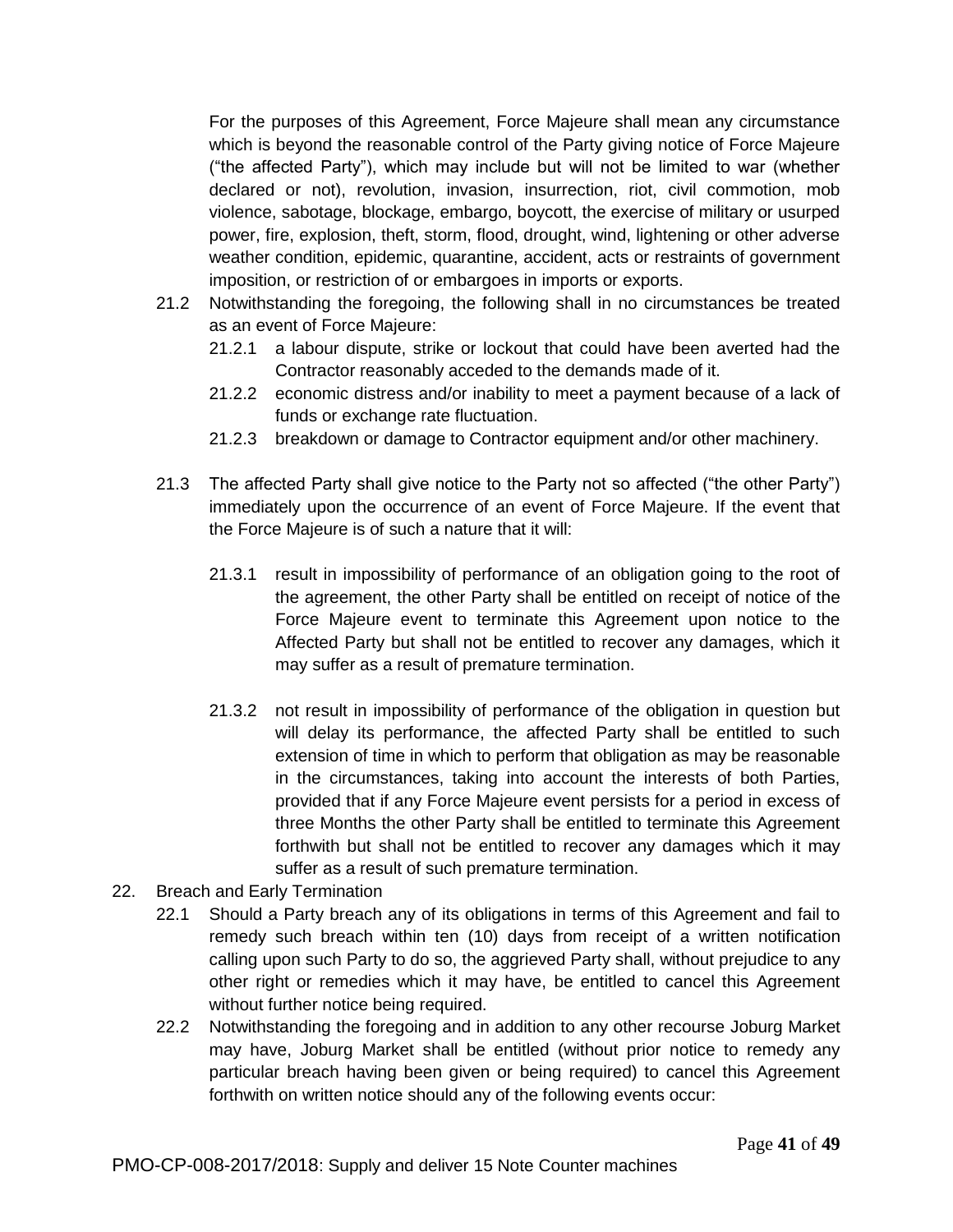- 22.2.1 The Contractor and/or its officials, employees and/or representatives commit any crime of which dishonesty is an element against Joburg Market or maliciously destroys the property of Joburg Market or take any violent, abusive, coercive or threatening action against any person whilst on the Property or in relation to customers, Contractors or suppliers of Joburg Market or collude in such conduct.
- 22.2.2 The Contractor repudiates this Agreement by acting, or omitting to act, in a manner that reasonably demonstrates to Joburg Market the Contractor's intention not to be bound by this Agreement.
- 22.2.3 Any composition, compromise or arrangement with the creditors of the Contractor and/or procedure taken in relation to the suspension of payments, moratorium of any indebtedness, winding-up, dissolution, administration or re-organisation by way of arrangement or otherwise of the Contractor including the appointment of a liquidator, administrator, judicial manager other than where such action is dismissed, withdrawn or discharged within ten (10) days of being brought or, if demonstrated to the satisfaction of Joburg Market, within that ten-day period, that such action is frivolous or vexatious and is being contested by the Contractor.
- 22.2.4 The Contractor suspends or ceases to carry on, or threatens to suspend or cease to carry on, all or a material part of its business activities or, whether or not it has acted as aforesaid, abandons any works at Joburg Market's premises or the particular site of work.

## 23. Dispute Resolution

Save in respect of those provisions of this Agreement which provide for their own remedies or disputes which would be incompatible with arbitration, any dispute which arises and cannot be resolved by the operational personnel of the Parties shall be resolved through a process of alternative dispute resolution in accordance with the procedure set out below:

## **Mediation**

23.1 In the event that the operational personnel of the Parties, acting within the scope of their (delegated) authority, are unable to resolve a dispute, that dispute shall be referred to a joint committee comprising of the Chief Executive Officer of each of the Parties (or their suitably authorised alternate or nominee) who will use their reasonable commercial endeavours to resolve the dispute within twenty (20) days of the dispute having been referred to them; however, should the joint committee be unable to resolve a dispute within that time period, any Party shall have the right to demand that the dispute be referred for determination by an arbitrator agreed on by the Parties.

## Prescription

23.2 The Parties agree that upon the failure to reach a mediated resolution that a written demand given by either Party to submit such a dispute in terms of this clause to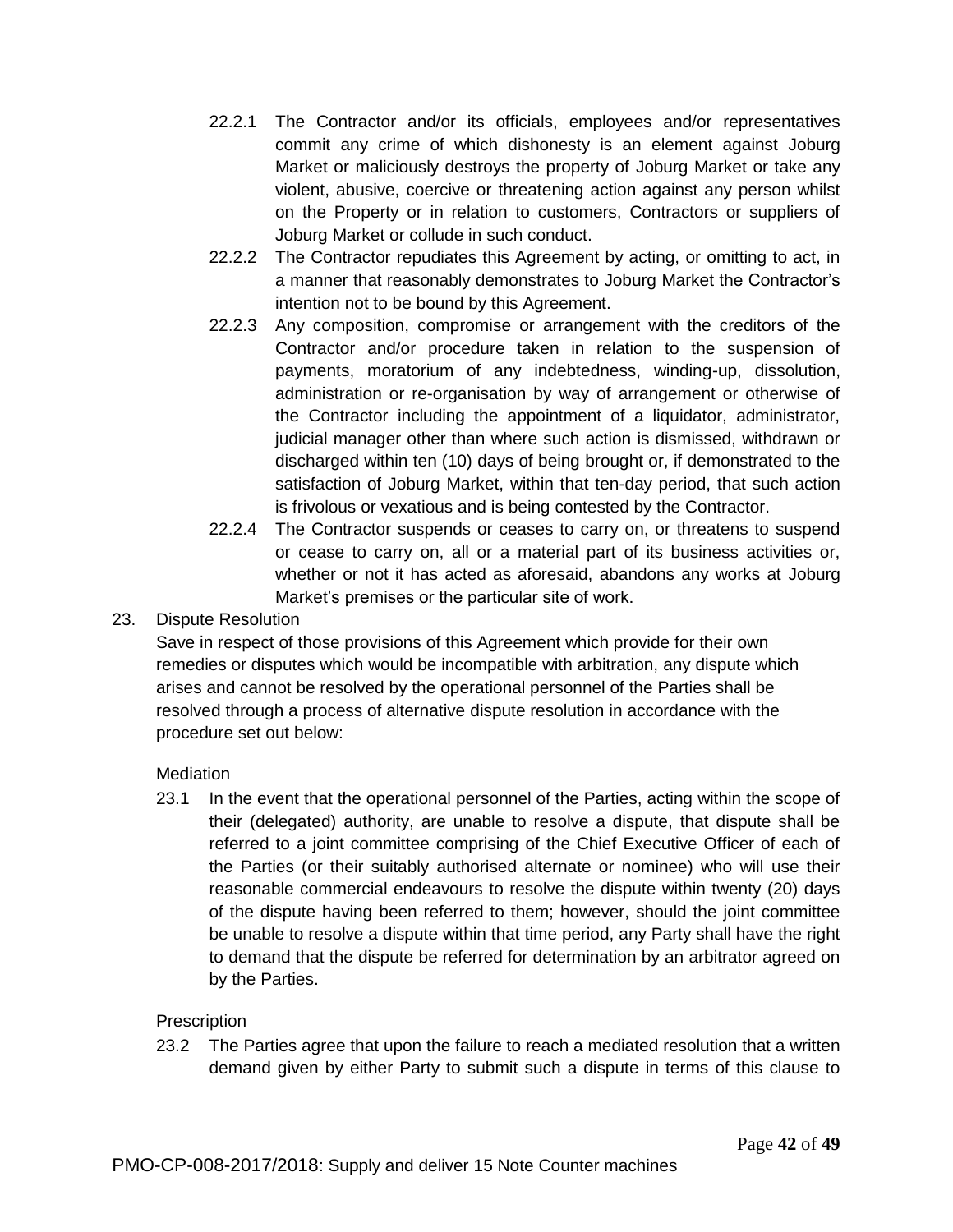arbitration is to be deemed a legal process for interrupting extinctive prescription in terms of the Prescription Act (68 of 1969).

Arbitrator

- 23.3 The arbitrator shall be, if the matter in dispute is principally:
	- 23.3.1 an accounting matter independent auditors agreed between the Parties or, failing such agreement within five (5) business days after the arbitration has been demanded, at the request of either of the Parties shall be nominated by the president for the time being of the South African Institute of Chartered Accountants (or its successor body), whereupon the Parties shall forthwith appoint such person as the arbitrator,
	- 23.3.2 any other matter an impartial attorney or advocate of not less than ten (10) years' standing agreed between the Parties or, failing such agreement within five (5) business days after the arbitration has been demanded, at the request of either of the Parties shall be nominated by the president for the time being of the Law Society of the Northern Provinces (or its successor body), whereupon the Parties shall forthwith appoint such person as the arbitrator,
- 23.4 Should the Parties to the dispute fail to agree whether the dispute is principally an accounting or any other matter within five (5) business days after the arbitration was demanded, the matter shall be deemed to be any other matter and the provisions in relation to "any other matter" shall apply.
- 23.5 Should any person appointed to do so fail or refuse to nominate an arbitrator, either Party may approach any court having jurisdiction to make such appointment and, to the extent necessary, such court is expressly empowered to do so.
- 23.6 The arbitrator shall:
	- 23.6.1 have power to open up, and review any certificate, opinion, decision, requisition or notice relating to all matters in dispute submitted to him and to determine all such matters in the same manner as if no such certificate, opinion, decision or notice had been issued.
	- 23.6.2 be obliged to give his award in writing fully supported by reasons and shall have the power to give default judgment if any Party fails to make submissions on due date and/or fails to appear at the arbitration.

Arbitration

- 23.7 The arbitration shall be conducted in accordance with, save as set out herein, the Commercial Rules of the Arbitration Foundation of Southern Africa:
	- 23.7.1 held with only the Parties and their representatives present thereat at Johannesburg unless mutual agreement on an alternative place is reached between the Parties; and
	- 23.7.2 where possible, be concluded in twenty (20) days after it has been demanded and the Parties shall use their reasonable commercial endeavours to procure the expeditious completion of the arbitration.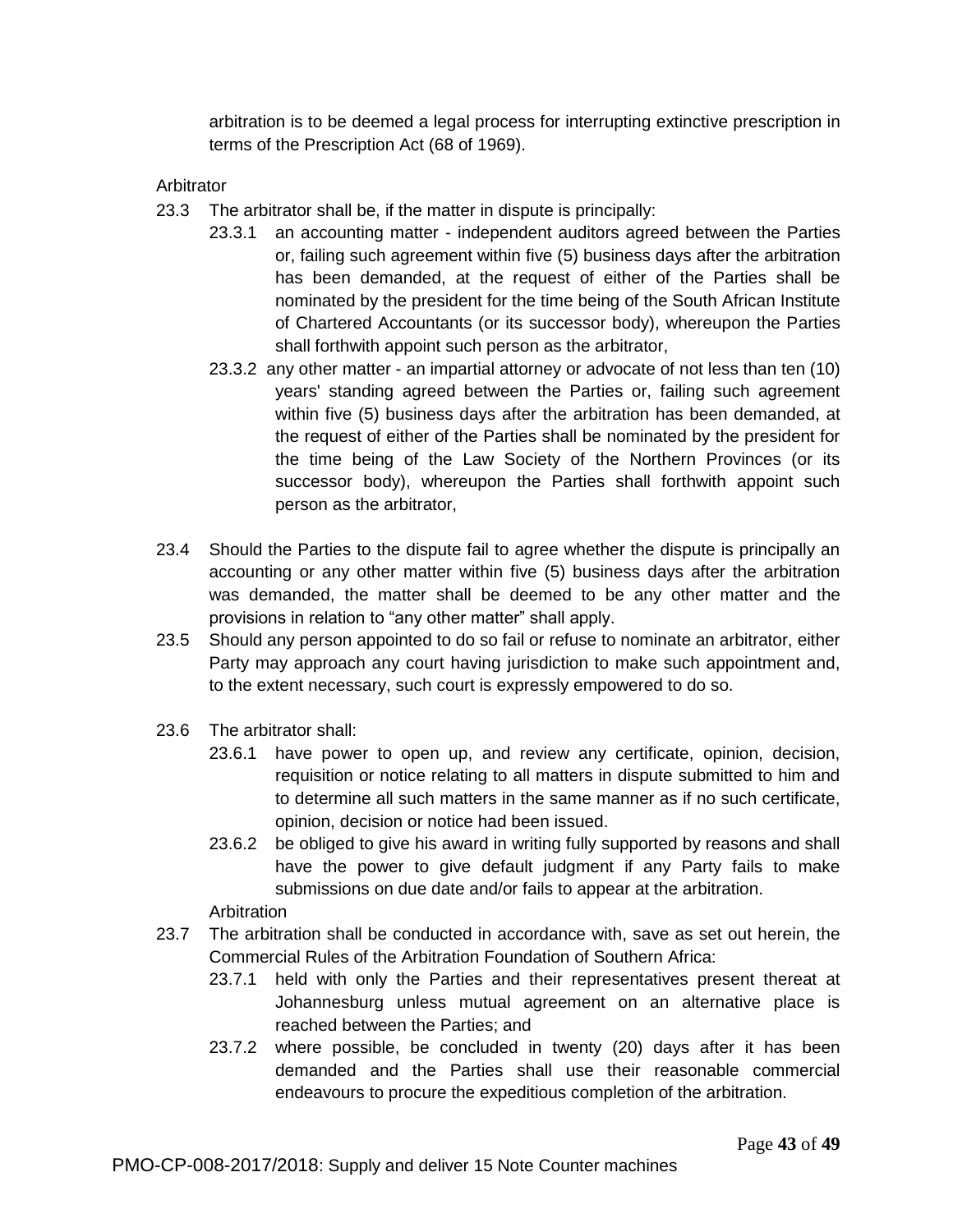- 23.8 The evidence, representations, transcript and information generally made available during the course of the arbitration and/or arbitrator's award constitute Confidential Information and shall be treated as such.
- 23.9 The costs of the arbitrator and the incidental costs of the arbitration shall be borne equally by the Parties to the dispute subject thereto that the arbitrator shall be competent to make any interim and/or final order as to the costs, or parts thereof, as he deems appropriate.
- 23.10 The award of the arbitrator shall be final and binding on the Parties and any Party shall be entitled to apply to a competent court to have the award made an order of court.
- 23.11 Nothing under this heading shall prevent any Party from seeking urgent relief in the High Court of South Africa.
- 24. Notices and Domicilia
	- 24.1 Any notice or communication required or permitted to be given in terms of this Agreement shall be valid and effective only if in writing. The addresses of the Parties set out in the Contract Schedule shall be the Parties' chosen as its *domicilium citandi et executandi.*
	- 24.2 A Party may by notice to the other Party change the physical address chosen as its *domicilium citandi et executandi* to another physical address provided that the change shall become effective on the tenth day from the deemed receipt of the notice by the other Party.
	- 24.3 Any notice to a Party, and it shall be competent to give notice by fax and email, unless the contrary is proved, deemed to have been received if delivered by:
		- 24.3.1 registered post to the Party's postal address, on the tenth (10th) Day after posting;
		- 24.3.2 hand to a responsible person during ordinary business hours at the Party's physical address, on the date of delivery; or
		- 24.3.3 fax to its usual fax number, on the date of dispatch.
		- 24.3.4 email to its usual email address, on the date of dispatch.
	- 24.4 Notwithstanding anything to the contrary herein contained a written notice or communication actually received by a Party shall be an adequate written notice or communication to it notwithstanding that it was not sent to or delivered at its chosen *domicilium citandi et executandi* or its usual fax number or email address.
- 25. Counterparts
	- 25.1 This Agreement may be executed in one or more counterparts, each of which shall be deemed an original, and all of which together shall constitute the same agreement as at the Signature Date of the Party last signing one of the counterparts.
- 26. Legal Advice and Costs
	- 26.1 The Parties acknowledge that the provisions of this Agreement are fair and reasonable in the circumstances and in accordance with the Party's intentions and they had been free to secure legal and professional advice as to the nature and effect of the provisions of this Agreement and that it had either taken such advice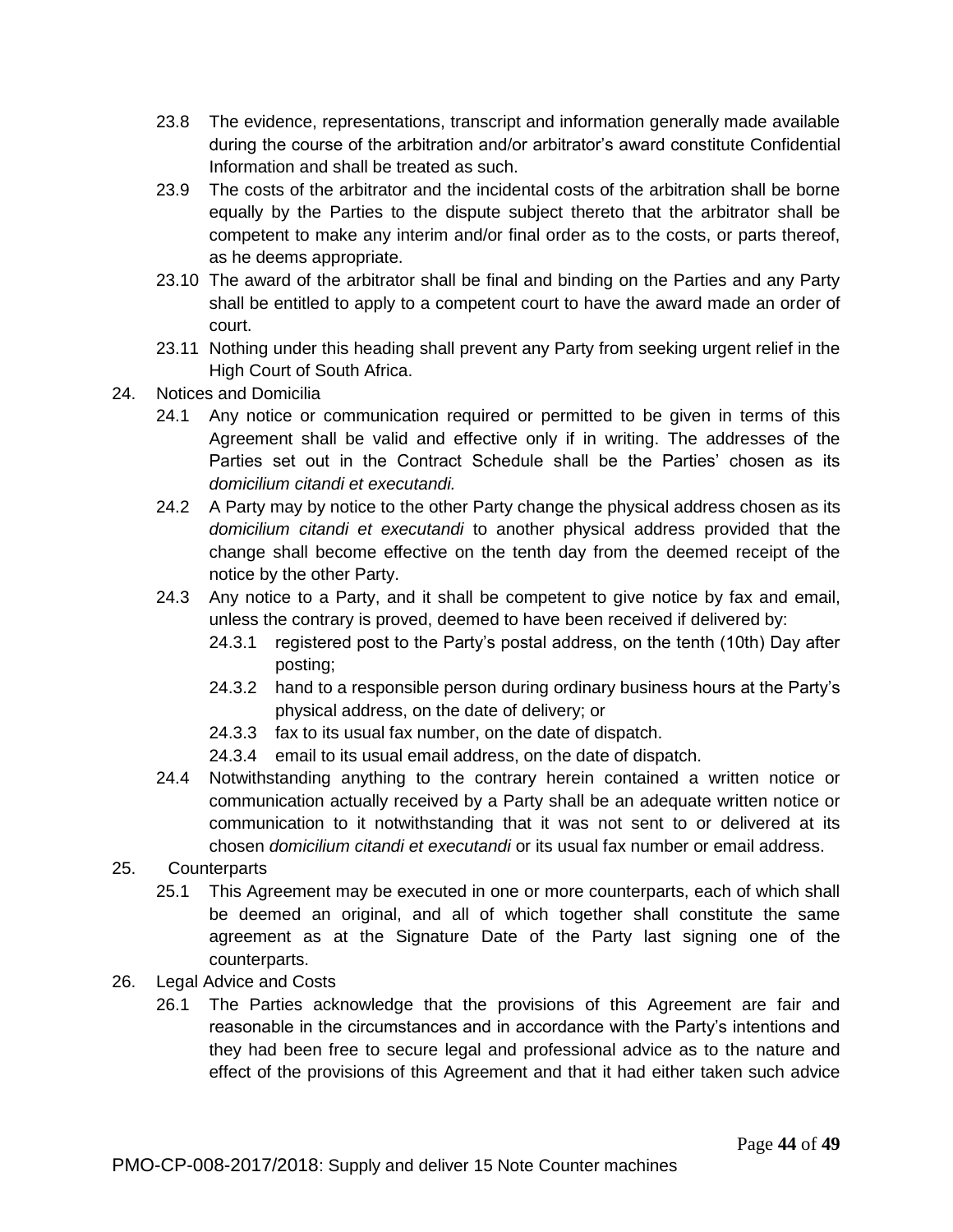or dispensed with the necessity of doing so and, each Party will bear its own costs incidental to the negotiation and preparation of this Agreement

- 26.2 In the event of a dispute arising between the Parties, the guilty Party shall be liable to the innocent Party for any costs, including attorney and client costs, the cost of expert witnesses, advocates costs as on brief and any other professional costs incurred by a Party arising out of the breach by a guilty Party of any of the provisions of this Agreement.
- 27. General
	- 27.1 This Agreement constitutes the whole agreement between the Parties and supersedes any other discussions, agreements and/or understandings regarding the subject matter hereof. To the extent permissible by law no Party shall be bound by any express or implied term, representation, warranty, promise or the like not recorded herein, whether it induced the contract and/or whether it was negligent or not.
	- 27.2 No amendment or consensual cancellation of this Agreement or any provision or term hereof or of any agreement or other document executed pursuant to or in terms of this Agreement and no settlement of any disputes arising under this Agreement and no extension of time, waiver or relaxation or suspension of or agreement not to enforce or to suspend or postpone the enforcement of any of the provisions or terms of this Agreement or of any agreement or other document issued pursuant to or in terms of this Agreement shall be binding unless recorded in a written document signed by the Parties.
	- 27.3 No extension of time or waiver or relaxation of any of the provisions or terms of this Agreement or any agreement or other document issued or executed pursuant to or in terms of this Agreement, shall operate as an estoppel against any Party in respect of its rights under this Agreement, nor shall it operate so as to preclude such Party thereafter from exercising its rights strictly in accordance with this Agreement.
	- 27.4 The Parties are in express agreement that it is not the intention of any Party to violate any public policy, statutory or common law, and that if any sentence, paragraph, clause or combination of the same is in violation of the law of the RSA, such sentence, paragraph, clause or combination of the same alone shall be void in the jurisdiction where it is unlawful, and the remainder of such clause and this Agreement shall remain binding upon the Parties hereto.

| (full name) the undersigned hereby certify that                                       |
|---------------------------------------------------------------------------------------|
| I've read the content of the general conditions of contract and accept the conditions |
| herein.                                                                               |

\_\_\_\_\_\_\_\_\_\_\_\_\_\_\_\_\_\_\_\_\_\_\_\_\_\_\_\_\_\_\_\_\_\_\_\_\_\_\_ \_\_\_\_\_\_\_\_\_\_\_\_\_\_\_\_\_\_\_\_\_\_\_

\_\_\_\_\_\_\_\_\_\_\_\_\_\_\_\_\_\_\_\_\_\_\_\_\_\_\_\_\_\_\_\_\_\_\_\_\_\_\_ \_\_\_\_\_\_\_\_\_\_\_\_\_\_\_\_\_\_\_\_\_\_\_

## **Signature Date**

**Position Name of Bidder**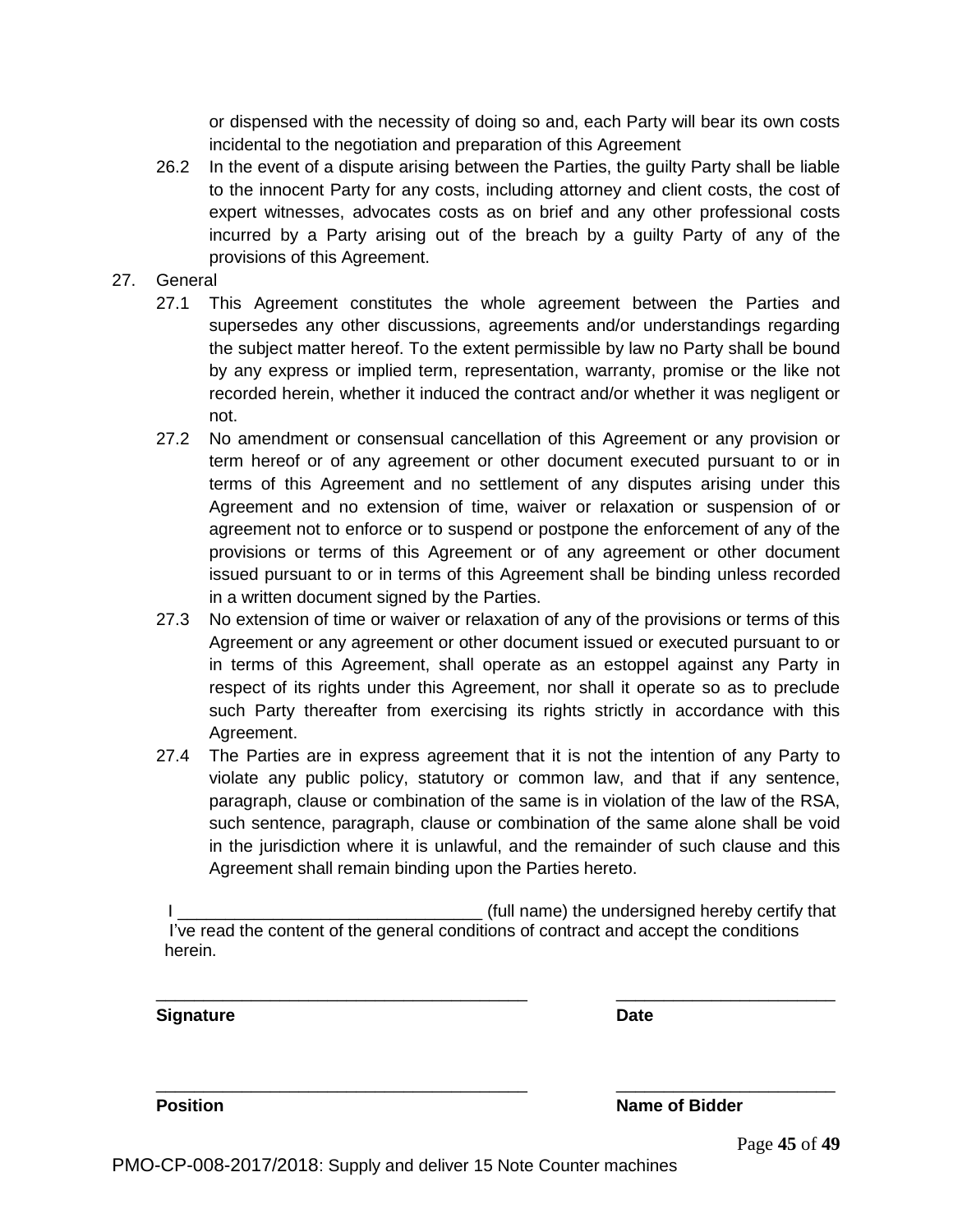### **1. Tender Description**

The cashiering department handles large volumes of cash, bank notes and South African coins. If we have the right equipment in place we are able to increase security, eliminate the risk of fraud, therefore we need efficient, smooth counting mechanism.

#### **2. Scope of work**

## **Note Counting Machines**

We need the machines with highest level which will provide efficient performance with the minimum possible number of note rejection.

Machines must be able to handle high cash volume or bulk notes.

#### **Below are the features needed for counting bulk cash.**

- Efficient performance with Maximum levels for recognitions and authentication.
- High acceptance rate
- Counterfeit detection
- Able to count 900 Notes per minute
- Full face scan on both sides of each bank note
- Multiple image technology using multiple sensor
- Highest level resolution
- Smooth counting mechanism
- Dual operator mode
- Reject status Indicator
- Can connect to a real time camera security system.
- Must have an External Display Unit
- 12 month on-site warranty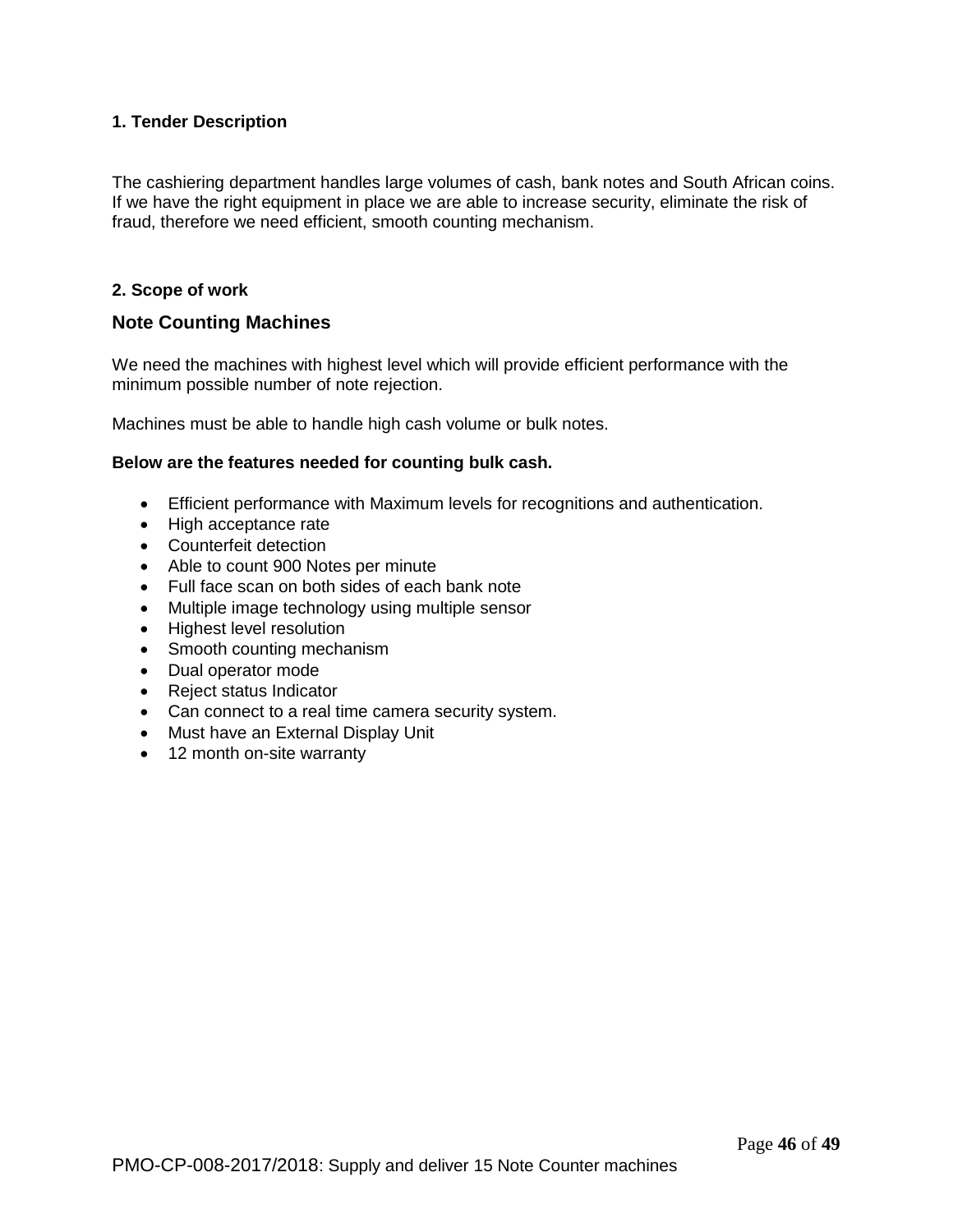

## **Joburg Market**

Heidelberg Road City Deep Johannesburg 2049

City Deep, Johannesburg South Africa 2049

**www.joburgmarket.co.za** info@joburgmarket.co.za **www.joburg.org.za** PO Box 86007 Tel +27(0) 11 992 8000 Fax +27(0) 11 613 7381 E-mail:

## **3. Minimum requirements**

Please note that failure to meet the requirements or to lodge the following documentation and/or proof thereof will lead to an immediate disqualification:

#### 3.1 Mandatory Requirements

a) Registration on the National Treasury Central Database illustrating required compliance 1,2 and 3 below

Or

- 1. Submissions of a valid Tax Clearance Certificate, Master Registration Number or alternatively supply the unique pin number to access the Tax compliance status
- 2. Proof of company registration documents.
- 3. Certified I.D. copies for directors/shareholders and share certificates, certification not older than three months

#### **Including the following**

- b) Completed and signed MBD 1,4,6.1, 8 and 9
- c) General Condition of Contract (GCC) must be signed
- d) Initial / sign for ALL alterations in the tender document, failure to do so **may** lead to a disqualification
- e) Signed JV agreement for Joint Venture companies

Note: Joint Ventures must submit a consolidated BBBEE certificate

## **3.2 Additional Requirements**

## **These documents may be submitted with the bid but will be required prior to awarding**

- a) Rates and taxes account not older than three months or signed lease agreement
- b) Proof of JV bank account

#### **4. Evaluation criteria**

NOTE: For purpose of comparison and in order to ensure a meaningful evaluation, bidders must submit detailed information in substantiation of compliance to the evaluation criteria mentioned (e.g. details of relevant previous work undertaken, letters from previous /current clients, proof of ownership of manufacturing facility, etc.)

| <b>Criterion</b>                 | Weighting  |
|----------------------------------|------------|
| Compliance to requirements       | 50 points  |
| Past Relevant Experience         | 30 points  |
| Methodology and Project Approach | 20 points  |
| <b>Total points</b>              | 100 points |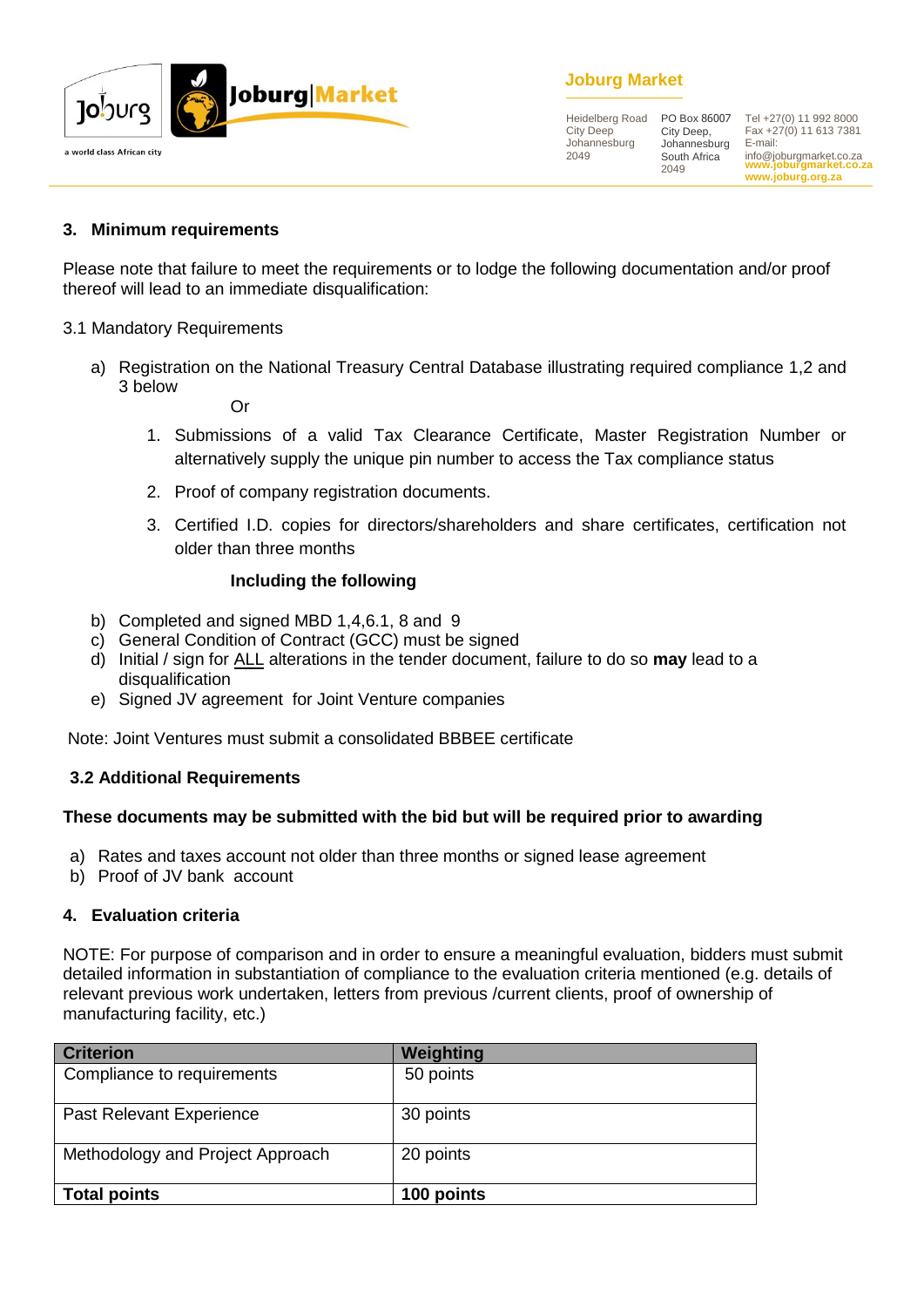Minimum Required Score for functionality is: **bidder scoring less than 80 points will not be considered for further evaluation.** Service Providers that qualified pre-evaluation in terms of the functionality cut-off points of **80** points will then be evaluated in terms of price and preference points

| <b>Criterion</b>                                                                                                                                                                                                | Weighting              |
|-----------------------------------------------------------------------------------------------------------------------------------------------------------------------------------------------------------------|------------------------|
| Compliance to requirements                                                                                                                                                                                      | Total points - 50      |
| Manufacturer's Accreditation in South Africa (Attach accreditation on<br>manufacture's / distributors letterhead)                                                                                               | 25 points              |
| Compliance to the Note Counting Machine specification as indicated<br>above in the scope of work (Attach equipment data sheet)                                                                                  | 25 points              |
| Past Relevant Experience (attach signed and dated letters from<br>contactable references on the client's letterhead / a list of contactable<br>references for the supply and delivery of note counter machines) | Total points - 30      |
| Three (3) reference letters / Three (3) contactable references<br>$\bullet$<br>Two (2) reference letters / Two (2) contactable references                                                                       | 30 points<br>20 points |
| Less than (2) reference letters<br>$\bullet$                                                                                                                                                                    | $\mathbf{0}$           |
| Methodology and Project Approach (Attach a service standard illustrating<br>the points below)                                                                                                                   | <b>Total points 20</b> |
| Project plan<br>Response time – Call-out (2 hours)                                                                                                                                                              | 10 points              |
| Turnaround time - Repair/service (8 hours)                                                                                                                                                                      | 10 points              |

Service Providers that qualified pre-evaluation in terms of the functionality cut-off points of **80** points will then be evaluated in terms of price and preference points

**Note:** A bidder/s that scores less than 80 points in respect of functionality, or submits solutions that are not according to requirements will be regarded as submitting a non-responsive bid and will be disqualified.

Bidder/s that meets the minimum required percentage or minimum points will be subject price and preference points evaluation as per the PPPFA Act, No.5 of 2000 amended and its associated Regulations,2017 issued by the National Treasury.

## **5. Pricing schedule**

| <b>ITEMS</b>                       | <b>Quantities</b> | <b>Unit price</b> | <b>Total price</b> |
|------------------------------------|-------------------|-------------------|--------------------|
| Note counters                      | 15                |                   |                    |
|                                    |                   |                   |                    |
| <b>VAT</b>                         |                   |                   |                    |
|                                    |                   |                   |                    |
| Total Tender Price (VAT INCLUSIVE) |                   |                   |                    |
|                                    |                   |                   |                    |

**Total tender price to be indicted on MBD 1.**